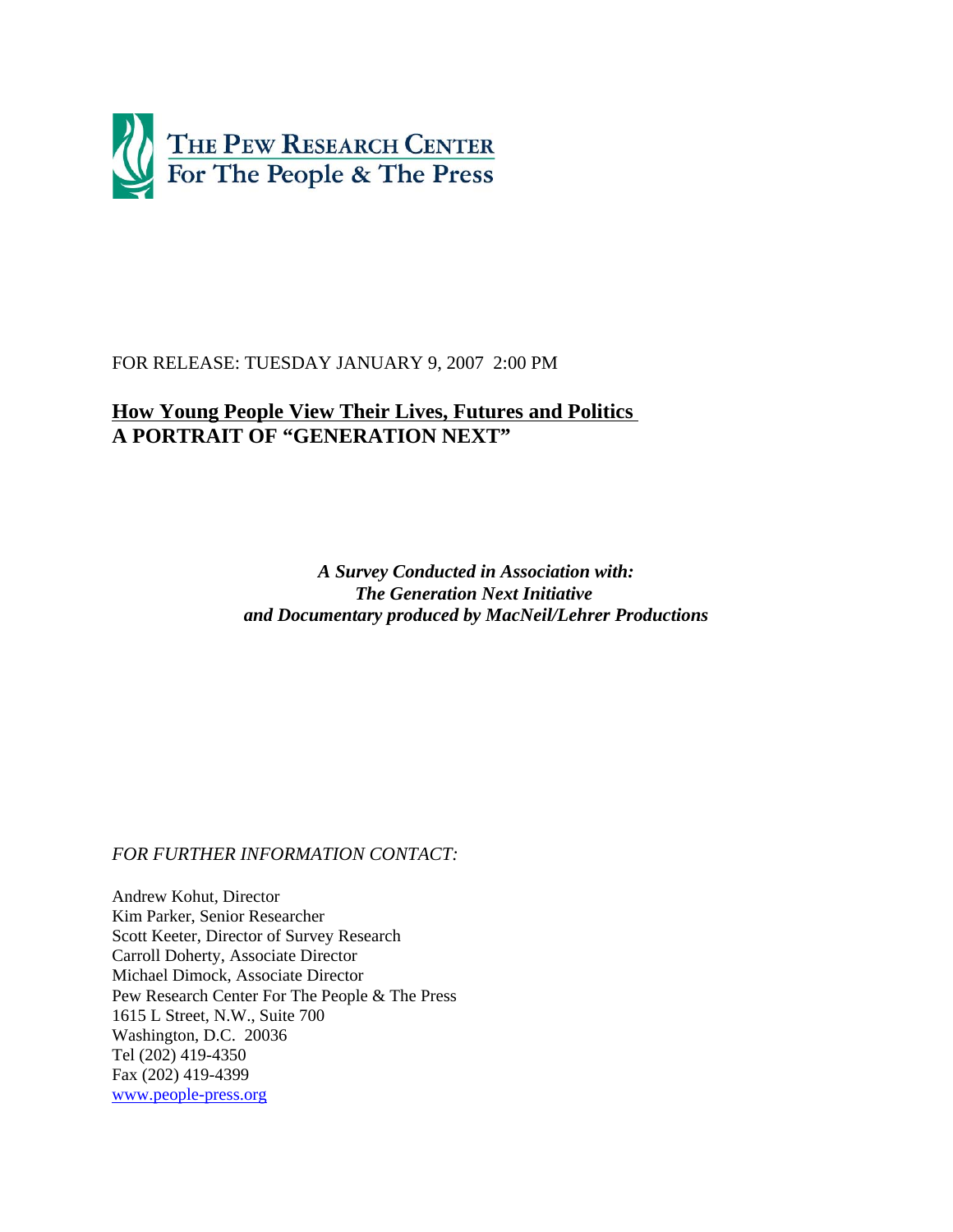# **2006 Generation Next Study**

# **Table of Contents**

|                  |                                                                                                                                                                                                                                                                    | Page |
|------------------|--------------------------------------------------------------------------------------------------------------------------------------------------------------------------------------------------------------------------------------------------------------------|------|
| 1.               | Quality of life and optimistic outlook<br>Opportunities today compared to 20 years ago<br>Personal concerns<br>What sets Generation Next apart<br>Heroes and role models                                                                                           |      |
| 2.               | Marriage and children<br>Technology use and social networking<br>Views on technology's impact<br>Work and finances<br>Family contact and family dynamics<br>Lifestyles, habits and hobbies<br>Tattoos, piercings and appearance<br>Religious beliefs and practices | 13   |
| 3.               | Turnout and voting patterns<br>Party identification trends<br>News interest and political attentiveness<br>Attitudes toward government<br>Issues: Environment, Immigration, Social Security, War, Terrorism                                                        | 24   |
| $\overline{4}$ . | Views on racial issues<br>Views on homosexuality<br>Abortion and stem cell research<br><b>Traditional values</b>                                                                                                                                                   | 38   |
|                  |                                                                                                                                                                                                                                                                    | 42   |
|                  |                                                                                                                                                                                                                                                                    | 43   |
|                  |                                                                                                                                                                                                                                                                    | 43   |
|                  |                                                                                                                                                                                                                                                                    |      |

© 2007 Pew Research Center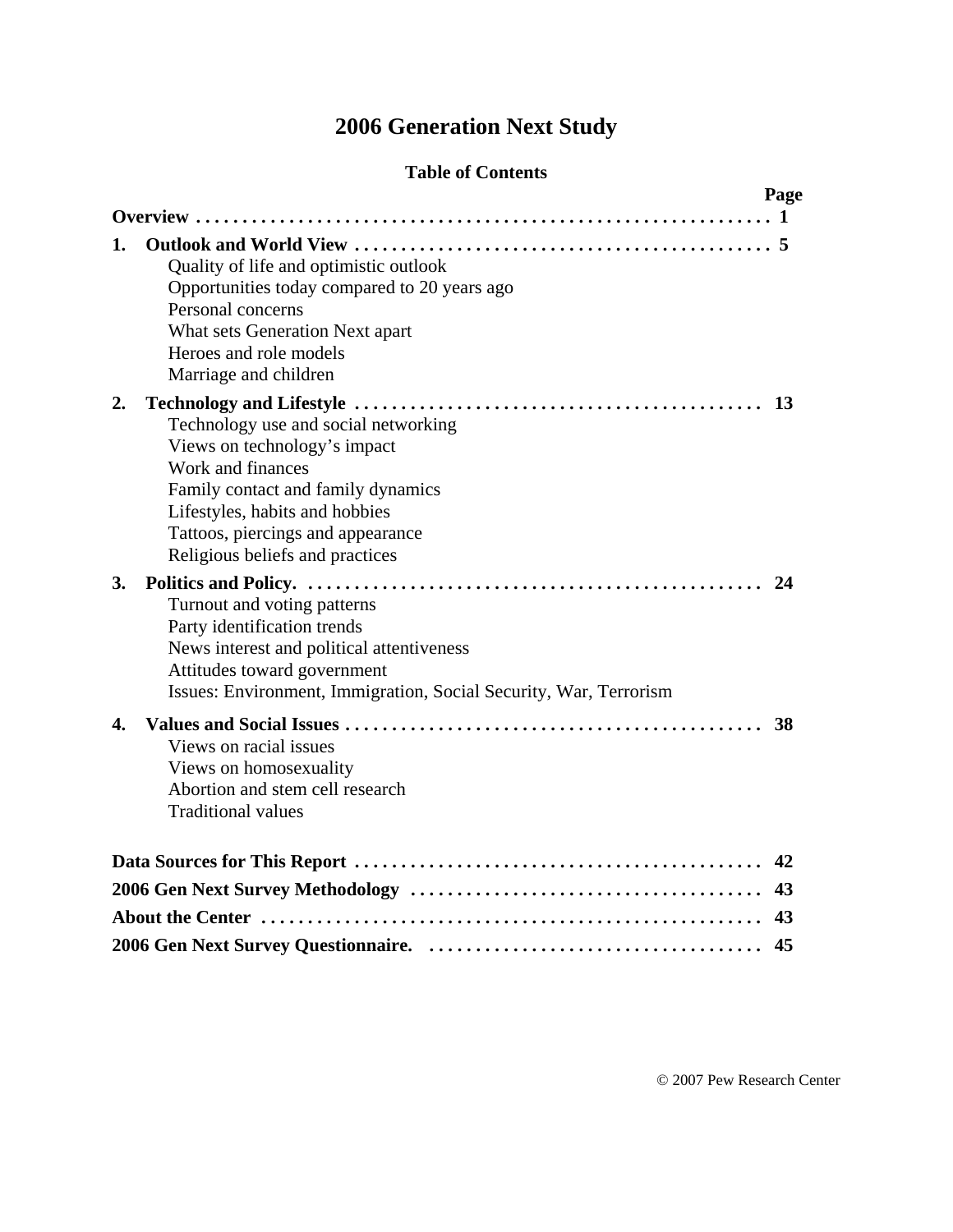new generation has come of age, shaped by an unprecedented revolution in technology and dramatic events both at home and abroad. They are Generation Next, the cohort of young adults who have grown up with personal computer dramatic events both at home and abroad. They are Generation Next, the cohort of young adults who have grown up with personal computers, cell phones and the internet and are now taking their place in a world where the only constant is rapid change.

In reassuring ways, the generation that came of age in the shadow of Sept. 11 shares the characteristics of other generations of young adults. They are generally happy with their lives and optimistic about their futures. Moreover, Gen Nexters feel that educational and job opportunities are better for them today than for the previous generation. At the same time, many of their attitudes and priorities reflect a limited set of life experiences. Marriage, children and an established career remain in the future for most of those in Generation Next.

More than two-thirds see their generation as unique and distinct, yet not all self-evaluations are positive. A majority says that "getting rich" is the main goal of most people in their age group, and large majorities believe that casual sex, binge drinking, illegal drug use and violence are more prevalent among young people today than was the case 20 years ago.

In their political outlook, they are the most tolerant of any generation on social issues such as immigration, race and homosexuality. They are also much more likely to identify with the Democratic Party than was the preceding generation of young people, which could reshape politics in the years ahead. Yet the evidence is mixed as to whether the current generation of young Americans will be any more engaged in the nation's civic life than were young people in the past, potentially blunting their political impact.

This report takes stock of this new generation. It explores their outlook, their lifestyle and their politics. Because the boundaries that separate generations are indistinct, the definition of Generation Next – and other

| <b>Generation Next</b>                           |               |                   |
|--------------------------------------------------|---------------|-------------------|
|                                                  |               | Age<br>18-25      |
|                                                  |               | $\frac{0}{0}$     |
| Think your generation<br>is unique and distinct? | Yes<br>No     | 68<br>31          |
|                                                  | DK            | 1                 |
| Compared with 20 years ago                       |               | 100               |
| young adults today have                          |               | %                 |
| Better educational opportunities                 |               | 84                |
| Access to higher paying jobs                     |               | 72                |
| Live in more exciting times                      |               | 64                |
| Compared with 20 years ago                       |               |                   |
| young adults today                               |               | $\%$              |
| Have more casual sex                             |               | 75                |
| Resort to violence more                          |               | 70                |
| Binge drink more                                 |               | 69                |
| Use more illegal drugs                           |               | 63                |
| Vote less often                                  |               | 49                |
|                                                  | -----Age----- |                   |
| 2004                                             | $18-25$       | $26+$             |
| presidential vote*                               | $\frac{0}{0}$ | $\%$              |
| John Kerry                                       | 56            | 47                |
| George W. Bush                                   | 43            | 52                |
| Other/Didn't vote                                | $\mathbf 1$   | $\mathbf{1}$      |
|                                                  | 100           | 100               |
| Homosexuality                                    |               |                   |
| should be                                        |               |                   |
| Accepted                                         | 58            | 50                |
| Discouraged                                      | 32            | 39                |
| Mixed/DK                                         | 10<br>100     | <u> 11</u><br>100 |
| Impact of                                        |               |                   |
| <i>immigration</i>                               |               |                   |
| Strengthens nation                               | 52            | 39                |
| A burden                                         | 38            | 42                |
| Mixed/DK                                         | 10            | <u> 19</u>        |
|                                                  | 100           | 100               |
| Based on 2006 Gen Next Survey                    |               |                   |
| * 2004 NEP Exit Polls, 18-24 year-old voters     |               |                   |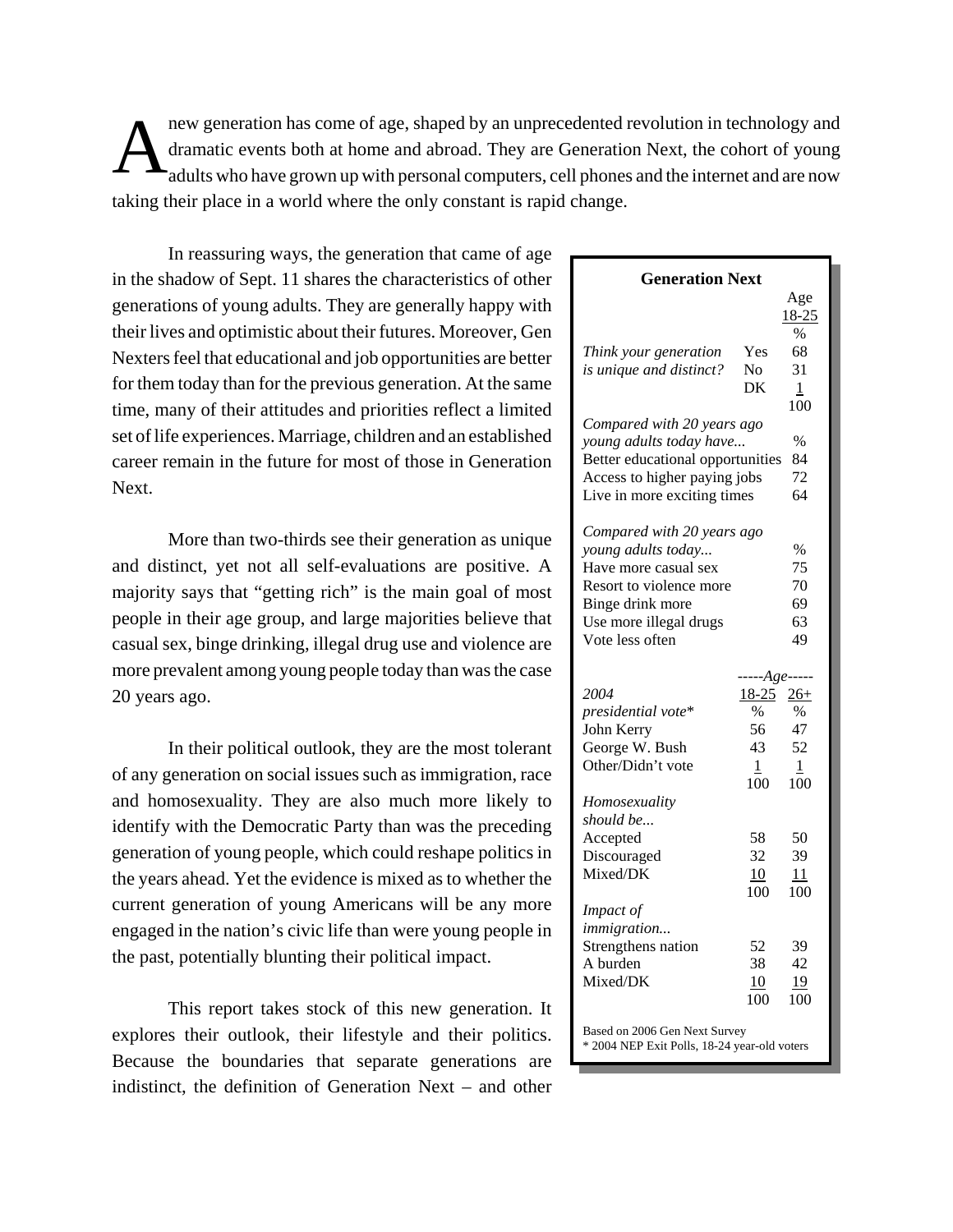generational groups mentioned in this report – are necessarily approximate. For analysis purposes, Generation Next includes those Americans between the ages of 18 and 25 years old.

# *Meet Generation Next:*

- They use technology and the internet to connect with people in new and distinctive ways. Text messaging, instant messaging and email keep them in constant contact with friends. About half say they sent or received a text message over the phone in the past day, approximately double the proportion of those ages 26-40.
- They are the "Look at Me" generation. Social networking sites like Facebook, MySpace and MyYearbook allow individuals to post a personal profile complete with photos and descriptions of interests and hobbies. A majority of Gen Nexters have used one of these social networking sites, and more than four-in-ten have created a personal profile.
- Their embrace of new technology has made them uniquely aware of its advantages and disadvantages. They are more likely than older adults to say these cyber-tools make it easier for them to make new friends and help them to stay close to old friends and family. But more than eight-in-ten also acknowledge that these tools "make people lazier."
- About half of Gen Nexters say the growing number of immigrants to the U.S. strengthens the country – more than any generation. And they also lead the way in their support for gay marriage and acceptance of interracial dating.
- Beyond these social issues, their views defy easy categorization. For example, Generation Next is less critical of government regulation of business but also less critical of business itself. And they are the most likely of any generation to support privatization of the Social Security system.
- They maintain close contact with parents and family. Roughly eight-in-ten say they talked to their parents in the past day. Nearly three-in-four see their parents at least once a week, and half say they see their parents daily. One reason: money. About three-quarters of Gen Nexters say their parents have helped them financially in the past year.
- Their parents may not always be pleased by what they see on those visits home: About half of Gen Nexters say they have either gotten a tattoo, dyed their hair an untraditional color, or had a body piercing in a place other than their ear lobe. The most popular are tattoos,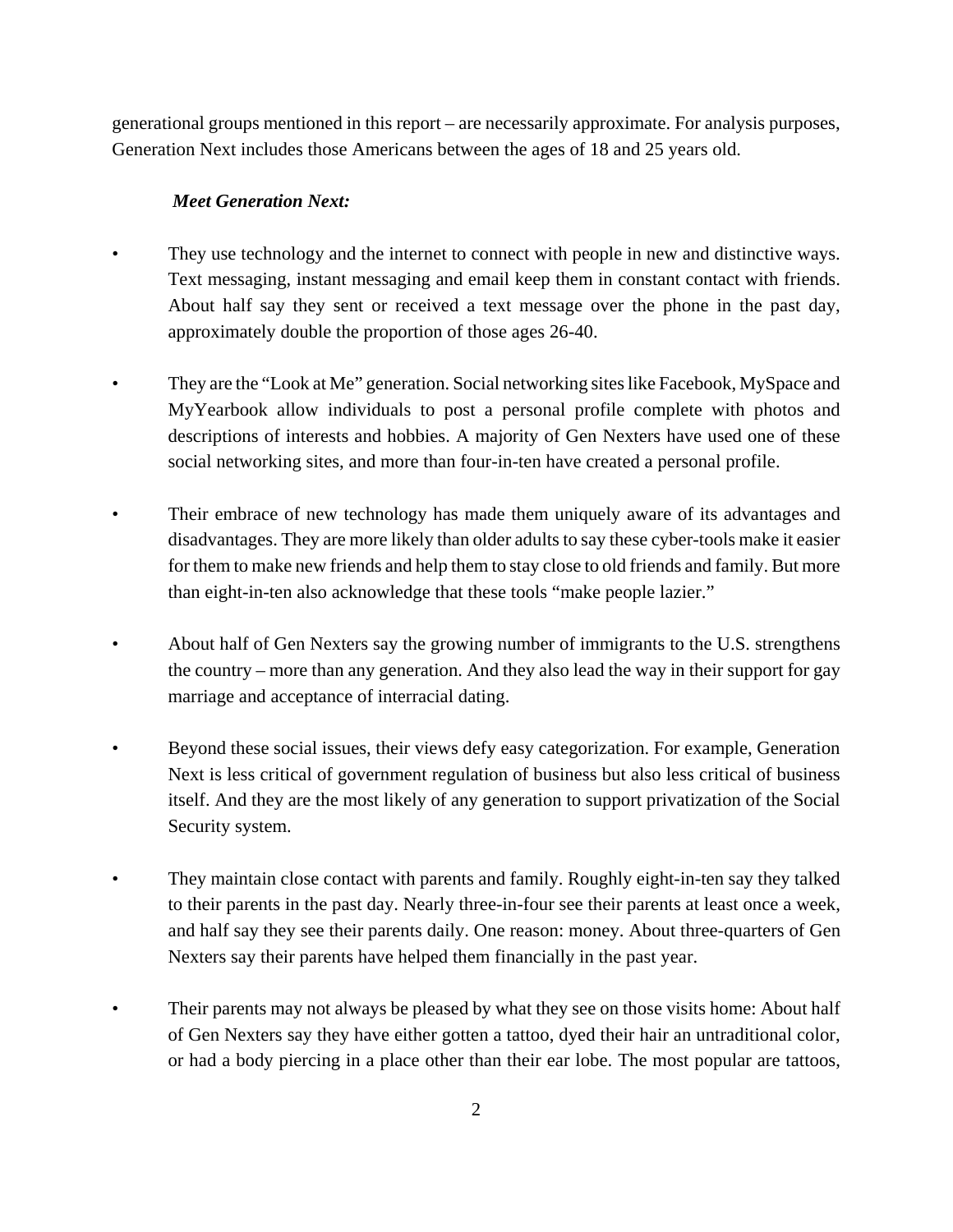which decorate the bodies of more than a third of these young adults.

- One-in-five members of Generation Next say they have no religious affiliation or are atheist or agnostic, nearly double the proportion of young people who said that in the late 1980s. And just 4% of Gen Nexters say people in their generation view becoming more spiritual as their most important goal in life.
- They are somewhat more interested in keeping up with politics and national affairs than were young people a generation ago. Still, only a third say they follow what's going on in government and public affairs "most of the time."
- In Pew surveys in 2006, nearly half of young people (48%) identified more with the Democratic Party, while just 35% affiliated more with the GOP. This makes Generation Next the least Republican generation.
- Voter turnout among young people increased significantly between 2000 and 2004, interrupting a decades-long decline in turnout among the young. Nonetheless, mostmembers of Generation Next feel removed from the political process. Only about four-in-ten agree with the statement: "It's my duty as a citizen to always vote."
- They are significantly less cynical about government and political leaders than are other Americans or the previous generation of young people. A majority of Americans agree with the statement: "When something is run by the government, it is usually inefficient and wasteful," but most Generation Nexters reject this idea.
- Their heroes are close and familiar. When asked to name someone they admire, they are twice as likely as older Americans to name a family member, teacher, or mentor. Moreover, roughly twice as many young people say they most admire an entertainer rather than a political leader.
- They are more comfortable with globalization and new ways of doing work. They are the most likely of any age group to say that automation, the outsourcing of jobs, and the growing number of immigrants have helped and not hurt American workers.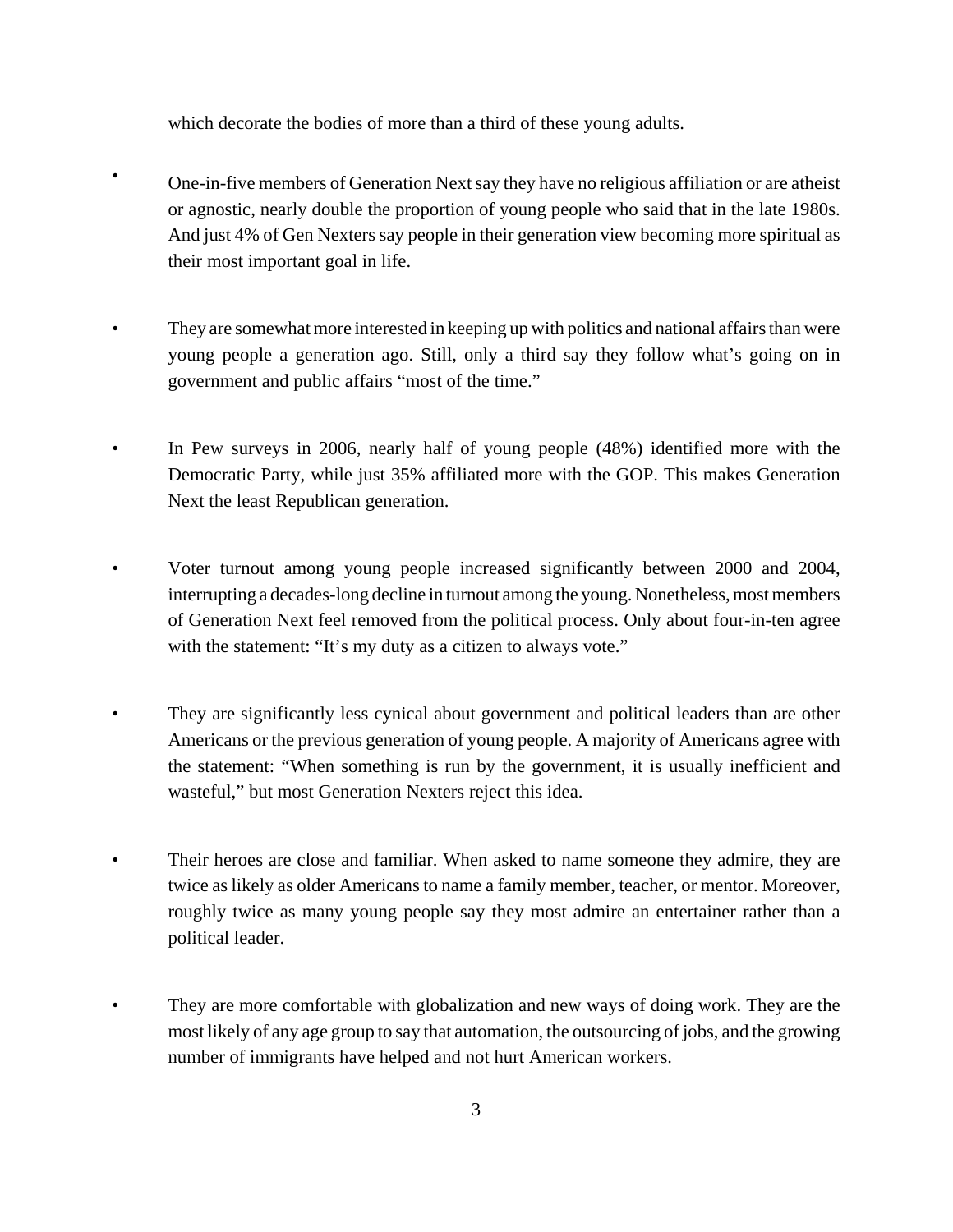Asked about the life goals of those in their age group, most Gen Nexters say their generation's top goals are fortune and fame. Roughly eight-in-ten say people in their generation think getting rich is either the most important, or second most important, goal in their lives. About half say that becoming famous also is valued highly by fellow Gen Nexters.

This report is drawn from a broad array of Pew Research Center polling data. The main survey was conducted Sept. 6-Oct. 2, 2006 among 1,501 adults – including 579 people ages 18-25. In addition, the report includes extensive generational analysis of Pew Research Center surveys dating back to 1987.

Much of the analysis deals with comparisons among the four existing adult generations. For purposes of this report, *Generation Next* is made up of 18-25 year-olds (born between 1981 and 1988). *Generation X*

#### **About the Project**

In coordination with *Generation Next*, an initiative aimed at studying the lives and opinions of young people, the Pew Research Center for the People & the Press conducted a special survey in September and October 2006. The survey included an oversample of 18-25 year olds, who were reached on both landline and cell phones.

To place Generation Next in perspective, this report also draws on the full history of Pew Research Center surveys over the past 20 years, as well as exit poll analysis and census data on youth voting patterns. For more details on the Gen Next survey and other data sources, see pages 42-43.

was born between 1966 and 1980 and ranges in age from 26-40. The *Baby Boom* generation, born between 1946 and 1964, ranges in age from 41-60. Finally, those over age 60 (born before 1946) are called the *Seniors*. These generational breaks are somewhat arbitrary but are roughly comparable to those used by other scholars and researchers.

The report is divided into four main sections: (1) Outlook and World View, (2) Technology and Lifestyle, (3) Politics and Policy, and (4) Values and Social Issues.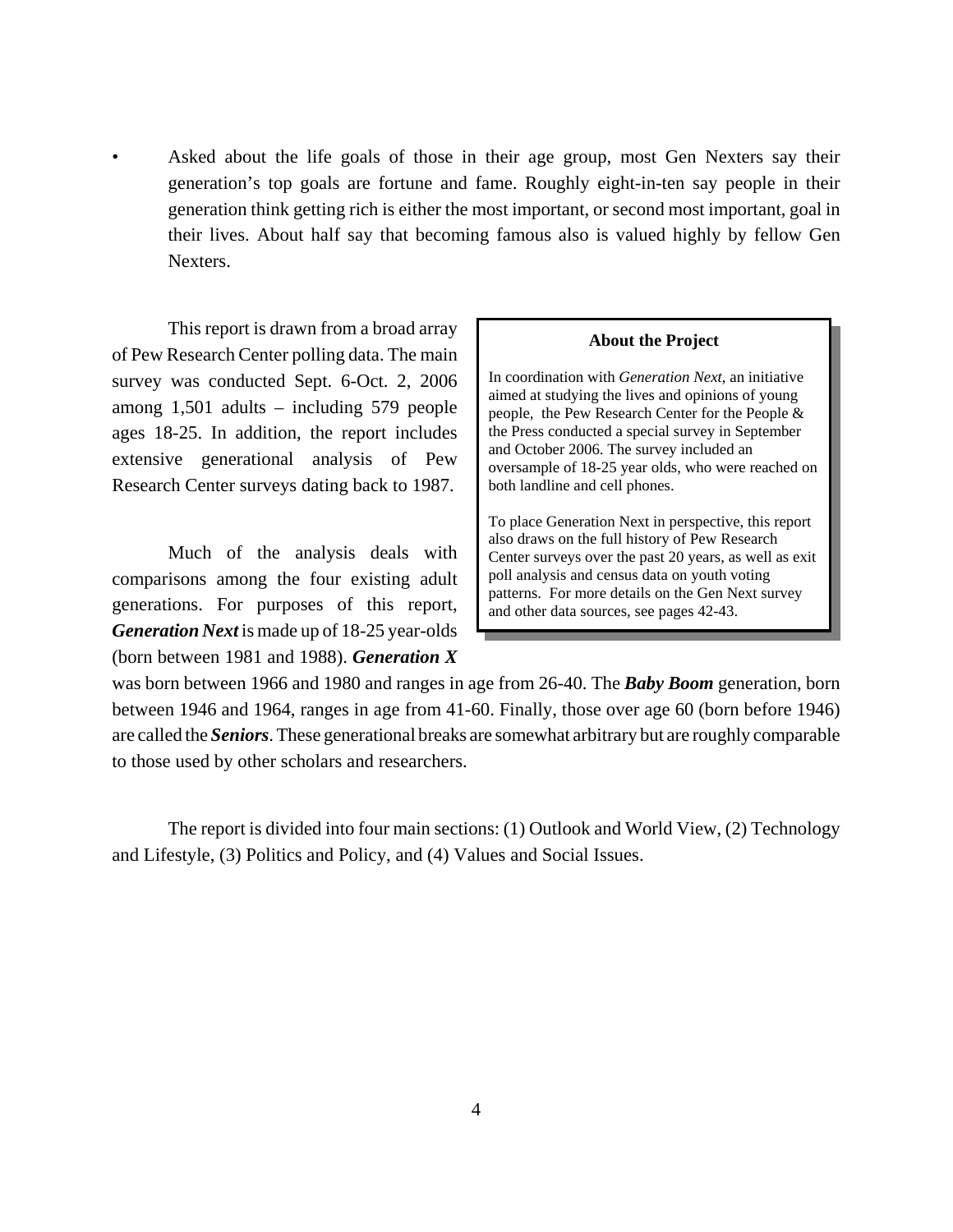# **I. OUTLOOK AND WORLD VIEW**

## *Enjoying Life*

Young adults are generally content with their lives today. They are not overly stressed about conditions in the nation, and they are extremely optimistic about the future. About a third of Generation Nexters (34%) characte conditions in the nation, and they are extremely optimistic about the future. About a third of Generation Nexters (34%) characterize their quality of life as excellent, and fully 84% say their life is excellent or good. Just 14% say their quality of life is only fair or poor. Similarly, 30% of young people say they are very happy with the way things are going in their lives these days, while 63% say they are pretty happy.

 These older teens and twenty-somethings also are quite content with most specific aspects of their personal lives. More than nine-in-ten are satisfied with their family life (93%) and their relationships with their parents (91%). More than eight-in-ten are satisfied with their housing situation (82%) and the amount of free time they have (81%).

Even in their financial lives, these young people are relatively content. Roughly eight-in-ten (78%) say they are satisfied with their standard of living. Among Gen Nexters who are working either full or part-time, 82% say they are satisfied with the kind of work they do. Job satisfaction is slightly higher among working Generation Xers (people ages 26-40) and Baby Boomers (those ages 41-60). Twothirds of young people (66%) are satisfied with their incomes, which is slightly lower than the proportion of older people expressing that view.

| Life is Good                                                                                              |              |               |                          |                |  |  |  |
|-----------------------------------------------------------------------------------------------------------|--------------|---------------|--------------------------|----------------|--|--|--|
|                                                                                                           | ---Age------ |               |                          |                |  |  |  |
|                                                                                                           |              |               | <u>18-25</u> 26-40 41-60 | 61+            |  |  |  |
| Quality of life*                                                                                          | $\%$         | $\frac{0}{0}$ | $\%$                     | $\%$           |  |  |  |
| Excellent/Good                                                                                            | 84           | 81            | 83                       | 82             |  |  |  |
| Only fair/Poor                                                                                            | 14           | 18            | 17                       | 16             |  |  |  |
| Don't know                                                                                                | 2            | -1            | *                        | $\overline{2}$ |  |  |  |
|                                                                                                           | 100          | 100           | 100                      | 100            |  |  |  |
| How are things in                                                                                         |              |               |                          |                |  |  |  |
| your life?**                                                                                              |              |               |                          |                |  |  |  |
| Very happy                                                                                                | 30           | 34            | 36                       | 40             |  |  |  |
| Pretty happy                                                                                              | 63           | 52            | 51                       | 42             |  |  |  |
| Not too happy                                                                                             | 6            | 13            | 11                       | 16             |  |  |  |
| Don't know                                                                                                | -1           | -1            | 2                        | $\overline{2}$ |  |  |  |
| 100<br>100<br>100<br>100                                                                                  |              |               |                          |                |  |  |  |
| Percent satisfied                                                                                         |              |               |                          |                |  |  |  |
| $with$ ***                                                                                                |              |               |                          |                |  |  |  |
| Family life                                                                                               | 93           | 93            | 90                       | 88             |  |  |  |
| Housing                                                                                                   | 82           | 87            | 88                       | 93             |  |  |  |
| Free time                                                                                                 | 81           | 79            | 78                       | 78             |  |  |  |
| Standard of living                                                                                        | 78           | 80            | 75                       | 83             |  |  |  |
| Job^                                                                                                      | 82           | 87            | 87                       |                |  |  |  |
| Income                                                                                                    | 66           | 71            | 69                       | 74             |  |  |  |
| ^ Based on those who are employed.                                                                        |              |               |                          |                |  |  |  |
| Sources:<br>* Pew Social Trends, Feb. 2006<br>** 2006 Gen Next Survey<br>*** Pew Social Trends, Oct. 2005 |              |               |                          |                |  |  |  |

When it comes to the state of the nation, Gen

Nexters are fairly positive as well. More than four-in-ten (43%) say they are satisfied with the way things are going in the country today; 52% are dissatisfied. Older Americans have a more negative view of conditions in the country  $-31%$  are satisfied with the way things are going, while 62% are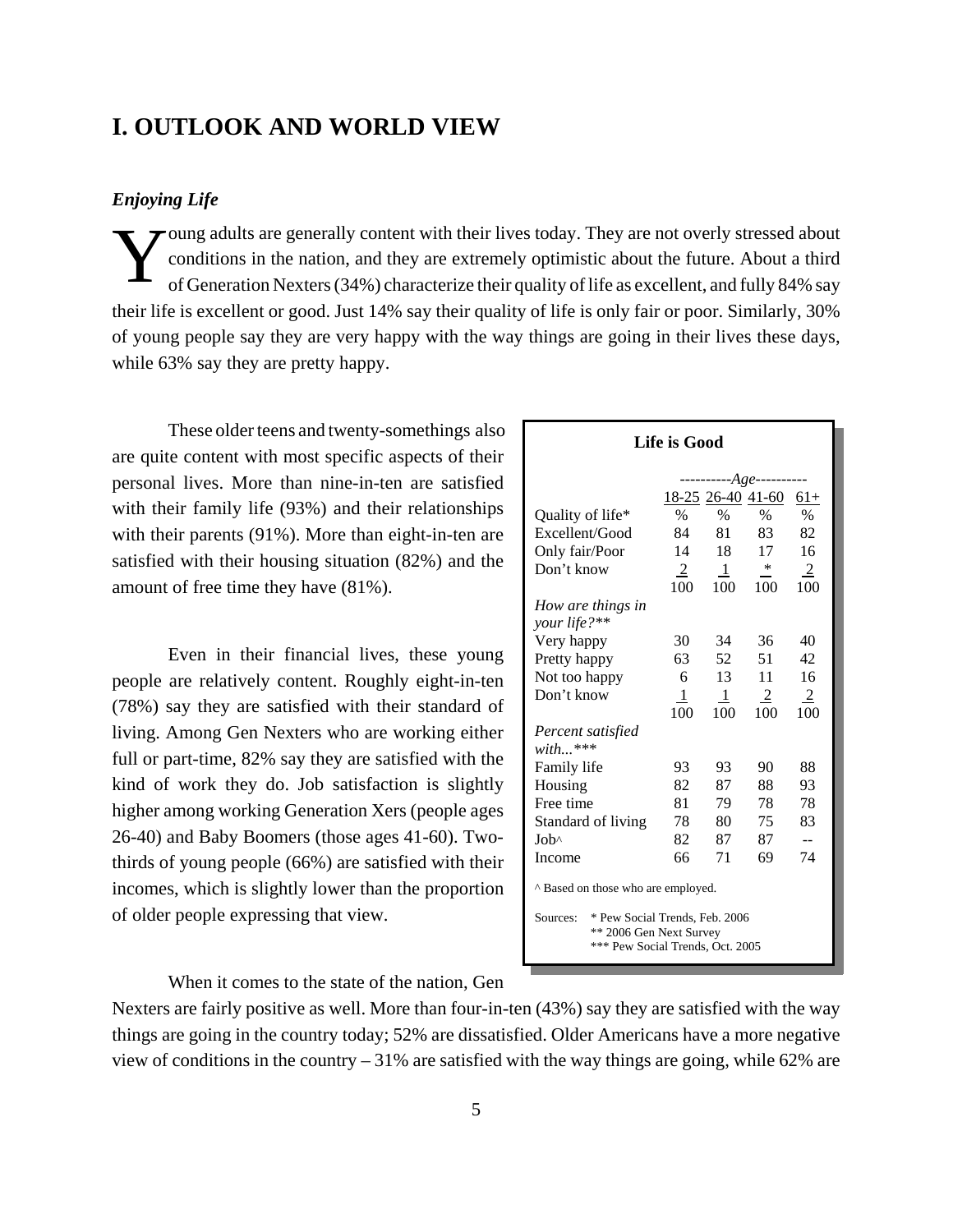dissatisfied.

In addition, young people are more optimistic about their own futures and about the world that today's youth will inherit. When asked to envision their lives five years from now, 74% of Gen Nexters put themselves on the top three rungs of a 10-step imaginary ladder (where 10 represents the best possible life), 8% place themselves on the middle of the ladder, and 10% put themselves on the lower end of the ladder. Older age groups have a less optimistic view of their futures. Among those over the age of 25, nearly six-in-ten (59%) picture themselves at or near the top of the life ladder in five years, 13% see themselves in the middle of the ladder, and 15% think they will be at the lower end of the ladder.

 By a margin of 45%-39%, Gen Nexters say the children of today will be better off when they grow up, as opposed to worse off, than people are now. The balance of opinion is more negative among older age groups: Just a third of those ages 26 and older think life will be better when today's kids grow up, compared with 52% say life will be worse.

Older age groups may be pining away for the good old days. Among those over the age of 25, 70% say that life was better for young adults twenty years ago; only 23% say it is better to be a young adult today. Gen Nexters are more evenly divided on this issue: 50% say it is better to be a young adult today, while 45% say it was better 20 years ago.

# **How is Life Better Today?** (Based on 18-25 year-olds) Young adults Young adults today have 20 years ago (Vol.) it better had it better Same DK *When it comes to...*  $\%$  % % % % Getting a good education  $84 \t 12 \t 2 = 100$ Getting a high paying job  $72$   $23$   $3$   $2=100$ Having sexual freedom  $66$   $25$   $4$   $5=100$ Living in an exciting time  $64$  27 7  $2=100$ Bringing about social change 56 35 4 5=100 Enjoying financial security  $47$  44  $4$  5=100

Buying a house  $31$  62  $3$  4=100

#### **Gen Next More Optimistic**

|                                                   | ---Age---      |                |
|---------------------------------------------------|----------------|----------------|
| <i>Expectations for</i>                           | $18-25$ $26+$  |                |
| your life five                                    | $\%$           | %              |
| years from now*                                   |                |                |
| High (best)                                       | 74             | 59             |
| Medium                                            | 8              | 13             |
| Low (worst)                                       | 10             | 15             |
| Don't know                                        | 8              | 13             |
|                                                   | 100            | 100            |
| When today's                                      |                |                |
| children grow up                                  |                |                |
| life will be**                                    |                |                |
| <b>Better</b>                                     | 45             | 33             |
| Worse                                             | 39             | 52             |
| Same                                              | $\overline{4}$ | $\overline{4}$ |
| Don't know                                        | 12             | 11             |
|                                                   | 100            | 100            |
|                                                   |                |                |
| Sources:<br>* Pew Social Trends, June 2006, based |                |                |
| on 10-point scale with ratings of 8-10            |                |                |
| coded as High, 6-7 as Medium, and 0-5             |                |                |
| as Low.                                           |                |                |
| ** Pew Social Trends, Feb. 2006                   |                |                |
|                                                   |                |                |

Source: 2006 Gen Next survey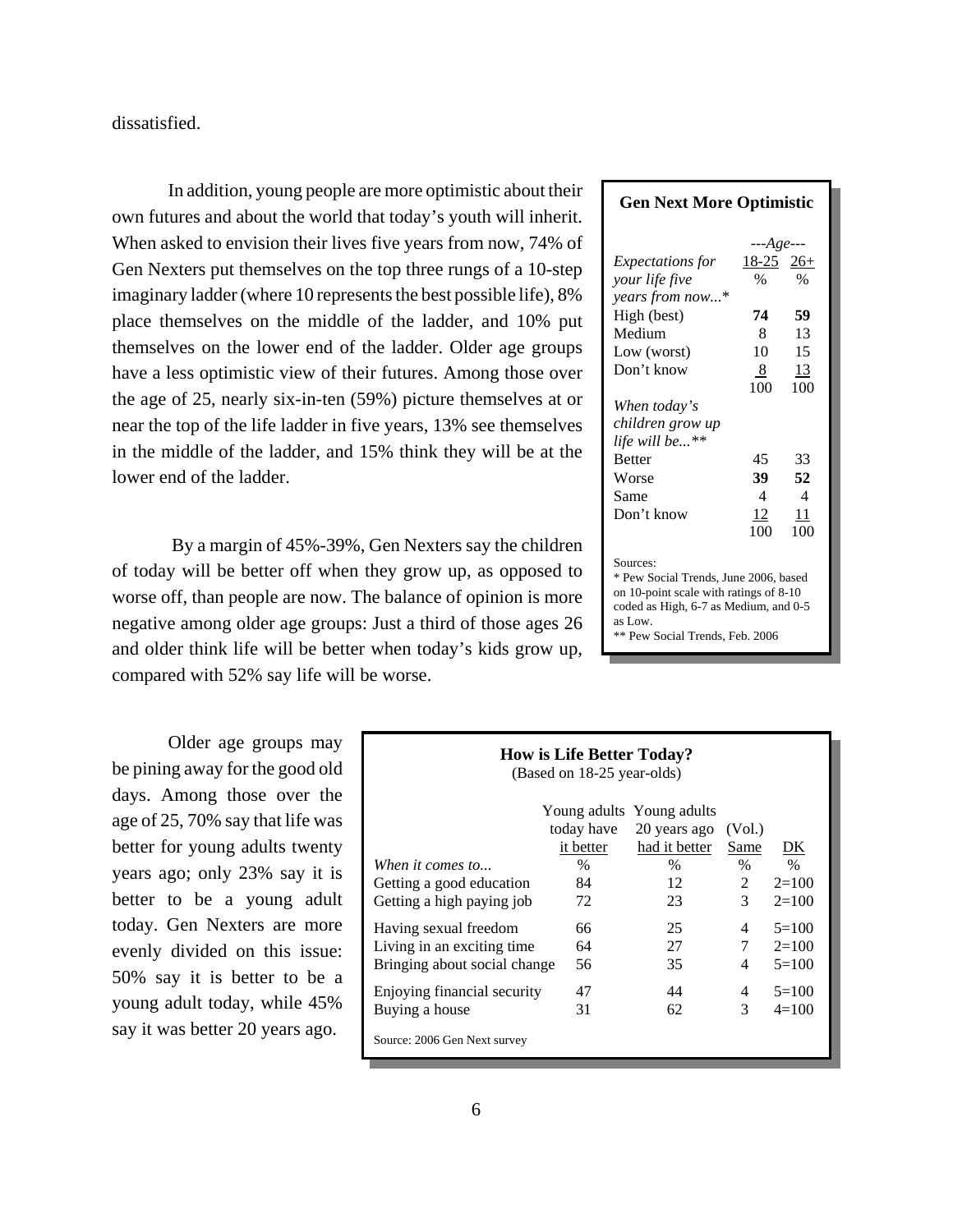By wide margins, Generation Nexters say they have better educational opportunities and a better chance at getting a high paying job than young adults did 20 years ago. Majorities also believe they have more sexual freedom, live in a more exciting time, and are more able to bring about social change compared with young adults 20 years ago.

The two areas where Gen Nexters are more skeptical that young people have it better today than in the 1980s involve financial matters. Less than half (47%) of today's young people say they have a better chance at enjoying financial security than did young people in the 1980s while 44% say young people back then had the edge in this regard. And just 31% say it is easier for young adults today to buy a house; 62% think it was easier twenty years ago.

A *Time*/CNN survey conducted in 1990 provides some interesting insight into how Generation Next differs from Generation X when they were young. Gen Nexters are much more likely to believe they are living in an exciting time than were Gen Xers in 1990 (64% vs. 50%, respectively).<sup>1</sup> Gen Nexters are also more apt to say they have greater sexual freedom: 66% vs. 54% of Gen Xers in 1990. In addition, Gen Nexters feel somewhat more

| Imagining the Good Old Days: Gen Next vs. Gen X         |           |               |       |  |  |
|---------------------------------------------------------|-----------|---------------|-------|--|--|
|                                                         | 1990      | 2006          |       |  |  |
| Compared $w/20$ years ago                               | Gen $X^*$ | Gen Next**    | Diff  |  |  |
| young people have it better                             | $\%$      | $\frac{0}{0}$ |       |  |  |
| Living in an exciting time                              | 50        | 64            | $+14$ |  |  |
| Having sexual freedom                                   | 54        | 66            | $+12$ |  |  |
| Bringing about social change                            | 48        | 56            | $+8$  |  |  |
| Buying a house                                          | 28        | 31            | $+3$  |  |  |
| Getting a high paying job                               | 79        | 72            | $-7$  |  |  |
| Enjoying financial security                             | 53        | 47            | -6    |  |  |
| Sources: *1990 Time/CNN survey; ** 2006 Gen Next survey |           |               |       |  |  |

empowered in terms of their ability to bring about social change: 56% vs. 48% of Gen Xers in 1990.

The two areas where Generation X had a slightly more positive view of their abilities and opportunities involve personal finances. Gen Xers were somewhat more optimistic than today's young people about their ability to obtain a high-paying job. Nearly eight-in-ten of those questioned in the 1990 survey (79%) said they had a better shot at this than the young people living in the 1960s and 1970s. This compares to 72% of Gen Nexters. Similarly, Gen Xers had a slightly more positive view of their generation's prospects for financial security.

 $1$ In the 1990 survey Gen Xers were asked to compare their life to young adults in the 1960s and 1970s.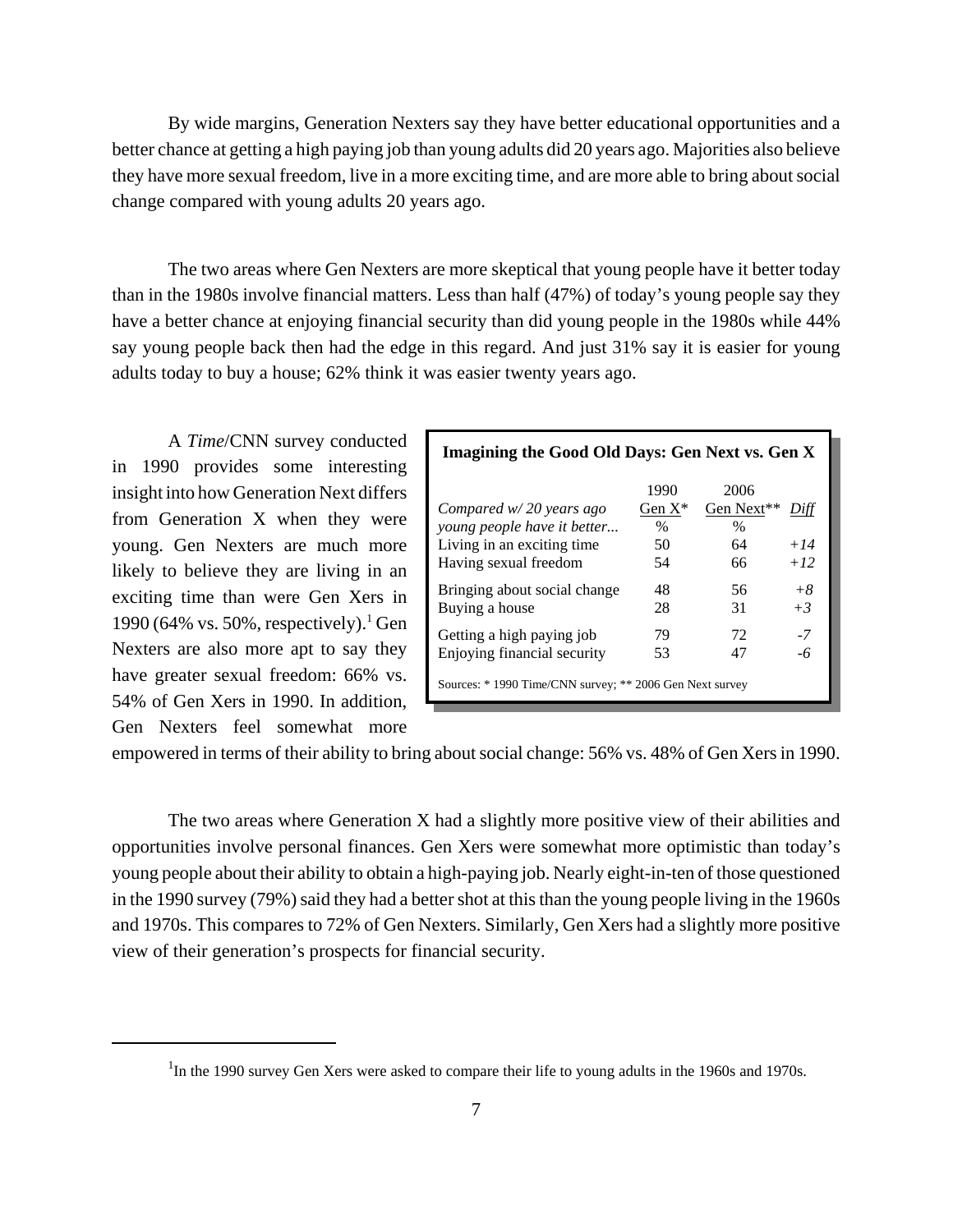## *Worries and Challenges*

As is the case for many Americans, money is a source of worry for Gen Nexters. When asked to name the most important problem facing them in their lives today, 30% of Nexters mentioned financial issues including bills, debt and the cost of living. This was also the top concern of those over age 25.

The second biggest concern for young people is education. Nearly one-in-five (18%) say getting into college, paying for tuition, handling the workload and graduating are among their most important problems. Young people also worry about their jobs and careers: 16% name finding a job, career advancement, job security and job satisfaction as their most important problem. This is less of a worry for older

#### **Most Important Problem**

|                                                                                           | ----Age---- |               |  |  |
|-------------------------------------------------------------------------------------------|-------------|---------------|--|--|
| Most important                                                                            | $18-25$ 26+ |               |  |  |
| problem facing you                                                                        | $\%$        | $\frac{0}{6}$ |  |  |
| Money/finances/debt                                                                       | 30          | 27            |  |  |
| College/education                                                                         | 18          | 1             |  |  |
| Career/job                                                                                | 16          | 6             |  |  |
| Family/relationships                                                                      | 7           | 13            |  |  |
| Miscellaneous                                                                             | 5           | 7             |  |  |
| Health                                                                                    | 2           | 15            |  |  |
| Nat'l/Int'l conditions                                                                    | 2           | 8             |  |  |
| Other                                                                                     | 7           | 8             |  |  |
| No problems                                                                               | 12          | 15            |  |  |
| Don't know                                                                                | 5           | 4             |  |  |
| Source: 2006 Gen Next Survey. Figures add<br>to more than 100% due to multiple responses. |             |               |  |  |

Americans; just 6% name job-related issues as their most important problem.

Beyond financial concerns, the problems young people face are dictated largely by their stage in life. For instance, they are much less focused on health care concerns and family and relationships than are older Americans. Just 2% of Gen Nexters cite a health concern as their most important problem, compared with 15% of those over age 25. Similarly among the older generations, 13% mention family issues such as raising children, childcare, aging parents and marriage as their biggest worries. Only 7% of young people cite these issues.

Older people also are slightly more focused on national and international problems than are young people. Among those over age 25, 8% named issues such as the economy, the war in Iraq, terrorism, gas prices, and politics when asked about their most important problem. Only 2% of Gen Nexters mentioned these types of issues. By contrast, Nexters are somewhat more focused on personal or internal issues than are older generations. Nearly three-quarters (74%) of 18-25 year-olds named an issue in their *own life* when asked about their most important problem; only 2% mentioned something that related to the outside world. Among older Americans, 65% cited an internal problem and 10% pointed to an external problem.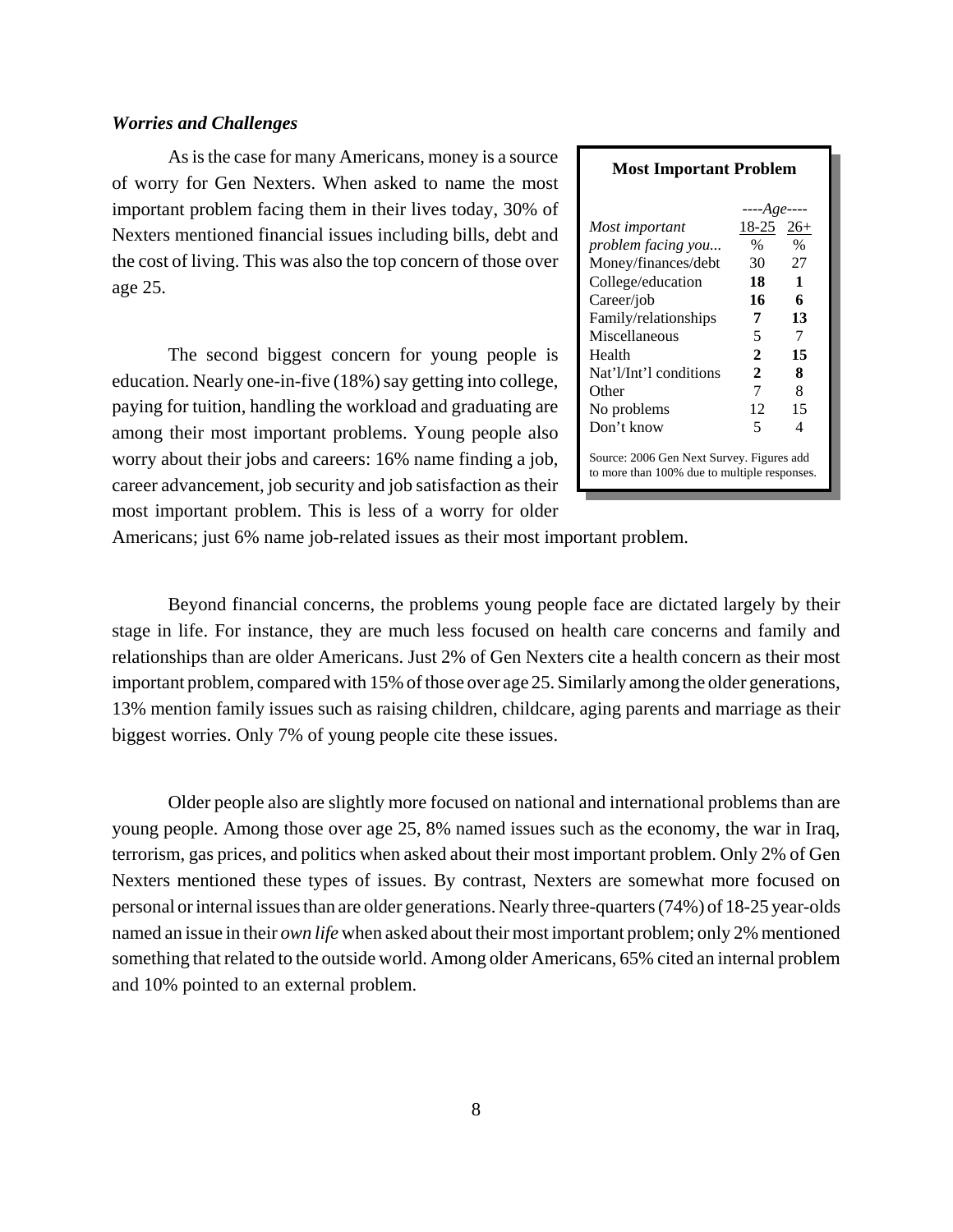#### *A Unique Generation?*

A majority of those ages 18-25 (68%) see their generation as unique and distinct from other generations. This sentiment is held by young people across the board – men, women, conservative, moderate, white and non-white. Gen Nexters are more apt to say their own generation is unique than they are to say the same of the generation that came just before them. Only 44% of Nexters say those who are in their 30s today are part of a unique or distinct generation, 53% say they are not.

 While most Gen Nexters see themselves as part of a unique generation, they are hardpressed to come up with a word or phrase to describe their generation. In fact, they had an easier time describing their *parents'* generation than they did their own. Survey respondents were asked to give one word or phrase that best describes their generation. No single response was offered by more than a handful of Gen Nexters. The words and phrases they used varied widely, ranging from "lazy" to "crazy" to "fun." When asked to describe their parents' generation, Nexters used words like "hard-working," "conservative" and "hippie."

Generation Next is not the only generation that lacks a clear identity. Even those in the Baby Boom generation (age 41-60) seemed hard-pressed to answer the question: roughly 10% of them offered up the term "Baby Boomer" when asked what one word or phrase best described their generation. Beyond that, there was not a great deal of agreement, even among this group.

#### *Heroes and Role Models*

When asked who they admire most, aside from friends and family members, Nexters cast a fairly wide net. They tend to point to people with whom they have personal relationships rather than the famous. For older generations, it is just the opposite. Well-known figures come to mind more readily than close contacts.

A quarter of 18-25 year-olds name a person who is close to them as the person they admire most. For many (12%) it is a teacher, professor or mentor. Others point to their boss, a family member, a friend, or a significant other (3% for each). Among the older generations, only 11% name someone with whom they have a close personal relationship.

Many Nexters also admire entertainers; 14% named a famous personality when asked who they admire most. Athletes, actors, singers and TV personalities are among the list of entertainers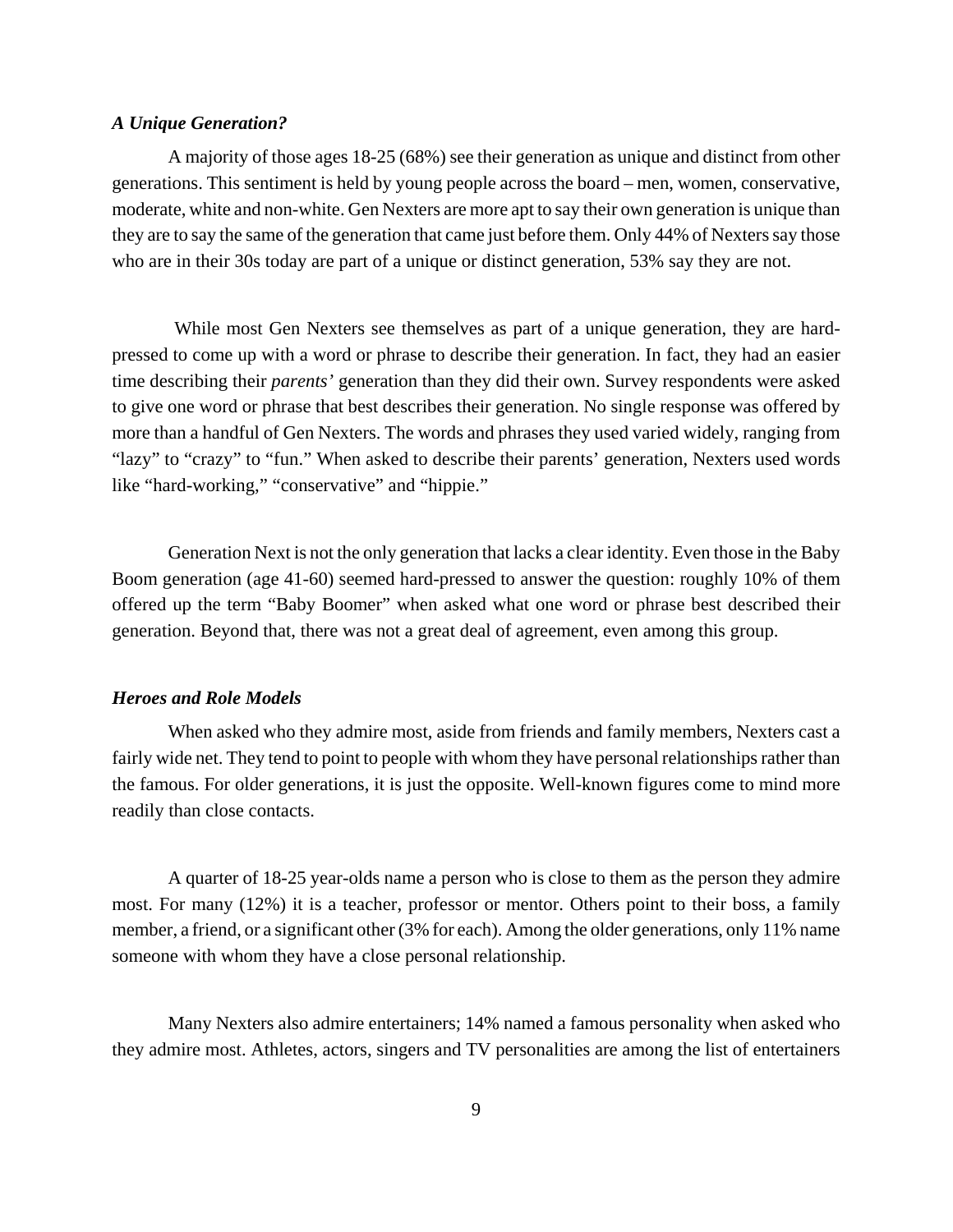offered up by young people.

Overall, entertainers trump political leaders as admired figures among Nexters by nearly a two-to-one margin. Only 8% of young people named a current or former elected official when asked who they admire most. Politicians are much more popular with the older generations (20%). Among both young and old Americans, George Bush, Bill Clinton and Jimmy Carter were mentioned most often. Ronald Reagan made the older generation's list of most admired people, but he was not mentioned by a single Gen Nexter. Non-presidents who were mentioned include Hillary Clinton, Condoleezza Rice, Colin Powell and Al Gore.

Some Gen Nexters mentioned spiritual leaders when asked whom they admire most (6%). Among those named were a pastor or priest, God or Jesus, Mother Teresa, and the Dalai Lama. Spiritual leaders were much more popular among the older generations – 15% of those over age 25 named a religious figure when asked whom they admire most. Among older Americans, pastors, priests and ministers were mentioned most often (8%).

# *A Critical Self-Portrait*

Gen Nexters offer some fairly harsh assessments about how their behavior and lifestyle compares with the generation that preceded them. A strong majority (75%) say today's youth are more likely to have casual sex than were young people 20 years ago. Only 7% of Nexters say their generation has less casual sex and 17% say they have about the same amount. Seven-in-ten Nexters say today's youth resort to violence to solve conflicts more often than the previous generation. And nearly as many Nexters say they engage more often in binge drinking (69%) and illegal drug use (63%) when compared to their predecessors.

#### **Whom Do You Admire Most?**

|                                                                                                   | ----Age----<br>$18-25$ 26+<br>$\%$ | $\frac{0}{0}$           |
|---------------------------------------------------------------------------------------------------|------------------------------------|-------------------------|
| People you know                                                                                   | 25                                 | 11                      |
| Teacher/Professor/Mentor                                                                          | 12                                 | $\overline{c}$          |
| <b>Boss</b>                                                                                       | 3                                  | 3                       |
| Family member                                                                                     | $\overline{3}$                     | $\mathbf{1}$            |
| <b>Entertainers</b>                                                                               | 14                                 | 11                      |
| <b>Athletes</b>                                                                                   | 4                                  | $\mathbf{1}$            |
| Singers                                                                                           | 3                                  | $\overline{c}$          |
| Actors                                                                                            | 3                                  | 1                       |
| <b>Political leaders</b>                                                                          | 8                                  | 20                      |
| George Bush                                                                                       | 3                                  | 9                       |
| <b>Bill Clinton</b>                                                                               | 1                                  | $\overline{\mathbf{c}}$ |
| <b>Jimmy Carter</b>                                                                               | *                                  | $\mathbf{1}$            |
| <b>Spiritual leaders</b>                                                                          | 6                                  | 15                      |
| Pastor/Priest/Minister                                                                            | 3                                  | 8                       |
| God/Jesus Christ/Lord                                                                             | 3                                  | $\overline{4}$          |
| <b>Mother Teresa</b>                                                                              | $\ast$                             | 1                       |
| Soldiers/servicemen                                                                               | 1                                  | 2                       |
| <b>Business leaders</b>                                                                           | 1                                  | 1                       |
| <b>Historical figures</b>                                                                         | 1                                  | 1                       |
| <b>International political leaders</b>                                                            | *                                  | 1                       |
| Other                                                                                             | 9                                  | 7                       |
| None                                                                                              | 19                                 | 16                      |
| Don't know                                                                                        | 16                                 | 15                      |
|                                                                                                   | 100                                | 100                     |
| Source: 2006 Gen Next Survey. Top three responses<br>for Gen Next within each net category shown. |                                    |                         |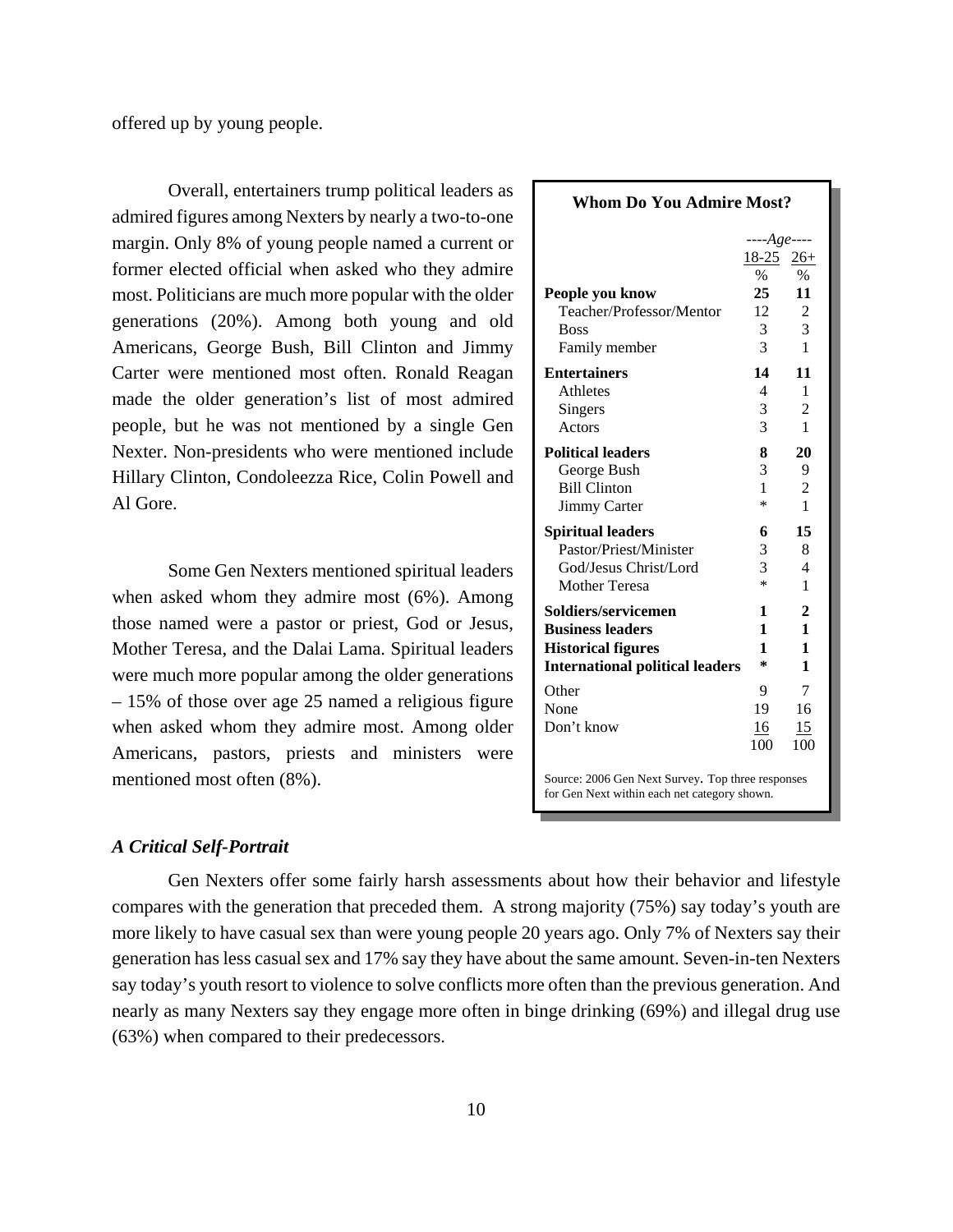Nexters think young adults 20 years ago were more conscientious than themselves when it came to civicallyminded activities. Fully 49% of Nexters say their generation votes *less* often than the youth of the 1980s. Only 34% of Nexters say their generation vote more than young people did 20 years ago, 14% see no difference. Similarly, 42% of Nexters they say they do less community service and volunteering than the generation that preceded them, 37% say they do more.

| <b>Where Gen Next Falls Short</b><br>(Based on 18-25 year-olds) |                         |                                |        |           |  |  |
|-----------------------------------------------------------------|-------------------------|--------------------------------|--------|-----------|--|--|
|                                                                 |                         | Compared with young adults     |        |           |  |  |
|                                                                 | <i>twenty years ago</i> |                                |        |           |  |  |
|                                                                 | Your                    | Your                           | (Vol.) |           |  |  |
|                                                                 |                         | generation generation          | No     |           |  |  |
|                                                                 |                         | does more does less difference |        | DK        |  |  |
|                                                                 | $\%$                    | $\%$                           | $\%$   | $\%$      |  |  |
| Casual sex                                                      | 75                      | 7                              | 17     | $1 = 100$ |  |  |
| Resort to violence                                              |                         |                                |        |           |  |  |
| to solve conflicts                                              | 70                      | 13                             | 15     | $2=100$   |  |  |
| Binge drinking                                                  | 69                      | 6                              | 23     | $2=100$   |  |  |
| Illegal drug use                                                | 63                      | 14                             | 21     | $2=100$   |  |  |
| Community service/                                              |                         |                                |        |           |  |  |
| volunteer activity                                              | 37                      | 42                             | 19     | $2=100$   |  |  |
| Voting in elections                                             | 34                      | 49                             | 14     | $3=100$   |  |  |
| Source: 2006 Gen Next survey.                                   |                         |                                |        |           |  |  |

#### *Looking Ahead: Marriage, Children*

An overwhelming majority of Gen Nexters believe in planning ahead for life. More than eight-in-ten (82%) say when a person reaches the mid-20s, it is important for them to have a good plan for what they are going to do with the rest of their lives; only 16% say it is really not necessary for someone at this stage of life to have a clear-cut plan. Opinions on this issue are remarkably stable across generations. Roughly eight-in-ten Generation Xers, Baby Boomers and Seniors say people in their mid-20s need to have a good life plan.

While most Gen Nexters are not yet married (85%), the vast majority hope to marry some day. Among the unmarried, 57% say they definitely want to get married and 28% probably want to marry. Only 12% say they probably or definitely don't want to get married. In the 1990 *Time*/CNN poll, 25% of 18-25 year-olds said they were married; this compares with 15% today. The percent who believe marriage is difficult has remained unchanged. Today 65% of 18-25 year-olds say it is hard to have a good marriage, compared with 20% who say it is easy. In 1990, the margin was similar: 62% said marriage is hard, 22% thought it was easy.

Roughly one-quarter of Gen Nexters (27%) have children of their own. Among those who do not have kids, a large majority say they would like to some day (52% definitely want to have children, another 34% probably do).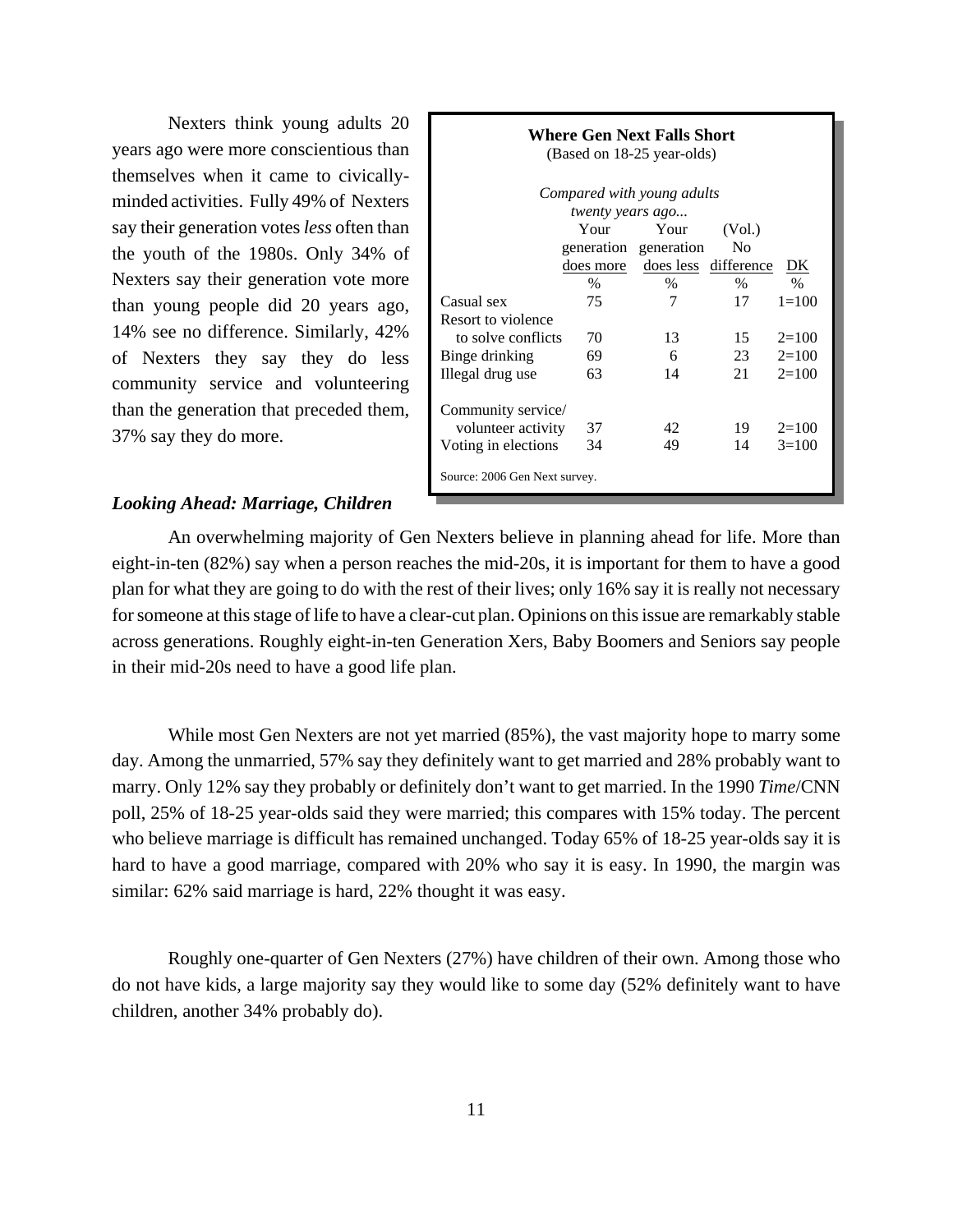#### *Gen Next's Goals: Fortune and Fame*

When asked not about themselves but about their generation, most 18-25 year-olds say getting rich and being famous are important goals for people in their age group. Nearly two-thirds (64%) of Nexters say getting rich is the most important goal in life for their generation, another 17% say this is the second most important goal. One-in-ten Nexters say their generation's most important goal is to be famous, another 41% say this is their next important goal. Further down on the list is

helping people in need (12% say this is their generation's most important goal), being leaders in their community (7%) and becoming more spiritual (4%).

Generation Xers have a different view of their generation's life goals. Among those age 26-40, getting rich is still perceived to be the top goal of their generation. However, this age group puts much less emphasis on wealth and being famous when compared with Generation Next, and more emphasis on leadership and spirituality.

| <b>Talking about My Generation's Goals</b>                                                                                                     |                |                |  |  |
|------------------------------------------------------------------------------------------------------------------------------------------------|----------------|----------------|--|--|
|                                                                                                                                                | Gen Next Gen X |                |  |  |
| Your generation's most                                                                                                                         | $(18-25)$      | $(26-40)$      |  |  |
| important goals in life?                                                                                                                       | $\%$           | %              |  |  |
| To get rich                                                                                                                                    | 81             | 62             |  |  |
| To be famous                                                                                                                                   | 51             | 29             |  |  |
| To help people who need help                                                                                                                   | 30             | 36             |  |  |
| To be leaders in their community                                                                                                               | 22             | 33             |  |  |
| To become more spiritual                                                                                                                       | 10             | 31             |  |  |
| None of these (Vol.)                                                                                                                           | 2              | $\mathfrak{D}$ |  |  |
| 1<br>Don't know (Vol.)                                                                                                                         |                |                |  |  |
| Source: 2006 Gen Next Survey. Respondents were asked to<br>choose the most important and next most important goals from<br>these five options. |                |                |  |  |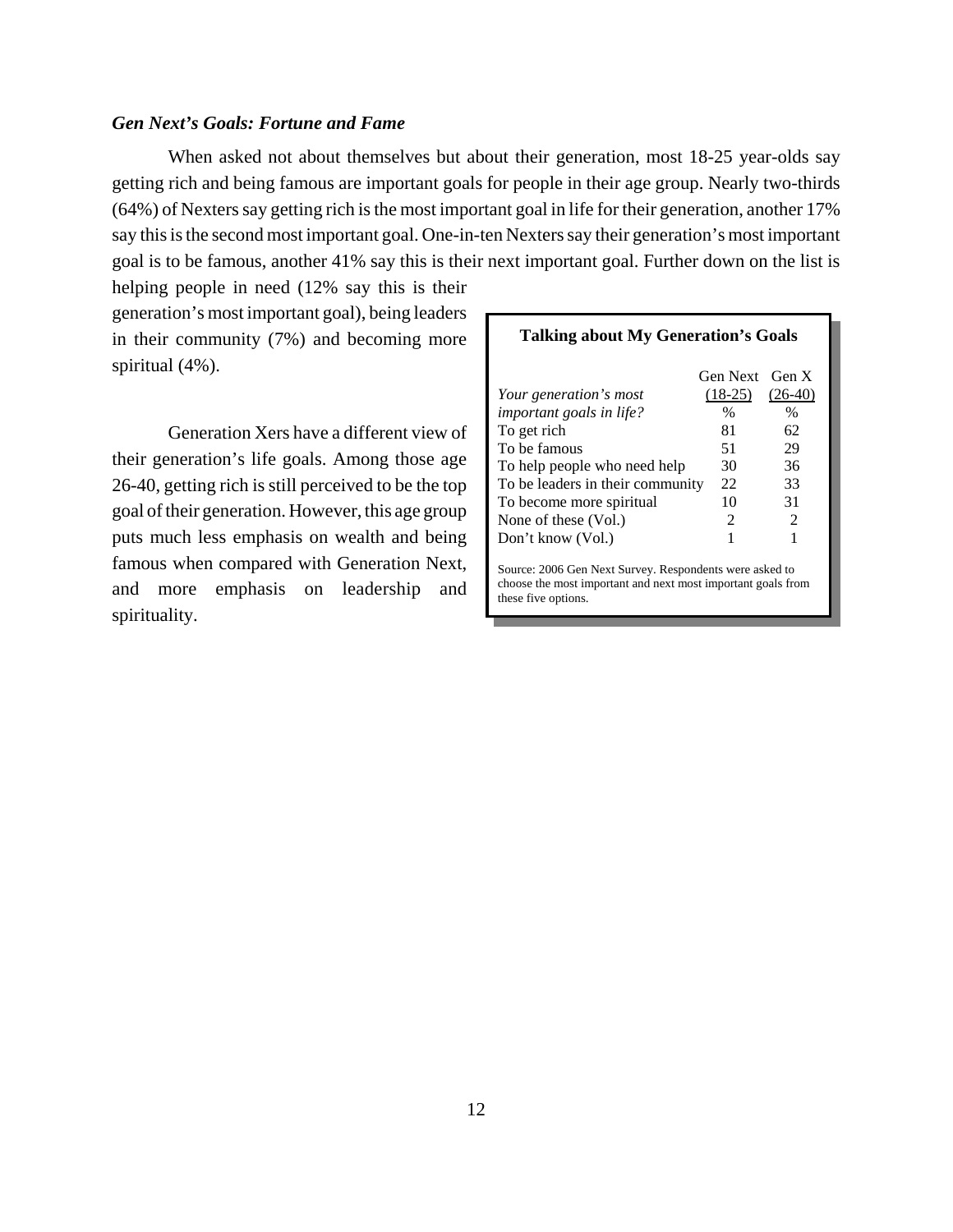# **SECTION II: TECHNOLOGY AND LIFESTYLE**

#### *Technology Use*

eneration Nexters have also been called the "DotNet" generation, because they grew up with<br>the internet. This generation's relationship with technology is truly unique. Young people<br>have adopted new technologies and are us the internet. This generation's relationship with technology is truly unique. Young people have adopted new technologies and are using them to both expand their social networks and maintain contact with their families and friends. More than any other generation, Gen Next recognizes the positive aspects of the technology revolution. However, they also readily acknowledge its drawbacks.

Overall, almost all Gen Nexters (86%) use the internet at least occasionally. In this regard they are no different from Gen Xers, 91% of whom say they use the internet. Roughly threequarters of Boomers (73%) use the internet, as do just 46% of Seniors. Among Gen Nexters, internet usage varies by education. Nearly all college graduates in this age category use the internet on at least an occasional basis, but only 77% of those who have not attended college do so.

Where Gen Nexters clearly stand out is in their deployment of real-time technologies such as instant messaging and text messaging. About half of Gen Nexters (51%) say they sent or received a text message on a cell phone during the 24-hour period before they were interviewed. This compares with 26% of Gen Xers, 10% of Boomers, and 4% of Seniors. Similarly, 29% of Nexters sent or received an instant message,

| <b>Email and Beyond</b>                      |                |                   |          |                  |  |  |
|----------------------------------------------|----------------|-------------------|----------|------------------|--|--|
| In the past 24 hours<br>-----------Age ----- |                |                   |          |                  |  |  |
| did you                                      |                | 18-25 26-40 41-60 |          | $61+$            |  |  |
| Send/receive email                           | $\%$           | $\%$              | $\%$     | $\%$             |  |  |
| Yes                                          | 50             | 61                | 52       | 32               |  |  |
| No                                           | 38             | 30                | 22       | 18               |  |  |
| Not an internet user                         | 12             | 9                 | 26       | 50               |  |  |
| Don't know                                   | $\overline{0}$ | $\overline{0}$    | *        | $\boldsymbol{0}$ |  |  |
|                                              | 100            | 100               | 100      | 100              |  |  |
| Send/receive a text                          |                |                   |          |                  |  |  |
| message on a cell phone                      |                |                   |          |                  |  |  |
| Yes                                          | 51             | 26                | 10       | 4                |  |  |
| $\rm No$                                     | 49             | 73                | 90       | 96               |  |  |
| Don't know                                   | *              | -1                | $\bf{0}$ | *                |  |  |
|                                              | 100            | 100               | 100      | 100              |  |  |
| Send/receive an                              |                |                   |          |                  |  |  |
| instant message                              |                |                   |          |                  |  |  |
| Yes                                          | 29             | 22                | 12       | 7                |  |  |
| $\rm No$                                     | 59             | 69                | 62       | 43               |  |  |
| Not an internet user                         | 12             | 9                 | 26       | 50               |  |  |
| Don't know                                   | $\overline{0}$ | $\overline{0}$    | *        | $\boldsymbol{0}$ |  |  |
|                                              | 100            | 100               | 100      | 100              |  |  |
| Source: 2006 Gen Next survey.                |                |                   |          |                  |  |  |

compared with 22% of Xers, 12% of Boomers and 7% of Seniors.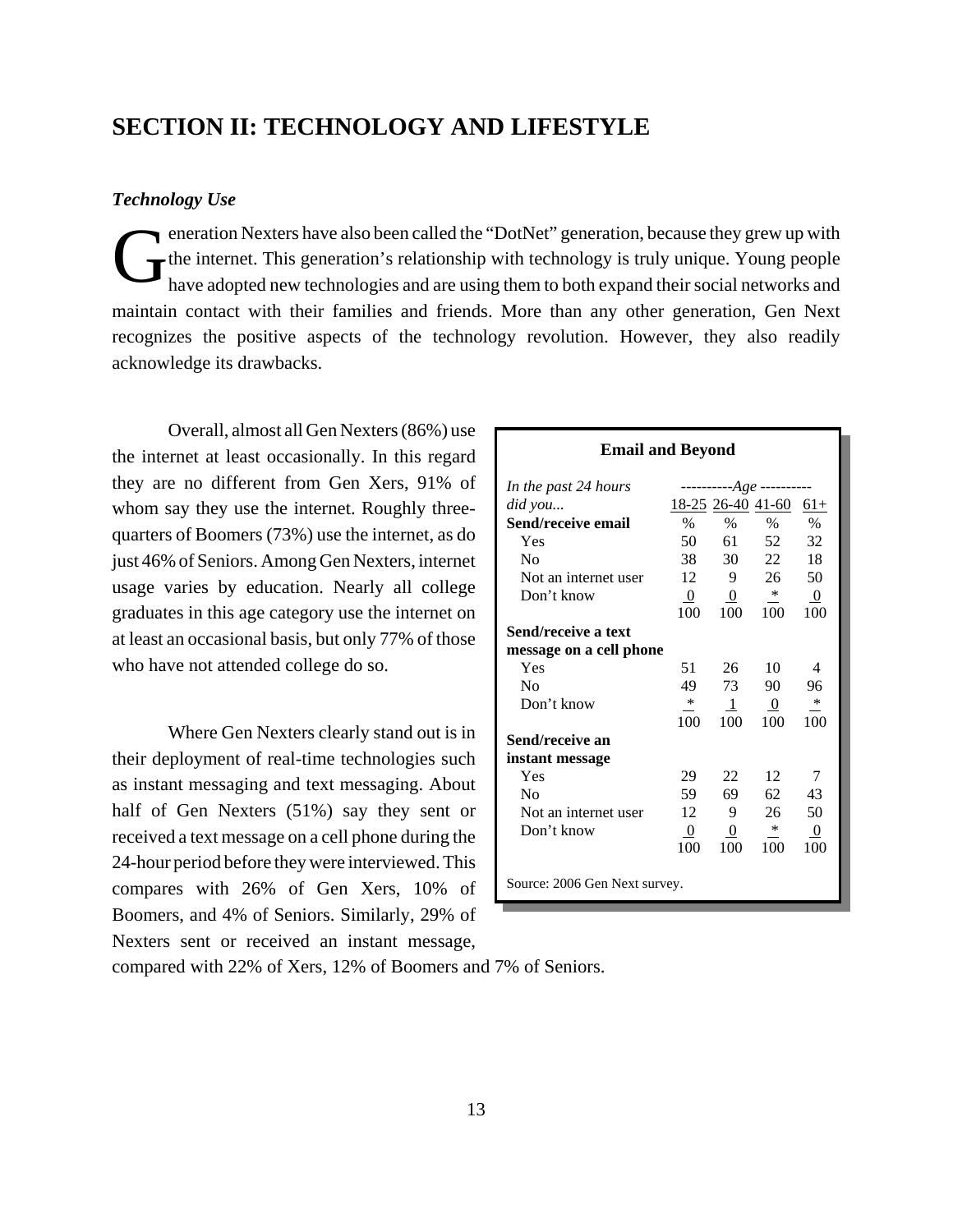#### *Social Networking Sites*

Beyond sending messages over the internet or via cell phone, Gen Nexters are expressing themselves by utilizing increasingly popular social networking sites like Facebook, MySpace and MyYearbook. More than half of Gen Nexters (54%) have used one or more of these social networking sites, and 44% have created a profile. Not surprisingly, Nexters are more likely than other generations to say they posted a message to someone else's personal online profile within the last day. About one-in-five 18-25 year-olds (21%) posted a message, compared with 15% of Gen Xers, and just 3% of those over age 40.

Among those Gen Nexters who use social networking sites, 38% say they do so at least once a day, 38% use them at least once a week, and 24% use them every few weeks or less often. Regardless of whether or not they utilize social networking sites, three-quarters of Nexters say that most people they know use them. Of this group, a majority (54%) believes that people who visit these sites spend too much time on this.

In addition, a large majority of young people (72%) feel that their fellow Gen Nexters post too much personal information on the internet. Just 19% say people around their age post the right amount of personal information, while 4% say young people

| <b>Connecting Socially Through Technology</b>                                       |                |                |  |  |
|-------------------------------------------------------------------------------------|----------------|----------------|--|--|
|                                                                                     | A11            | 18-25          |  |  |
|                                                                                     | 18-25          | $users*$       |  |  |
| Have you ever used a social                                                         | $\%$           | $\frac{0}{0}$  |  |  |
| networking website?                                                                 | 54             | 100            |  |  |
| Created a personal profile?                                                         |                |                |  |  |
| Yes                                                                                 | 44             | 82             |  |  |
| N <sub>o</sub>                                                                      | 10             | 18             |  |  |
| How often do you use?                                                               |                |                |  |  |
| At least once a day                                                                 | 21             | 38             |  |  |
| At least weekly                                                                     | 20             | 38             |  |  |
| Less often                                                                          | 13             | 24             |  |  |
| <b>Have not used websites</b>                                                       | 34             |                |  |  |
| Don't use internet                                                                  | 12             | -−             |  |  |
|                                                                                     | 100            | 100            |  |  |
|                                                                                     |                |                |  |  |
| Do most people you know                                                             |                |                |  |  |
| use social networking websites?                                                     |                |                |  |  |
| Yes                                                                                 | 75             | 91             |  |  |
| N <sub>0</sub>                                                                      | 21             | 7              |  |  |
| Don't know                                                                          | 4              | $\overline{2}$ |  |  |
|                                                                                     | 100            | 100            |  |  |
| Do you think people around                                                          |                |                |  |  |
| your age post too much personal                                                     |                |                |  |  |
| information on these websites?                                                      |                |                |  |  |
| Too much                                                                            | 72             | 73             |  |  |
| Too little                                                                          | $\overline{4}$ | 3              |  |  |
| Right amount                                                                        | 19             | 22             |  |  |
| Don't know                                                                          | $\overline{5}$ | $\overline{2}$ |  |  |
|                                                                                     | 100            | 100            |  |  |
| Ever dated someone                                                                  |                |                |  |  |
| you met online?                                                                     |                |                |  |  |
| Yes                                                                                 | 12             | 20             |  |  |
| No/not online                                                                       | 88             | 80             |  |  |
|                                                                                     | 100            | 100            |  |  |
| Number of cases                                                                     | (579)          | (329)          |  |  |
| * Those who have used a social networking website.<br>Source: 2006 Gen Next Survey. |                |                |  |  |

post too little information about themselves online. Young women are more skittish than young men about the amount of personal information being posted online: 78% of young women, and 67% of young men, say too much personal information is posted on the web. When asked whether personal information about themselves has been posted on the internet by other people, the vast majority of Gen Nexters (88%) say they do not think this has happened.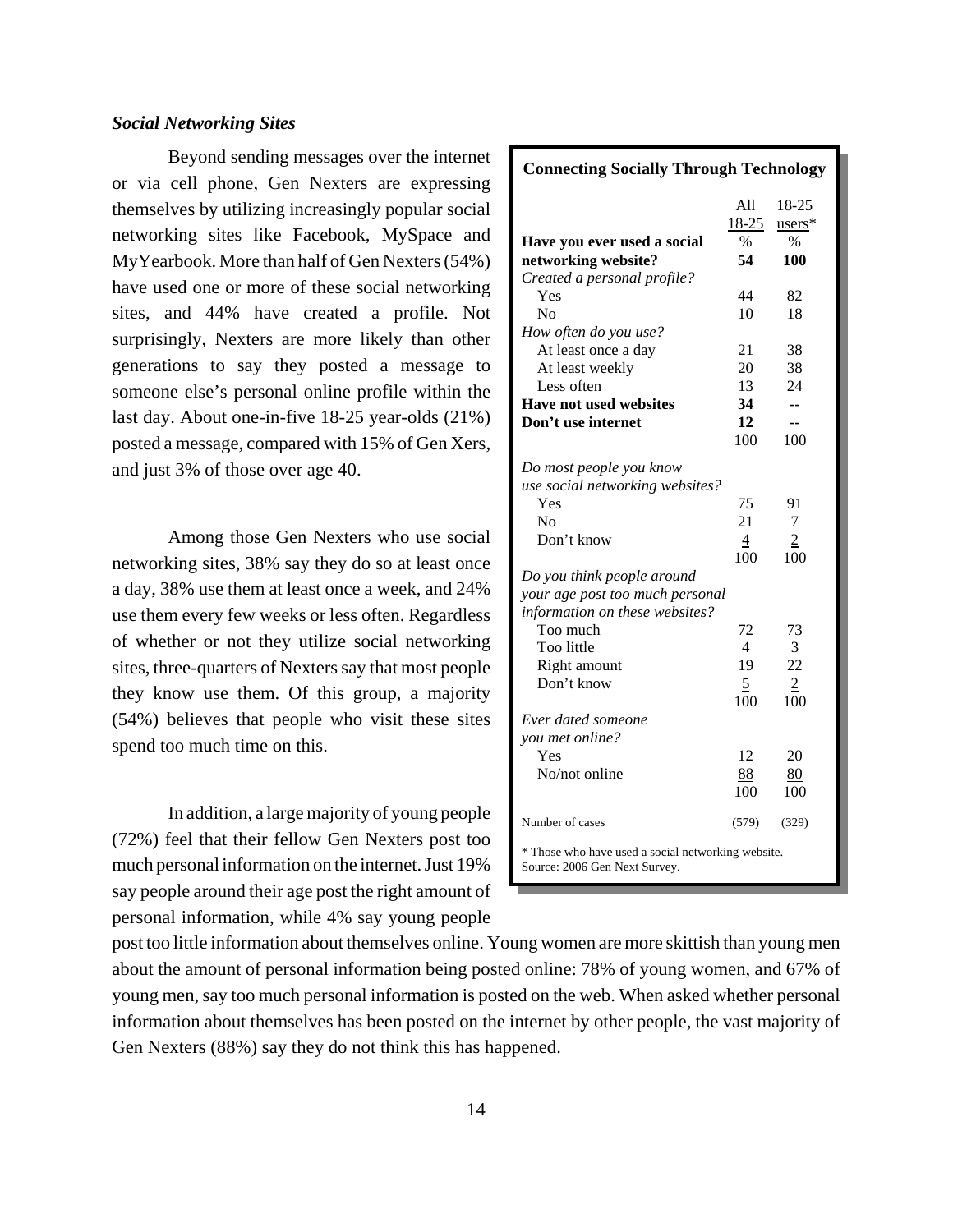Aside from communicating in cyberspace, the internet has become a way for people to connect face-to-face. Overall, 6% of Americans say they have gone out on a date with someone they met online. Not surprisingly, this is much more common among younger generations: comparable percentages of Gen Nexters (12%) and Gen X (11%) say they have dated someone they met online, compared with 4% of Boomers and even fewer Seniors (1%).

### *Technical Advancements: The Good and the Bad*

Progress can come at a price, and the public recognizes that new technologies have impacted society in both positive and negative ways. Thinking about the potential effects of new technology such as the internet, instant messaging, cell phones, text messaging, and iPods, solid majorities of the general public says these new technologies make people lazier (70%), make people more isolated (65%), and cause people to waste time (65%). On the upside, 65% say these new tools makes people more efficient and 56% say it can bring people closer to their families and friends. Only 45% say technology makes it easier to make new friends.

 There are important generational differences on the impact of technology. Because so many young people use technology to communicate, they are much more likely to see its advantages in terms of fostering relationships. Nearly seven-in-ten Gen Nexters (69%) say the new technologies make it easier to make new friends. This compares with 53% of Xers and less than 40% of Boomers and Seniors.

| <b>Technology's Impact – Negative and Positive</b> |                              |    |  |  |  |
|----------------------------------------------------|------------------------------|----|--|--|--|
| % who say new technologies                         | $---Age---$<br>$18-25$ $26+$ |    |  |  |  |
| Make people lazier                                 | 84                           | 67 |  |  |  |
| Make people more isolated                          | 67                           | 65 |  |  |  |
| Make people waste time.                            | 68                           | 65 |  |  |  |
| Make people more efficient                         | 69                           | 64 |  |  |  |
| Make you closer to old friends & family            | 64                           | 54 |  |  |  |
| Make it easier to make new friends                 | 69                           | 41 |  |  |  |
| Source: 2006 Gen Next survey.                      |                              |    |  |  |  |

Equal percentages of Nexters and Xers believe new technology can help strengthen the ties with old friends and family (64% each). Boomers and Seniors are less convinced of this (52% and 47%, respectively, agree). Gen Nexters are more concerned than any other age group that technology makes people lazier. When it comes to technology's impact on productivity, there are very few differences by age.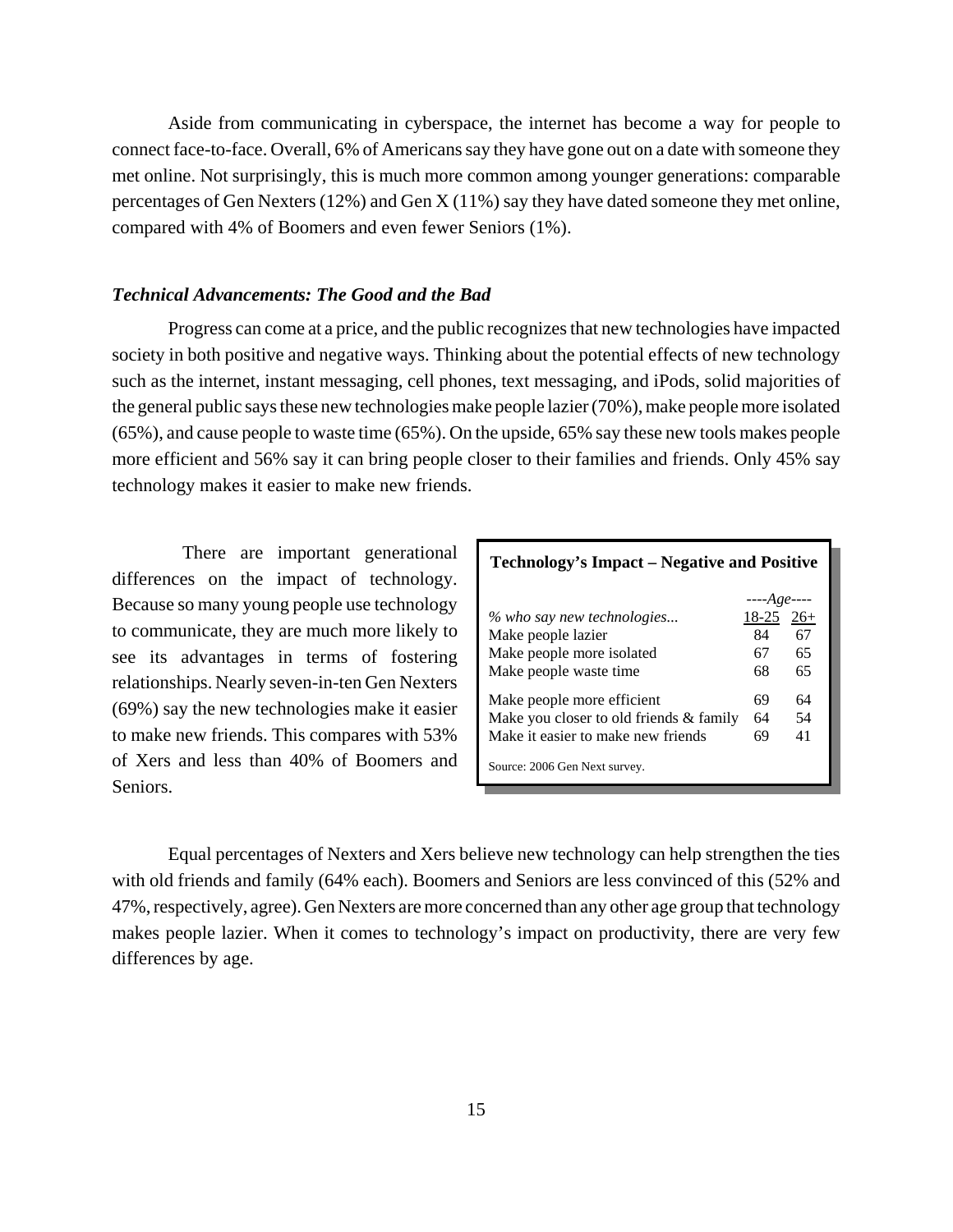### *Work and Finances*

Because of their age and stage in life, work is presently less central to the lives of many Gen Nexters. Nearly half of them (46%) are still in school and presumably have not settled on a career path. Many of them are working and going to school, and their schedules are both flexible and unpredictable. Of those who are working, most (59%) have been in their current job for a year or less, and relatively few (21%) say it is very likely they will stay with their present employer for the rest of their working life.

Among Gen Nexters who are working at least parttime, 38% have professional or business-related jobs, compared with 51% of those over age 25. Roughly a quarter (26%) are in clerical or office support jobs. Nexters work in all kinds of places – offices, factories, hospitals, and schools. They are nearly three times more likely than their older counterparts to work in a store or restaurant.

The vast majority of working Nexters (71%) are paid an hourly wage; just 13% are paid a salary. Among workers age 26 and older, 46% are paid hourly and 43% are salaried. Only 53% of Nexters who are employed receive health care benefits from their employer. Older workers are much more likely to receive health benefits (71%). (Among all Gen Nexters, 67% are covered by some form of health insurance; this compares with 86% of those over age 25). Nexters also are less likely to work a regular 9-to-5 schedule than are older workers: fully 45% say they work night and weekends, compared with 32% of older workers.

#### **Profile of the Young Worker**

(Based on those who are employed full-time or part-time)

|                                      | $---Age---$              |                |
|--------------------------------------|--------------------------|----------------|
|                                      | $18-25$                  | $26+$          |
| What do they do?                     | $\frac{0}{0}$            | $\frac{0}{0}$  |
| Professional/business                | 38                       | 51             |
| Clerical/Office worker               | 26                       | 11             |
| Skilled trade                        | 16                       | 15             |
| Service worker                       | 10                       | 11             |
| Other                                | 9                        | 10             |
| Don't know                           | 1                        | $\sqrt{2}$     |
|                                      | 100                      | 100            |
| Where do they work?                  |                          |                |
| Office                               | 30                       | 33             |
| Store, restaurant, retail            | 23                       | 8              |
| Outdoor work site                    | 15                       | 12             |
| Factory                              | 10                       | 14             |
| School                               | 7                        | 11             |
| Hospital                             | 5                        | 9              |
| Home                                 | 5                        | 5              |
| Somewhere else                       | $\overline{\mathcal{L}}$ | $\overline{7}$ |
| Don't know                           | -1                       | 1              |
|                                      | 100                      | 100            |
| How are they paid?                   |                          |                |
| Salary                               | 13                       | 43             |
| Hourly                               | 71                       | 46             |
| Commission                           | 9                        | 6              |
| Other                                | $\overline{7}$           | 5              |
| Don't know                           | $\boldsymbol{0}$         | $\ast$         |
|                                      | 100                      | 100            |
| Do they have health benefits?        |                          |                |
| Yes                                  | 53                       | 71             |
| N <sub>o</sub>                       | 30                       | 14             |
| Self-employed                        | 17                       | 15             |
| Don't know                           | $\overline{0}$           | $\ast$         |
|                                      | 100                      | 100            |
| Do they work                         |                          |                |
| nights & weekends?                   |                          |                |
| Yes                                  | 45                       | 32             |
| N <sub>o</sub>                       | 48                       | 63             |
| No set schedule                      | 6                        | 5              |
| Don't know                           | -1                       | $\ast$         |
|                                      | 100                      | 100            |
|                                      |                          |                |
| Source: Pew Social Trends, June 2006 |                          |                |

Not surprisingly, a large majority of Gen Nexters who are employed (70%) do not think they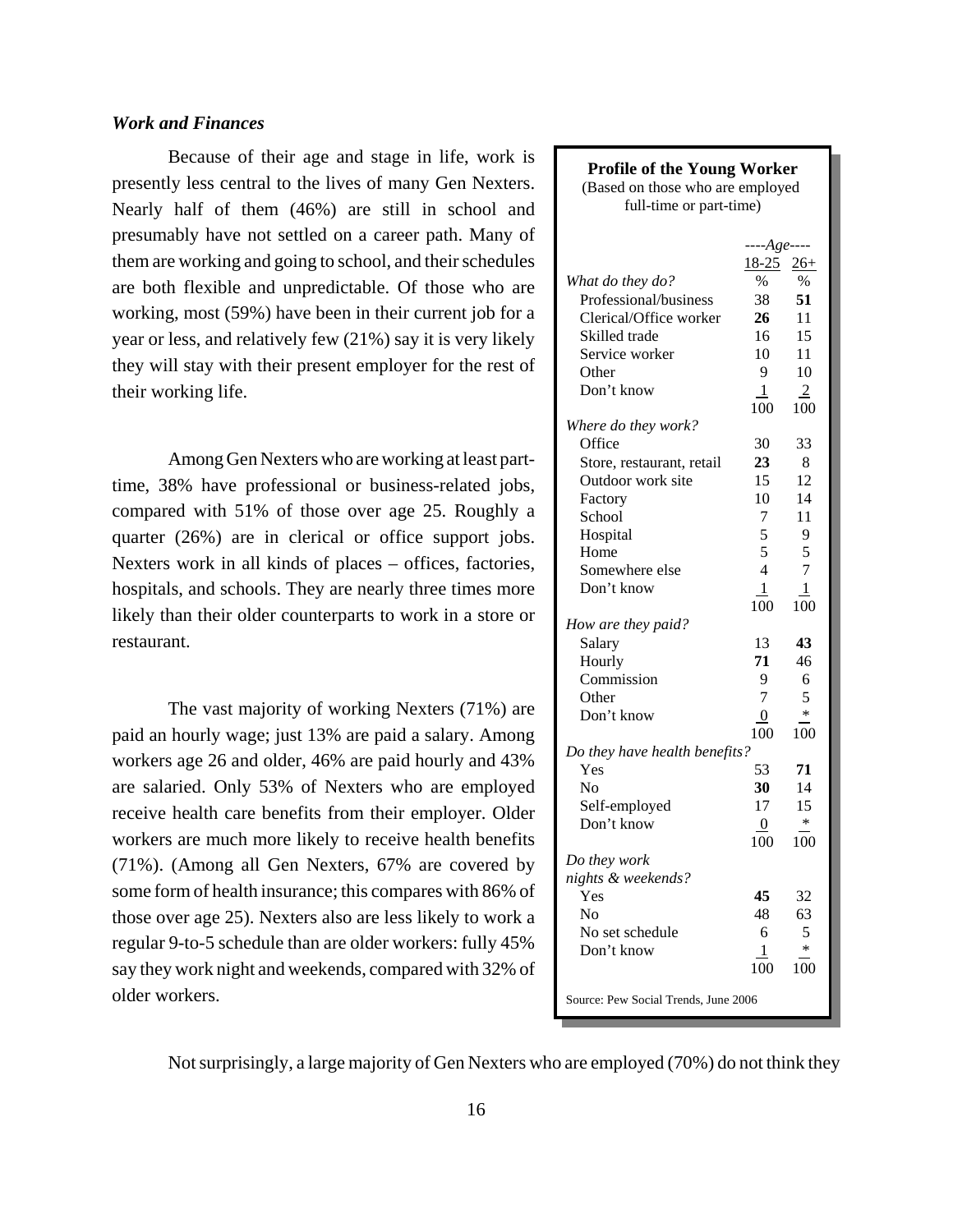make enough money to lead the kind of life they want, while only 30% say they do make enough money. Among those over age 25, far fewer (46%) say they do not make enough money to lead the kind of life they want. However, Gen Nexters are very optimistic about their future earning power. Very few working Nexters (5%) say they will not make enough money in the future.

#### *A Changing Workplace*

Work life in America has changed dramatically in recent years with globalization, the advent of new communications technologies, and the influx of immigrant workers. Gen Nexters view several of the biggest changes much more positively than do older Americans.

A strong majority of the public (69%) believes email and other new ways of communicating on the job have done more to help American workers than hurt them. Young people are the most enthusiastic about this trend. Fully 88% say these new means of communication have helped workers, compared with 79% of Gen Xers, 67% of Boomers and 47% of Seniors. Automation of jobs through new technology in the workplace is viewed positively by 45% of the public. Gen Nexters and Gen Xers have a more positive view of automation than do Boomers and Seniors.

More than four-in-ten Gen Nexters (45%) view the growing number of immigrants working in this country as a positive change. Among older workers, far fewer say immigrants have helped American workers overall. The generation gap is even larger on the issue of increased outsourcing of jobs to other countries

| VIEWS UL LUUAY S IVULKPIACE           |                |                |                         |                  |  |  |
|---------------------------------------|----------------|----------------|-------------------------|------------------|--|--|
| Has each helped or hurt               |                |                |                         |                  |  |  |
| <b>American workers?</b>              |                |                | ----------Age---------- |                  |  |  |
| Email and new ways                    |                |                | 18-25 26-40 41-60       | $61+$            |  |  |
| of communicating                      | $\frac{0}{0}$  | $\%$           | $\frac{0}{0}$           | $\%$             |  |  |
| Helped                                | 88             | 79             | 67                      | 47               |  |  |
| Hurt                                  | 8              | 14             | 21                      | 24               |  |  |
| Not much effect/DK                    | $\overline{4}$ | $\overline{7}$ | <u>12</u>               | $\underline{29}$ |  |  |
|                                       | 100            | 100            | 100                     | 100              |  |  |
| Automation of jobs                    |                |                |                         |                  |  |  |
| Helped                                | 54             | 50             | 43                      | 40               |  |  |
| Hurt                                  | 39             | 38             | 48                      | 40               |  |  |
| Don't know                            | 7              | 12             | $\overline{9}$          | $\underline{20}$ |  |  |
|                                       | 100            | 100            | 100                     | 100              |  |  |
| Growing number of                     |                |                |                         |                  |  |  |
| immigrants                            |                |                |                         |                  |  |  |
| Helped                                | 45             | 33             | 23                      | 18               |  |  |
| Hurt                                  | 46             | 50             | 60                      | 63               |  |  |
| Don't know                            | $\overline{9}$ | 17             | 17                      | 19               |  |  |
|                                       | 100            | 100            | 100                     | 100              |  |  |
| Outsourcing of jobs                   |                |                |                         |                  |  |  |
| Helped                                | 41             | 16             | 9                       | 7                |  |  |
| Hurt                                  | 53             | 76             | 84                      | 82               |  |  |
| Don't know                            | 6              | 8              | $\overline{1}$          | 11               |  |  |
|                                       | 100            | 100            | 100                     | 100              |  |  |
| Source: Pew Social Trends, June 2006. |                |                |                         |                  |  |  |

 $V^*$  and  $V^*$ **F**  $\rightarrow$  **J**  $\rightarrow$   $\rightarrow$  **W** $\rightarrow$   $\rightarrow$  **W** 

– while 41% of Gen Nexters say this has helped American workers, only about 10% of those over age 25 agree. The opinions of Nexters on these issues may well change once they are established in a job and feeling the pressures of the modern workplace.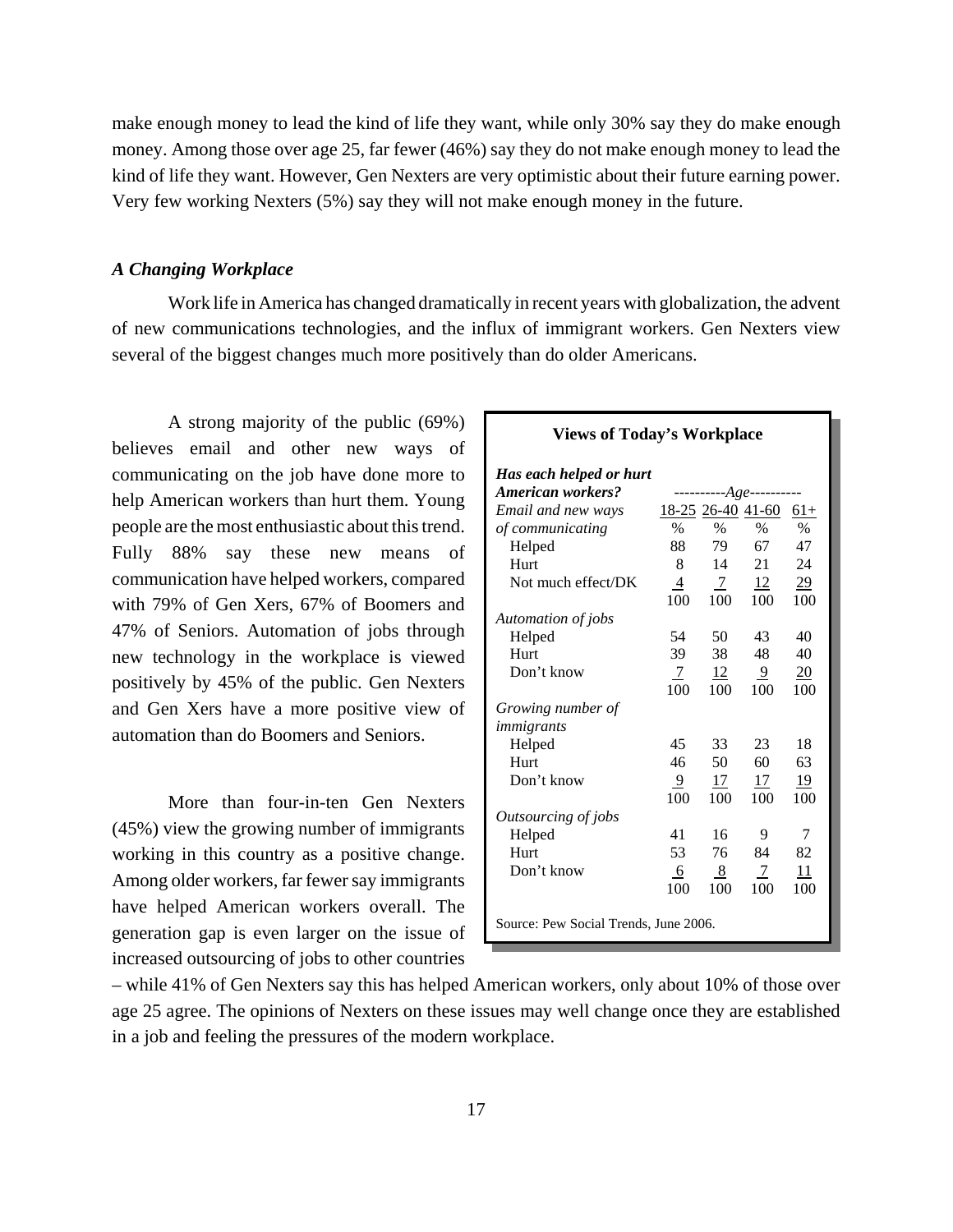### *Family Ties*

Gen Nexters are very closely connected to their families. Many live close to home – in fact, 40% still live with their parents – and they have frequent contact with their parents and siblings. None of this is surprising given that most Gen Nexters have not started their own families yet. Presumably, the apron strings will loosen as they become financially independent and take on family responsibilities of their own.

The parent-child bond is strong across generations. When asked "which family member do you have the *most* contact with" (other than your wife/husband/partner), more than six-in-ten (63%) Gen

Nexters say they talk with their parents most often. Gen Xers are also closely connected to their parents – 53% say they have the most contact with a parent. For the older generations, Boomers and

Seniors, children are named as the relative with whom they have the most contact. When asked to choose which parent they have the most contact with Nexters point to their mother, by a three-to-one margin.

#### *Contacting the Folks*

About half of all respondents (54%) say they see their parents at least once a week, but that figure rises to 73% for Gen Nexters. Among this age group, fully half see their parents *daily.* Nearly as many Nexters speak by telephone to a parent every day and another 40% maintain weekly contact. Some 82% mentioned talking with a parent yesterday.

Roughly one-in-five Gen Nexters (21%) email their parents at least occasionally. Gen

|                                                                                                  | Total         |                | $18-25$ 26-40 41-60 61+ |                |      |
|--------------------------------------------------------------------------------------------------|---------------|----------------|-------------------------|----------------|------|
|                                                                                                  | $\frac{0}{0}$ | $\%$           | $\%$                    | $\%$           | $\%$ |
| <b>Parent</b>                                                                                    | 33            | 63             | 53                      | 24             | 3    |
| Mother                                                                                           | 26            | 48             | 41                      | 20             | *    |
| Father                                                                                           | 7             | 16             | 13                      | $\overline{4}$ | 3    |
| <b>Both</b>                                                                                      | 1             | $\overline{2}$ | 1                       | $\ast$         | 0    |
| Child                                                                                            | 34            | $\mathbf{2}$   | 12                      | 41             | 71   |
| Sibling                                                                                          | 20            | 19             | 22                      | 24             | 13   |
| Other                                                                                            | 10            | 14             | 10                      | 8              | 9    |
| Source: Pew Social Trends, October 2005.<br>Percentages can total more than 100% due to multiple |               |                |                         |                |      |

**Family Member In Closest Contact**

| <b>Staying in Touch with Parents</b>     |                |                |                  |                        |                |
|------------------------------------------|----------------|----------------|------------------|------------------------|----------------|
|                                          |                |                |                  | ----------Age--------- |                |
| How often are                            | <u>Total</u>   |                |                  | 18-25 26-40 41-60      | <u>61+</u>     |
| you in touch                             | $\%$           | $\%$           | $\frac{0}{0}$    | $\frac{0}{0}$          | $\frac{0}{0}$  |
| In person                                |                |                |                  |                        |                |
| Daily                                    | 24             | 50             | 19               | 15                     | 20             |
| Weekly                                   | 30             | 23             | 32               | 31                     | 37             |
| Monthly                                  | 15             | 12             | 15               | 17                     | 13             |
| Less often                               | 31             | 14             | 34               | 37                     | 28             |
| Don't know                               | *              | -1             | $\overline{0}$   | $\overline{0}$         | 2              |
|                                          | 100            | 100            | 100              | 100                    | 100            |
| By telephone                             |                |                |                  |                        |                |
| Daily                                    | 32             | 45             | 32               | 26                     | 32             |
| Weekly                                   | 47             | 40             | 51               | 49                     | 26             |
| Monthly                                  | 11             | 8              | 10               | 14                     | 15             |
| Less often                               | 8              | 5              | 6                | 10                     | 19             |
| Don't know                               | $\overline{2}$ | $\sqrt{2}$     | $\mathbf{1}$     | -1                     | 8              |
|                                          | 100            | 100            | 100              | 100                    | 100            |
| By email                                 |                |                |                  |                        |                |
| Yes                                      | 24             | 21             | 33               | 18                     | 3              |
| No                                       | 76             | 79             | 67               | 82                     | 95             |
| Don't know                               | ∗              | $\overline{0}$ | $\boldsymbol{0}$ | *                      | $\overline{2}$ |
|                                          | 100            | 100            | 100              | 100                    | 100            |
| Source: Pew Social Trends, October 2005. |                |                |                  |                        |                |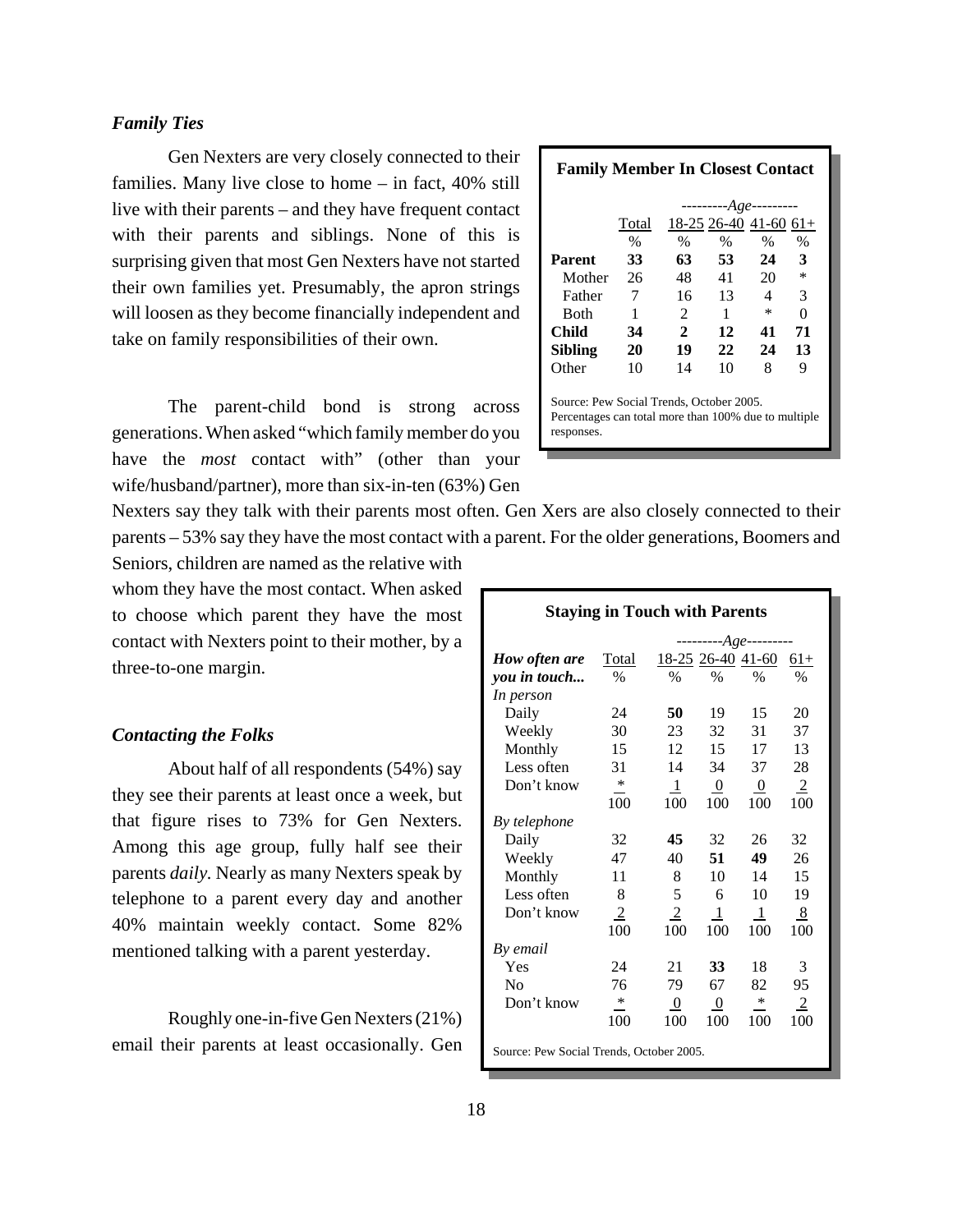Xers utilize this form of communication more frequently than Nexters; a third email their parents.

## *Turning to Family for Help*

Not only do Gen Nexters keep in close contact with their parents, they rely on them for advice and assistance. Respondents were asked in an open-ended question, who they turn to for advice when they have a serious personal problem. Gen Nexters were more likely than any other age group to say they turn to their families – primarily their mothers – for their advice: 64% said they turn to family, compared with 54% of Gen Xers, 38% of Boomers, and 36% of Seniors. Many (22%) also turn to friends, neighbors and co-workers. Here there are no differences across generations. Gen Nexters are among the least likely to say they turn to religious advisors, religious scriptures or some higher power for advice.

Gen Nexters also rely on family for more concrete types of assistance. Fully 46% say they depend on their parents or other family members for financial assistance. Nearly three-quarters (73%) say they have received financial help from their parents during the past 12 months. And 64% say their parents have helped them out with errands, housework and home repairs. In both of these categories, Gen Xers and Boomers are receiving much less assistance from their parents. Only 33% of Xers and 19% of Boomers got financial help from their parents in the past year.

|                                                                                             | $---Age---$ |                   |    |  |  |  |  |
|---------------------------------------------------------------------------------------------|-------------|-------------------|----|--|--|--|--|
| Received from parent                                                                        |             | 18-25 26-40 41-60 |    |  |  |  |  |
| in the past 12 months                                                                       | $\%$        | %                 | %  |  |  |  |  |
| Gifts                                                                                       | 85          | 76                | 68 |  |  |  |  |
| Financial help                                                                              | 73          | 33                | 19 |  |  |  |  |
| Help with errands                                                                           | 64          | 48                | 27 |  |  |  |  |
| Source: Pew Social Trends, October 2005.<br>Based on those with at least one parent living. |             |                   |    |  |  |  |  |

#### *Changing Family Dynamics*

Recent trends in divorce rates and smaller family sizes have clearly impacted the lives of both Gen Next and Gen X. Among those with both parents living, 38% of Gen Nexters and 36% of Xers have parents that are divorced or separated. As divorce has become more common, the number of blended families has grown, and as a result the younger generations are more likely than the older ones to have stepparents and step-siblings who play an important role in their lives. More than onein-five Nexters (21%) and 19% of Xers have a living stepparent who is important to them. Similarly, 14% of Nexters and 11% of Xers have stepbrothers or stepsisters who have played an important role in their lives.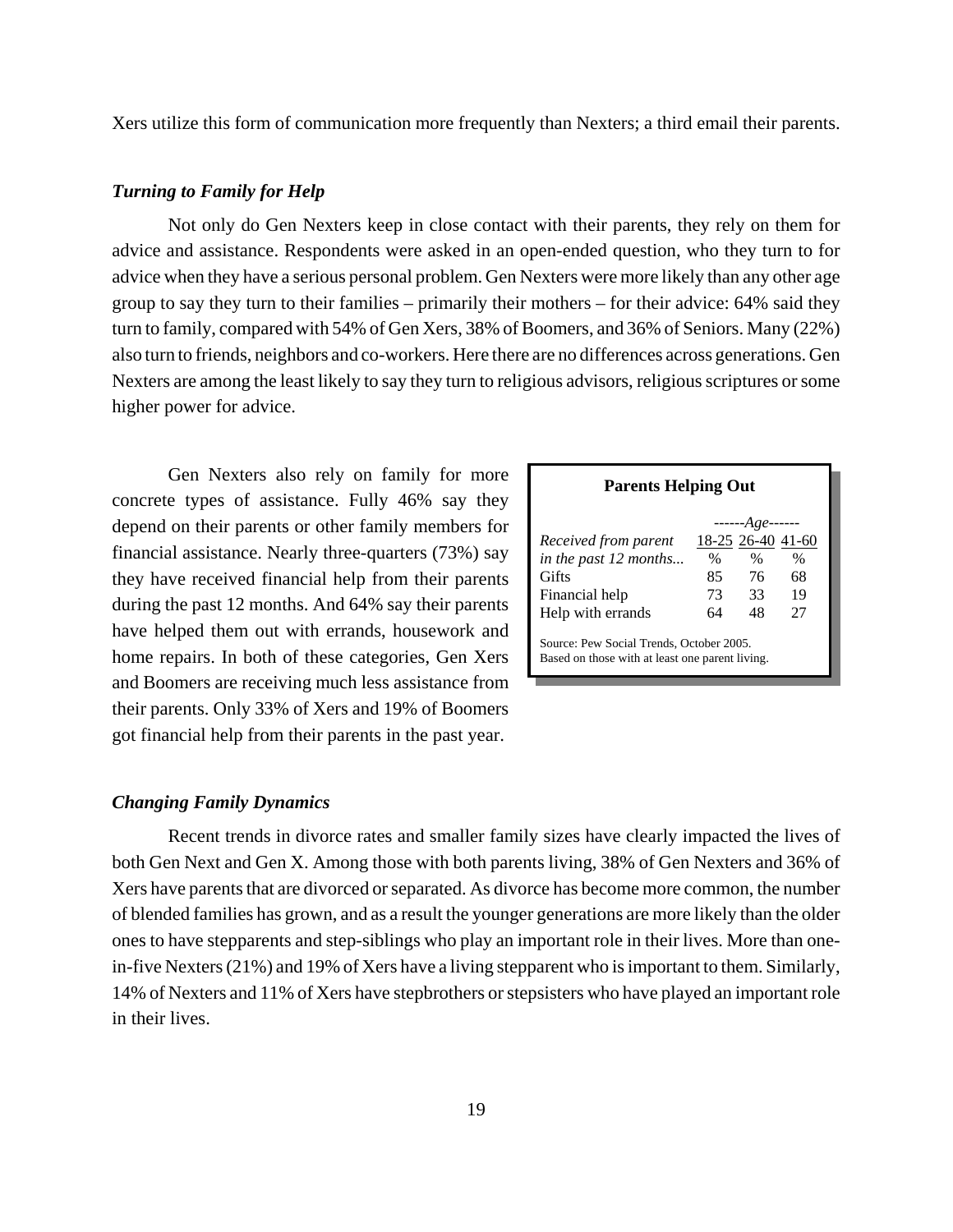# *A Day in the Life of Gen Next*

Overall, 44% of Gen Nexters are employed full-time; another 26% work part-time. In addition, nearly half (46%) are currently enrolled in school – 11% are in high school or technical school, 32% are in college and 3% are in graduate school. Many Nexters are working *and* attending school: 41% go to school and work part-time and 27% are juggling fulltime work and school.

Most of the Nexters who are not currently enrolled in school plan to resume their education at

| <b>Percent of 18-25 year-olds who</b><br>Are in school/plan to return to school<br>Are currently enrolled in school | $\%$<br>83<br>46 |
|---------------------------------------------------------------------------------------------------------------------|------------------|
|                                                                                                                     |                  |
| Work full-time                                                                                                      | 44               |
| Work part-time                                                                                                      | 26               |
| Are in school $&$ working full-time                                                                                 | 27               |
| Are in school $&$ working part-time                                                                                 | 41               |
| Source: 2006 Gen Next survey.                                                                                       |                  |

**A Busy Schedule**

some point in the future. Nearly seven-in-ten (68%) say they will return to school; 28% say they have no plans to return.

Gen Nexters are an active bunch. Fully 81% say they exercise on at least a weekly basis. Young men are somewhat more likely than young women to exercise (85% vs. 78%). Among all Gen Nexters, 20% say they are in excellent physical condition, and another 56% say they are in good condition. Not surprisingly, Gen Next and Gen X view themselves as more physically fit than do Boomers or Seniors. However, the older generations are just as likely as the younger ones to say they do some type of exercise program that helps them keep physically fit.

In their free time, Gen Nexters also engage in some activities that are not necessarily good for their health. About four-in-ten (41%) say they consumed alcohol in the past seven days; 31% smoked cigarettes; and 9% say they took illegal drugs. Young men are bigger drinkers and smokers than young women – 48% of men drank alcohol in the past seven days, compared with 34% of young women; 37% of the men and 25% of the women say they smoked cigarettes in the past week.

| The Lifestyle Gender Gap      |      |           |  |  |  |
|-------------------------------|------|-----------|--|--|--|
|                               |      | Age 18-25 |  |  |  |
| In the past                   | Men  | Women     |  |  |  |
| seven day, did you            | $\%$ | $\%$      |  |  |  |
| Exercise                      | 85   | 78        |  |  |  |
| Drink alcohol                 | 48   | 34        |  |  |  |
| Play video games              | 51   | 21        |  |  |  |
| Smoke cigarettes              | 37   | 25        |  |  |  |
| Take illegal drugs            | 10   | 7         |  |  |  |
| Source: 2006 Gen Next survey. |      |           |  |  |  |

Today's youth play a lot of video games. Nearly half (49%) say they play games that can be hooked up to a television such as PlayStation, Xbox or GameCube. Roughly one-third of Gen Xers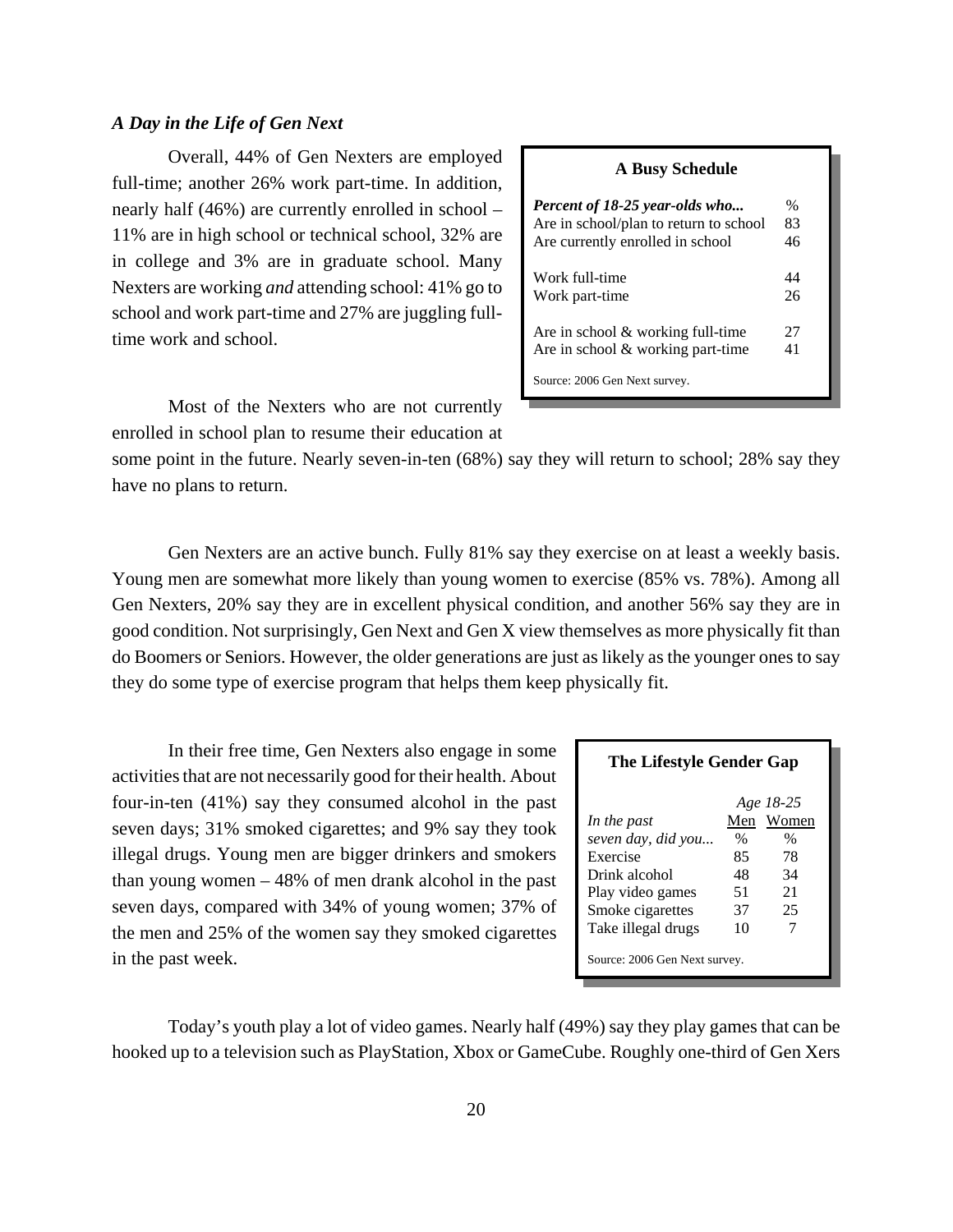(35%) play these types of games. Very few Boomers and Seniors spend time playing video games (12% and 3%, respectively). Just over one-third of Nexters (36%) say they played video games in the past seven days. The gender gap on this measure is substantial. Fully half of young men (51%) played video games in the past week compared with 21% of women.

Gen Nexters are also big movie-goers. About one-in-ten (11%) say they go out to the movies once a week or more, and 47% say they do so at least once a month. Older generations go out to movies much less frequently – 28% of Gen Xers, 22% of Boomers and 14% of Seniors go to movies at least monthly. When they watch movies at home, Nexters usually rely on DVDs or videos rather than what is being offered on cable or broadcast TV. More than three-quarters of Nexters (77%) say their favorite way to watch a movie at home is watching a DVD or video, while only 17% say they watch movies that are on television.

#### *Altering Their Appearance*

Gen Nexters are not afraid to express themselves through their appearance. About half of them (54%) have either gotten a tattoo, dyed their hair an untraditional color or had a body piercing in a place other than their ear lobe. Among those three, tattoos are the most popular form of expression: 36% of Nexters have one. Tattoos are just as prevalent among Gen Xers – 40% of them have a tattoo. There are no significant gender differences for tattoos among either generation.

Roughly a quarter of both Gen Nexters and Gen Xers have dyed their hair an untraditional color. Gender is not a factor here either – men and women are just as likely to have dyed their hair. Body piercing is slightly more prevalent among Gen Next than among Gen X. Three-in-ten Nexters have had a piercing somewhere other than their ear, compared with 22% of Xers. Among both generations, more women than men have pierced themselves The generational divide on these measures is between those under age 40 and those over age 40. Among the over 40 crowd, just 21% have engaged in any of these activities.

| <b>Tattoos and More</b>                                                                 |                |                      |           |  |  |
|-----------------------------------------------------------------------------------------|----------------|----------------------|-----------|--|--|
|                                                                                         |                | ---------Age-------- |           |  |  |
| Do you currently have or                                                                |                | 18-25 26-40 41-64    |           |  |  |
| have you ever had                                                                       | $\%$           | $\frac{0}{0}$        | $\%$      |  |  |
| A tattoo                                                                                |                |                      |           |  |  |
| Yes                                                                                     | 36             | 40                   | 10        |  |  |
| N <sub>0</sub>                                                                          | <u>64</u>      | <u>60</u>            | <u>90</u> |  |  |
|                                                                                         | 100            | 100                  | 100       |  |  |
| Dyed hair an untraditional color                                                        |                |                      |           |  |  |
| Yes                                                                                     | 25             | 24                   | 10        |  |  |
| N <sub>0</sub>                                                                          | 75             | <u>76</u>            | 90        |  |  |
|                                                                                         | 100            | 100                  | 100       |  |  |
| A piercing other than ear lobe                                                          |                |                      |           |  |  |
| Yes                                                                                     | 30             | 22                   | 6         |  |  |
| N <sub>0</sub>                                                                          | $\frac{70}{2}$ | <u>78</u>            | <u>94</u> |  |  |
|                                                                                         | 100            | 100                  | 100       |  |  |
| Source: 2006 Gen Next survey.<br>These items were not asked of respondents over age 64. |                |                      |           |  |  |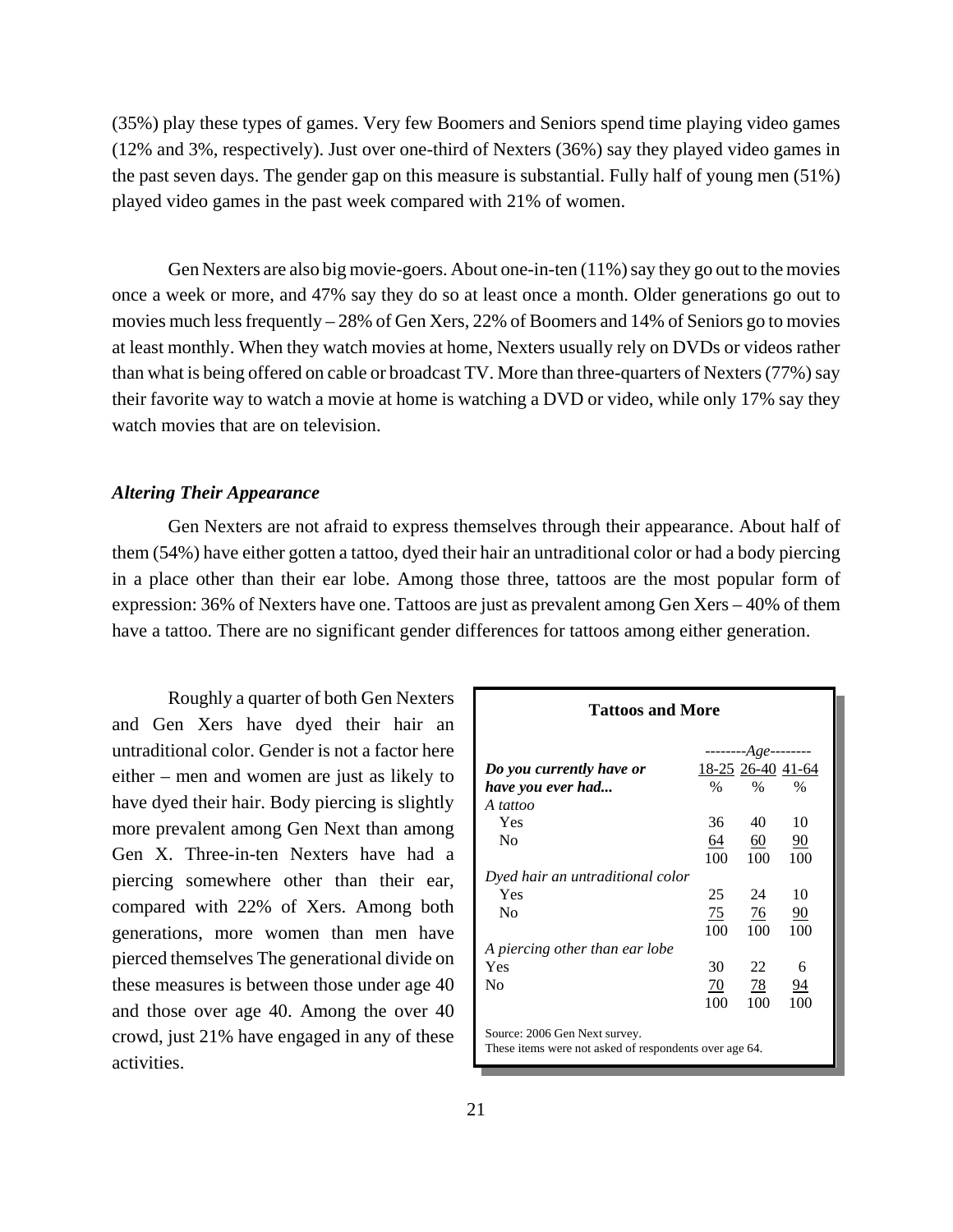## *Things People Do*

Young people have always pushed the envelope in terms of what is morally right and wrong. Today's youth are no exception. The Gen Next survey presented respondents with a series of behaviors and activities that are either illegal, such as smoking marijuana, or may be considered risky or unwise, like consuming a lot of alcohol. Respondents were asked whether each is okay "for other people to do," even it is something they might not do themselves.

Gen Nexters stand out from other generations on one measure in particular. They are much more accepting when it comes to downloading or sharing music or video files without paying for them – 46% of Nexters said this was okay, compared with 28% of Xers and less than 20% of Boomers and Seniors.

Gambling is acceptable to a large majority of Gen Nexters – 67% say it is okay for other people to gamble. Among Xers and Boomers, roughly 60% agree. Seniors are less keen on gambling – only 41% think it is okay. Nexters and Xers see eye-to-eye on the issue of drinking a lot of alcohol. Three-in-ten Nexters and 27% of Xers say it is okay to drink a lot of alcohol. This compares with 14% of Boomers and 8% of Seniors.

In spite of the fact that it is illegal, smoking marijuana is actually more acceptable overall than drinking a lot. Fully 41% of Gen Nexters say it is okay for other people to smoke marijuana. Among Gen Xers and Boomers, 35% agree. Seniors take a more skeptical view of smoking marijuana; just 11% find it acceptable for others to smoke pot.

# *Religion and Generation Next*

A plurality of Gen Nexters (44%) identify themselves as Protestants, onequarter are Roman Catholic, and less than 10% are affiliated with some other religion, according to data compiled from all Pew Research Center surveys in 2006. The combined 2006 data also show that nearly as many Gen Next Christians as older Christians describe themselves as "born again" or evangelical Christians (36% vs.

| <b>Religious Affiliation</b>                                     |                |          |                |                |  |  |
|------------------------------------------------------------------|----------------|----------|----------------|----------------|--|--|
|                                                                  | 1987-1988      |          | 2006           |                |  |  |
|                                                                  | $18-25$ $26+$  |          | 18-25          | $26+$          |  |  |
| Religious Preference                                             | $\%$           | $\%$     | $\%$           | $\%$           |  |  |
| Protestant                                                       | 52             | 60       | 44             | 55             |  |  |
| Catholic                                                         | 29             | 25       | 25             | 25             |  |  |
| Jewish                                                           | $\mathfrak{D}$ | 2        | 2              | 2              |  |  |
| Other                                                            | 6              | 5        |                | 5              |  |  |
| No religion/Atheist/Agnostic                                     | 11             | 8        | 20             | 11             |  |  |
| Don't know                                                       | $\theta$       | $\theta$ | $\overline{2}$ | $\overline{2}$ |  |  |
|                                                                  | 100            | 100      | 100            | 100            |  |  |
| Source: 1987-1988 Pew Values Surveys; 2006 Pew compiled surveys. |                |          |                |                |  |  |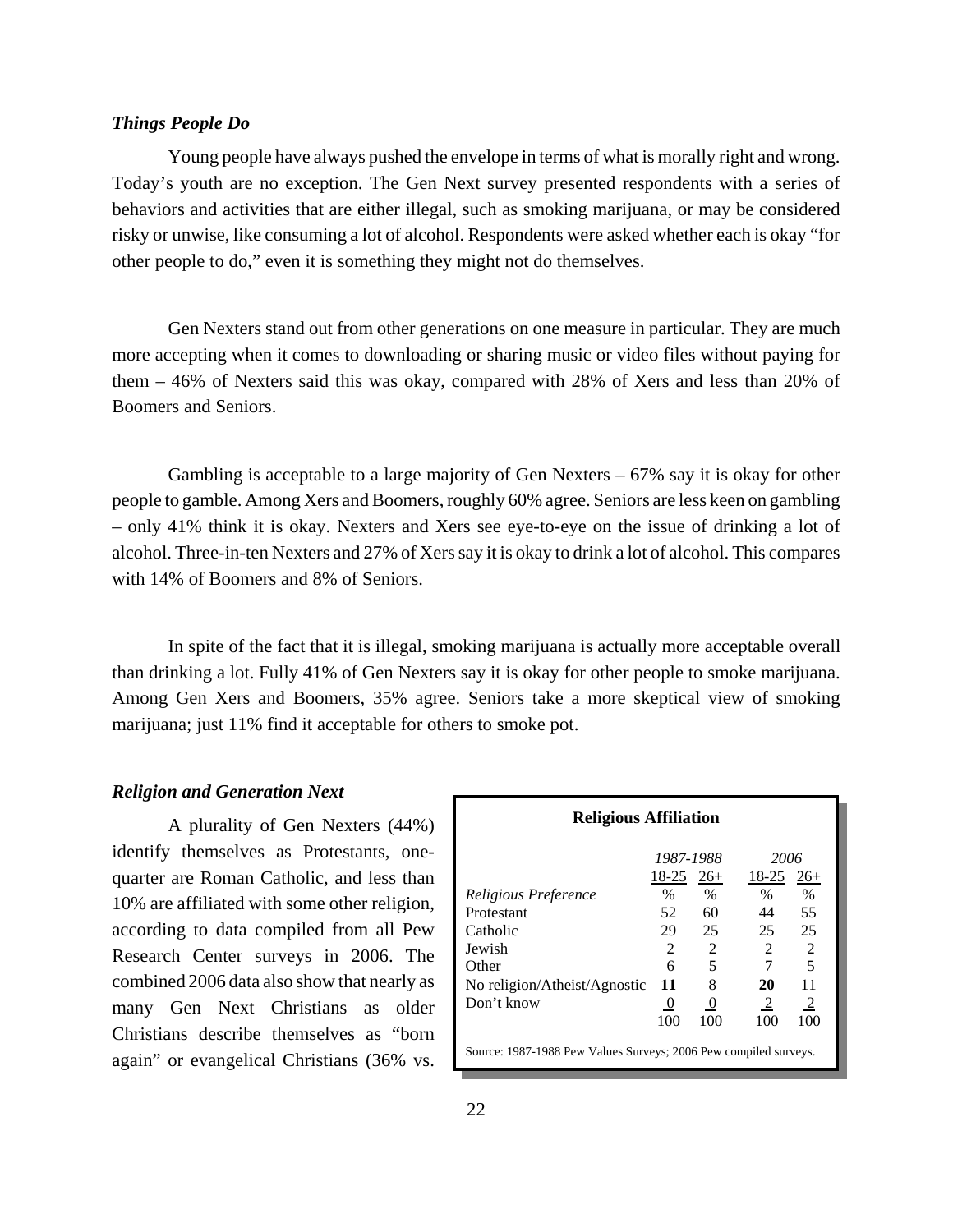However, 20% of today's 18-25 year-olds say they have no religious affiliation or are atheist or agnostic. Only 11% of those over age 25 fall into this category. The gap between young and old has increased substantially over time. In the late 1980s, 11% of young people were non-religious, compared with 8% of those over age 25.

Gen Nexters are among the least likely to attend church regularly: 32% attend at least once a week compared with 40% of those over age 25, and 16% say they never attend (compared with 12% among the older age groups).

In terms of religion and public life, Gen Nexters are divided about whether churches should keep out of political matters or express their views: 43% say churches should keep out and 54% say they should express their views. Nexters views on this issue are nearly identical to Gen Xers and Boomers. It is the oldest age group, arguably the most religious, that leans toward saying the church should keep out of political matters (52% keep out vs. 44% express views). Even so, Nexters are among the most likely to say the will of the American people, not the Bible, should be a more important influence on U.S. laws.

#### *Gen Next Rejects Creationism*

There is a clear generational divide on the issue of evolution. Nearly two-thirds of Nexters (63%) believe humans and other living things evolved over time, while only 33% say all living creatures have existed in their present form since the beginning of time. Gen Xers share a similar perspective, though they are slightly more open to the idea of creationism. Here the generational divide is among those under age 40 and those

| <b>Evolution vs. Creationism</b>       |      |                          |      |      |  |  |
|----------------------------------------|------|--------------------------|------|------|--|--|
|                                        |      | -----------Age---        |      |      |  |  |
|                                        |      | <u>18-25 26-40 41-60</u> |      | 61+  |  |  |
| Humans and other living things         | $\%$ | $\%$                     | $\%$ | $\%$ |  |  |
| Have evolved over time                 | 63   | 57                       | 47   | 42   |  |  |
| Have existed in their present form     |      |                          |      |      |  |  |
| since the beginning of time            | 33   | 39                       | 46   | 45   |  |  |
| Don't know                             | 4    | $\overline{A}$           | 7    | 13   |  |  |
|                                        | 100  | 100                      | 100  | 100  |  |  |
| Source: Pew July 2006 Religion Survey. |      |                          |      |      |  |  |

over age 40. Baby Boomers and Seniors are more closely divided over how the world came to be.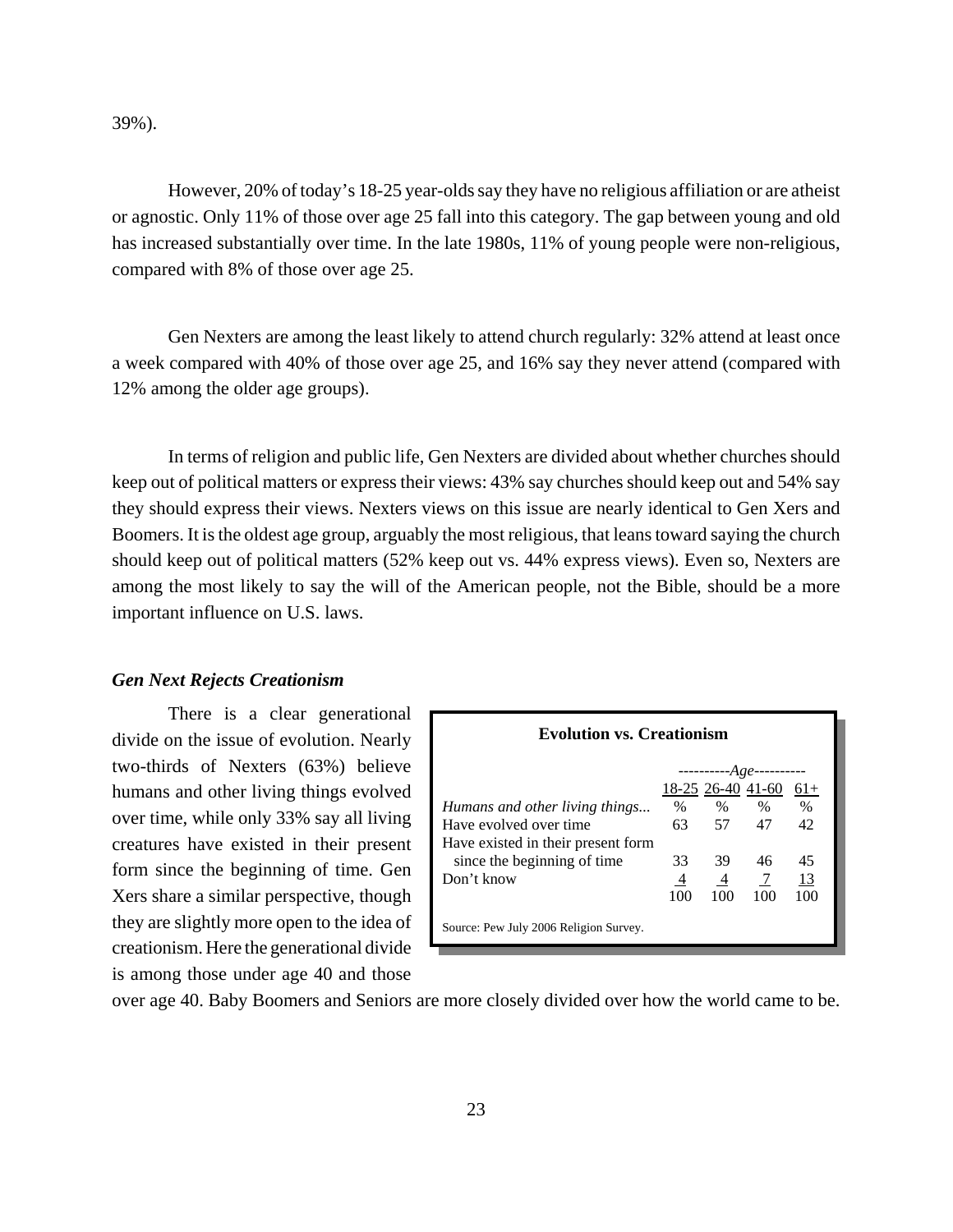# **III. POLITICS AND POLICY**

#### *Youth Voting*

eneration Next showed in 2004 that it is a political force to be reckoned with. Traditionally, young people have been among the least likely to vote. Electoral participation generally increases with age, peaking at about a young people have been among the least likely to vote. Electoral participation generally increases with age, peaking at about age 68 and then falling sharply. In addition, while overall voter turnout has remained fairly stable in recent decades, there has been a slow decline in turnout among young voters. The result has been that the gap in turnout between young voters and the rest of the electorate has widened over time. In 1972, 70% of those ages 25 and older turned out to vote compared with 55% of those ages  $18-24 - a$  gap of 15 percentage points. By 2000 that gap had increased to 28 points, as 70% of older voters turned out and 42% of younger voters did so.

This trend was interrupted in the 2004 presidential election. Turnout among young voters

increased 12% from 2000 – the biggest increase in any single age group – and the gap between young and older voters narrowed to 20 points. The rise in youth turnout was particularly notable among women and African Americans. Recent research by the Center for Information and Research on Civic Learning and Engagement (CIRCLE) suggests that new voting laws – including Election Day registration, early voting and motor voter registration – contributed to higher voting rates particularly among young people.<sup>2</sup>

Despite the uptick in voting among young people, this age group still lags behind older generations on basic measures of political engagement. In 2006, fewer than half of Gen Nexters (49%) were certain that they were registered to vote. This compares with 70% of



 $2$  It is not clear at this point whether voter turnout among young people was up in 2006. Preliminary data from the 2006 Exit Poll is not conclusive, and 2006 Census data has not yet been released.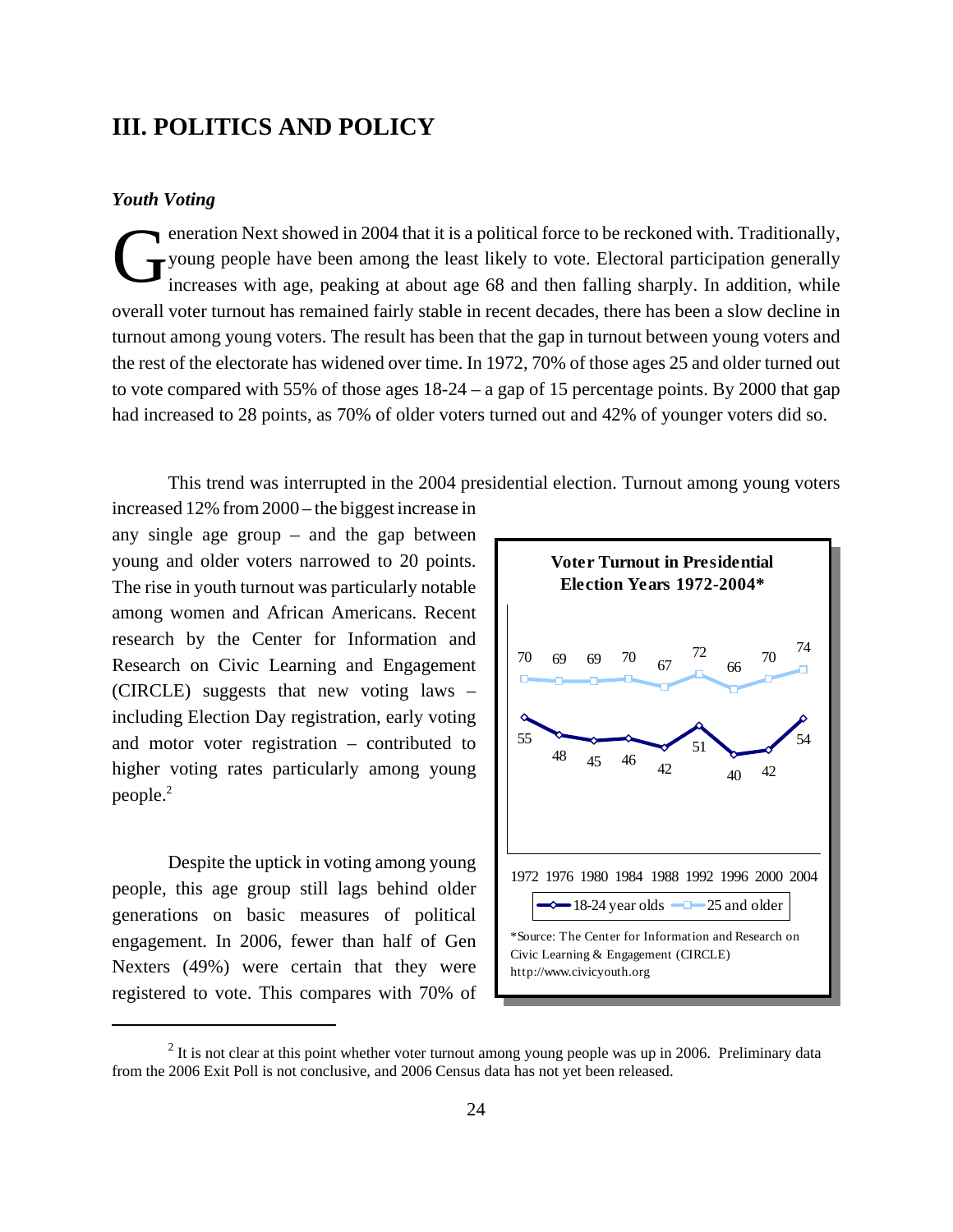Gen Xers, 83% of Boomers, and 86% of Seniors. This pattern has remained consistent over the past decade, with only about half of the youngest age group saying they are registered, compared with a much higher percentage – roughly 75% to 80% – of older Americans.

When asked how often they vote, young people also trail behind all other age groups. In the 2004 election cycle, only 22% of 18-25 year-olds said they "always" vote, and another 15% said they "nearly always" vote. Nearly half of young people (47%) report voting "seldom" or "never." The likelihood of voting clearly increases with age, as each successive age group reports voting with a greater level of frequency, and this pattern has remained consistent over time. Compared with previous generations, regular voting is down slightly among Generation Nexters – just 37% said they always or nearly always voted in 2004. In the late 1980s,

| Percent who "Always"<br>or "Nearly Always" Vote                               |      |                          |      |      |      |  |
|-------------------------------------------------------------------------------|------|--------------------------|------|------|------|--|
|                                                                               |      | 1988 1992 1996 2000 2004 |      |      |      |  |
|                                                                               | $\%$ | $\%$                     | $\%$ | $\%$ | $\%$ |  |
| Total                                                                         | 69   | 73                       | 69   | 67   | 69   |  |
|                                                                               |      |                          |      |      |      |  |
| 18-25                                                                         | 44   | 47                       | 41   | 35   | 37   |  |
| 26-40                                                                         | 65   | 67                       | 62   | 60   | 63   |  |
| 41-60                                                                         | 79   | 83.                      | 79   | 75   | 77   |  |
| 61 and older                                                                  | 84   | 88                       | 87   | 87   | 85   |  |
| Source: 1988 Pew Values Study. 1992-2004 from<br>Pew annual compiled surveys. |      |                          |      |      |      |  |

when many Generation Xers were in their late teens and early twenties, 44% of 18-25 year olds said they voted always or nearly always.

#### *A Sense of Civic Duty?*

Not only does a smaller share of Generation Nexters vote compared with older age groups, but they feel less committed to the idea of voting. While 62% of the public completely agrees with the statement, "I feel it's my duty as a citizen to always vote," only 42% of 18-25 year-olds share this view. Nexters are about twice as likely as the general public to disagree with this statement.

In addition, when they do not get around to voting, Gen Nexters don't feel particularly guilty: 50% say they feel guilty when they don't get a chance to vote, compared with 63% of Gen Xers and close to 70% of those over age 40. Historical patterns show that as people age, they develop a stronger sense of civic duty. When Gen Xers were young, their attitudes about voting were nearly identical to Gen Nexters today.

None of this makes young people feel less efficacious, however. They are right in line with the general public when it comes to feeling that their vote matters. About seven-in-ten Nexters (72%) – and an identical percentage of the public – agree with the statement: "Voting gives people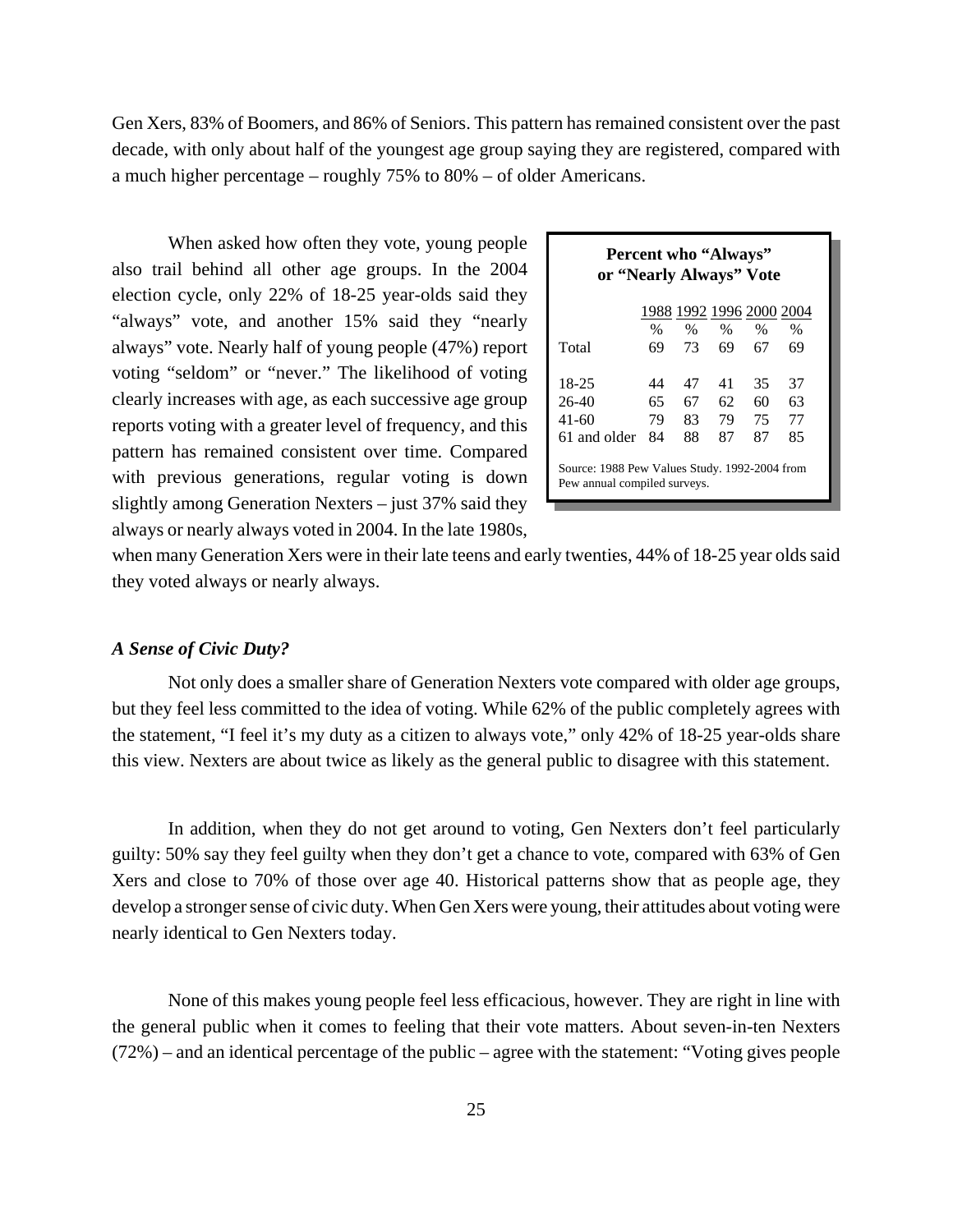like me some say about how government runs things."

Young people also lag behind in their interest in politics and their engagement in the political process. Only one-third of 18-25 year-olds say they follow what's going on in government and public affairs most of the time. This compares with 54% of those age 26 and older.

Similarly, 36% of Nexters completely agree with the statement, "I'm interested in keeping up with national affairs," compared with 46% of their older counterparts. They are even less interested in keeping up with local politics, though the gap between young and older people is

| Youth Interest in Politics: Then and Now |                |                 |           |              |  |  |
|------------------------------------------|----------------|-----------------|-----------|--------------|--|--|
|                                          | 1987-1988      |                 | 2002-2003 |              |  |  |
| Follow what's going on in                | 18-25          | $26+$           | 18-25     | $26+$        |  |  |
| government/public affairs                | $\%$           | $\%$            | $\%$      | $\%$         |  |  |
| Most of the time                         | 26             | 42              | 33        | 54           |  |  |
| Some of the time                         | 41             | 35              | 37        | 31           |  |  |
| Only now and then                        | 20             | 15 <sup>1</sup> | 20        | 10           |  |  |
| Hardly at all                            | 11             | 6               | 10        | 4            |  |  |
| Don't know                               | $\overline{2}$ | $\overline{2}$  | ∗         | $\mathbf{1}$ |  |  |
|                                          | 100            | 100             | 100       | 100          |  |  |
| I'm interested in keeping up             |                |                 |           |              |  |  |
| with national affairs                    |                |                 |           |              |  |  |
| Completely agree                         | 24             | 35              | 36        | 46           |  |  |
| Somewhat agree                           | 55             | 50              | 44        | 44           |  |  |
| Somewhat disagree                        | 14             | 11              | 13        | 7            |  |  |
| Completely disagree                      | 4              | 2               | 5         | 2            |  |  |
| Don't know                               | $\overline{3}$ | $\overline{2}$  | 2         | 1            |  |  |
|                                          | 100            | 100             | 100       | 100          |  |  |
| Source: Pew Values Surveys               |                |                 |           |              |  |  |

slightly smaller on this issue. When asked if they are generally bored by what goes on in Washington, there is no difference between young and  $old - 45\%$  of both Nexters and those over age 25 agree Washington politics is boring. They do differ over the degree to which Washington *policy* affects them. Nearly four-in-ten Nexters (38%) agree that most issues discussed in Washington don't affect them personally. Only 29% of those over age 25 share this sentiment.

There is some evidence that today's young people may be more politically engaged than Generation Xers were when they were young. While 33% of Nexters said they follow what's going on in government and public affairs most of the time, only 26% of young people reported doing so in 1987 and 1988. Similarly, 36% of today's young people say they're interested in keeping up with national affairs, compared with 24% of the young people polled in the late 1980s. Over this same time period, the entire public has become more engaged, and as a result the gap between young and old has remained fairly consistent.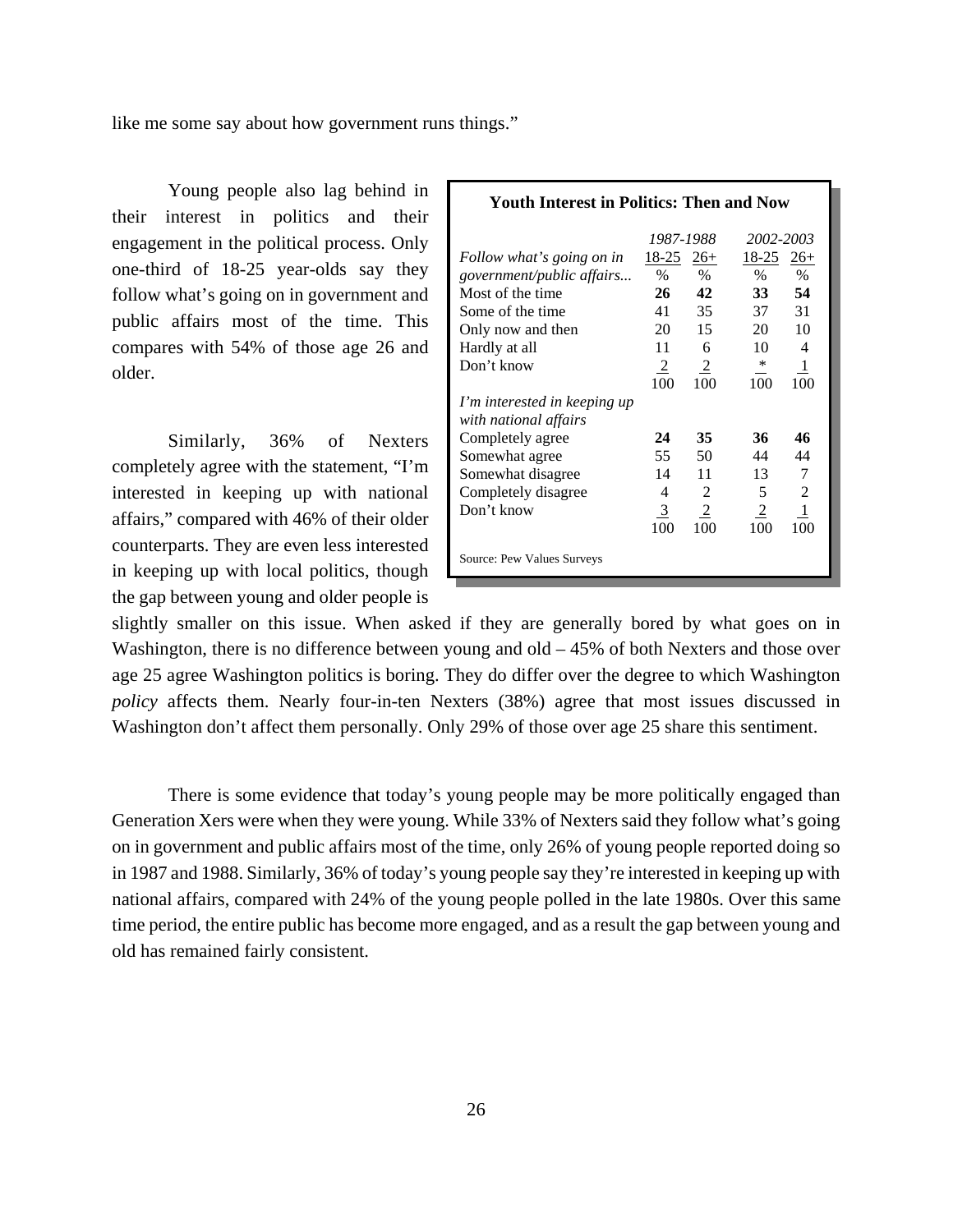## *Young People and the News*

There are large gaps across age groups when it comes to news consumption. Young people read the newspaper, watch television news and listen to news on the radio at much lower rates than their older counterparts. Only 39% of Nexters say they enjoy keeping up with the news "a lot," and a majority  $(64%)$ says they only check in on the news from time to time, rather than watching or listening to the news at regular times (34%). Furthermore, they are among the most likely to say they only tune into the news when something important is happening – whether it be local or national news.

In Pew's 2006 news consumption survey, only 47% of Gen Nexters reported that they read a daily newspaper on a regular basis

|                                            |                | -----------Age-- |                   |                |
|--------------------------------------------|----------------|------------------|-------------------|----------------|
| When do you watch/                         |                |                  | 18-25 26-40 41-60 | 61+            |
| listen to the news?                        | $\%$           | $\%$             | $\%$              | $\%$           |
| At regular times                           | 34             | 41               | 55                | 64             |
| Check in from time to time                 | 64             | 57               | 44                | 33             |
| Neither/DK                                 | $\overline{2}$ | $\overline{2}$   | $\mathbf{1}$      | $\overline{3}$ |
|                                            | 100            | 100              | 100               | 100            |
| Follow national news                       |                |                  |                   |                |
| Only when something                        |                |                  |                   |                |
| important is happening                     | 55             | 45               | 43                | 34             |
| Most of the time                           | 43             | 53               | 55                | 63             |
| Don't know                                 | 2              | 2                | 2                 | 3              |
|                                            | 100            | 100              | 100               | 100            |
| Follow international news                  |                |                  |                   |                |
| Only when something                        |                |                  |                   |                |
| important is happening                     | 73             | 65               | 54                | 48             |
| Most of the time                           | 26             | 33               | 43                | 47             |
| Don't know                                 | $\mathbf{1}$   | $\frac{2}{2}$    | $\overline{3}$    | $\overline{5}$ |
|                                            | 100            | 100              | 100               | 100            |
| Source: Pew 2006 Media Consumption Survey. |                |                  |                   |                |

**Gen Next: Occasional News Consumers**

and even fewer (23%) reported that they had read a newspaper "yesterday" (a more accurate measure of regular readership). Newspaper readership increases across generations with 32% of Gen Xers reporting reading a newspaper yesterday, 44%

of Boomers, and 56% of Seniors doing so. A similar pattern can be seen on TV news viewership. The only area where young people equal or surpass their older counterparts in terms of news consumption is in online news. A quarter of Gen Nexters say they got news online yesterday. Even here, however, Gen Xers outpace Nexters – 30% of Xers say they went online for news yesterday. Boomers go online for news as often as Nexters (25%), and Seniors lag behind at 11%.

| <b>News Consumption "Yesterday"</b>        |      |                   |                                   |               |  |
|--------------------------------------------|------|-------------------|-----------------------------------|---------------|--|
|                                            |      |                   | ----------- <i>Age</i> ---------- |               |  |
|                                            |      | 18-25 26-40 41-60 |                                   | 61+           |  |
| Did "yesterday"                            | $\%$ | $\%$              | $\%$                              | $\frac{0}{0}$ |  |
| Read the paper                             | 23   | 32                | 44                                | 56            |  |
| Watched TV news                            | 48.  |                   | 54 57                             | 68            |  |
| Listened to radio news                     | 23   | 42                | 41                                | 28            |  |
| Got news online                            | 25   | 30                | 25                                | 11            |  |
| Source: Pew 2006 Media Consumption Survey. |      |                   |                                   |               |  |

In terms of specific news sources, young people consume less local news and network television news than do older generations. The gap is smaller on cable news channels such as CNN,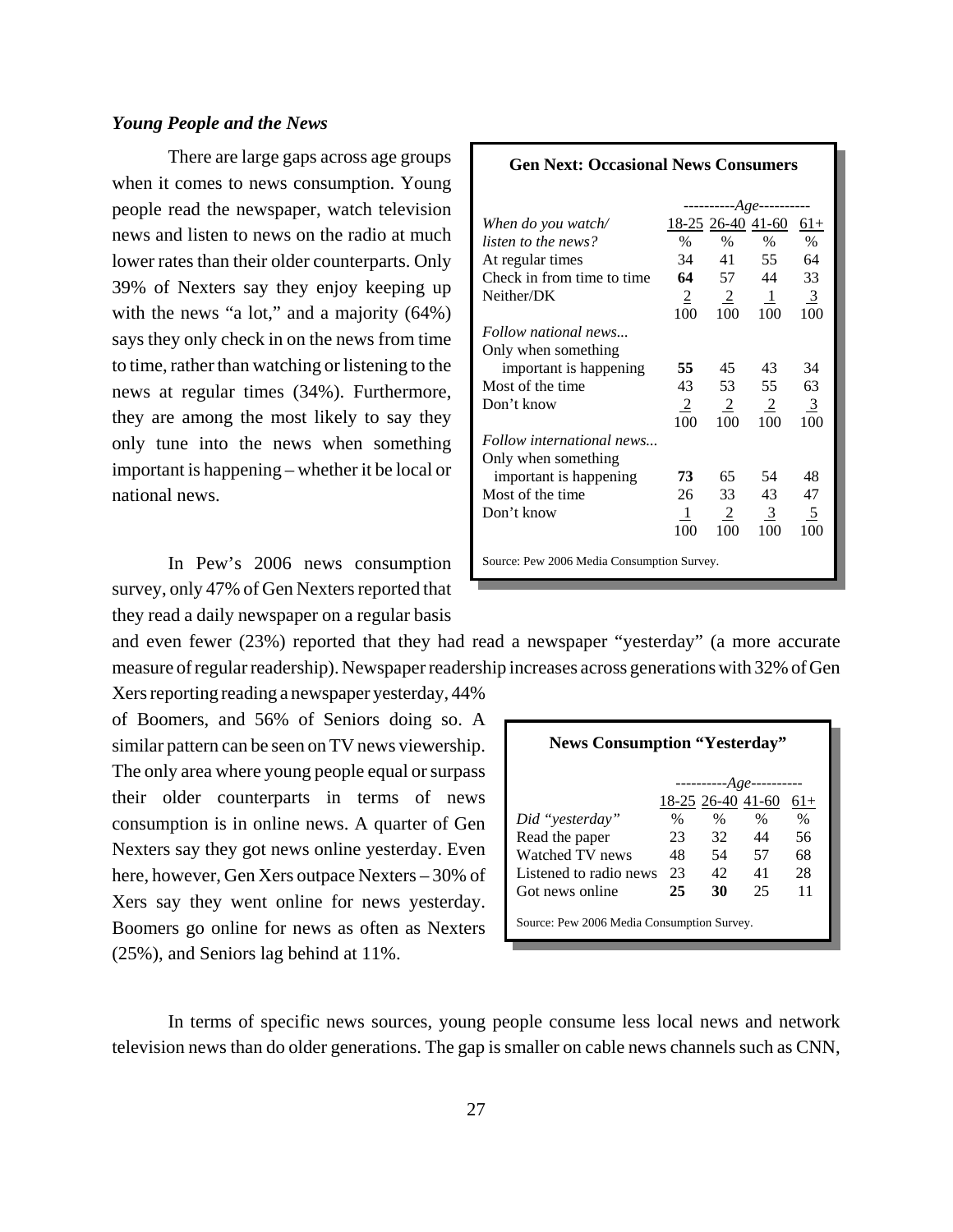MSNBC or the Fox News Channel. One show that has a particular appeal to young people is "The Daily Show with Jon Stewart." Fully 13% of Gen Nexters report watching the show regularly, compared with 6% of the general public.

Because young people spend less time following the news, it follows that they are less wellinformed about current events. In the same Pew survey, conducted in April and May 2006, Gen Nexters were far behind older generations on a series of information questions. About half (49%) knew that the Republican Party held a majority in the House of Representatives at that time, compared with 67% of those over age 25. In addition just a quarter could identify Condoleezza Rice as the current secretary of state, compared with 46% of older Americans. And even fewer (12%) could name Vladimir Putin as the president of Russia (vs. 35% among the older generations).

#### *Gen Next: More Democratic, More Liberal*

Trends in party identification suggest that this generation of young people is more Democratic than the generation that came before it. In the 2004 presidential election, where they turned out in near record numbers, young voters chose John Kerry over George Bush by a decisive

margin. Majorities of the older age groups backed Bush. And in the 2006 mid-term elections for Congress, young people voted overwhelmingly for Democrats over Republicans, by 58%-37% among all 18-24 year-olds, according to national exit polls.

These voting patterns reflect a broader Democratic leaning among Gen Nexters. In 2006, 48% of young people identified themselves as Democrats or leaned toward the Democratic Party, while only 35% identified themselves as Republicans – the lowest number recorded by Pew in its nearly 20-year trend. This makes them the *least* Republican generation. Larger percentages of Gen Xers,

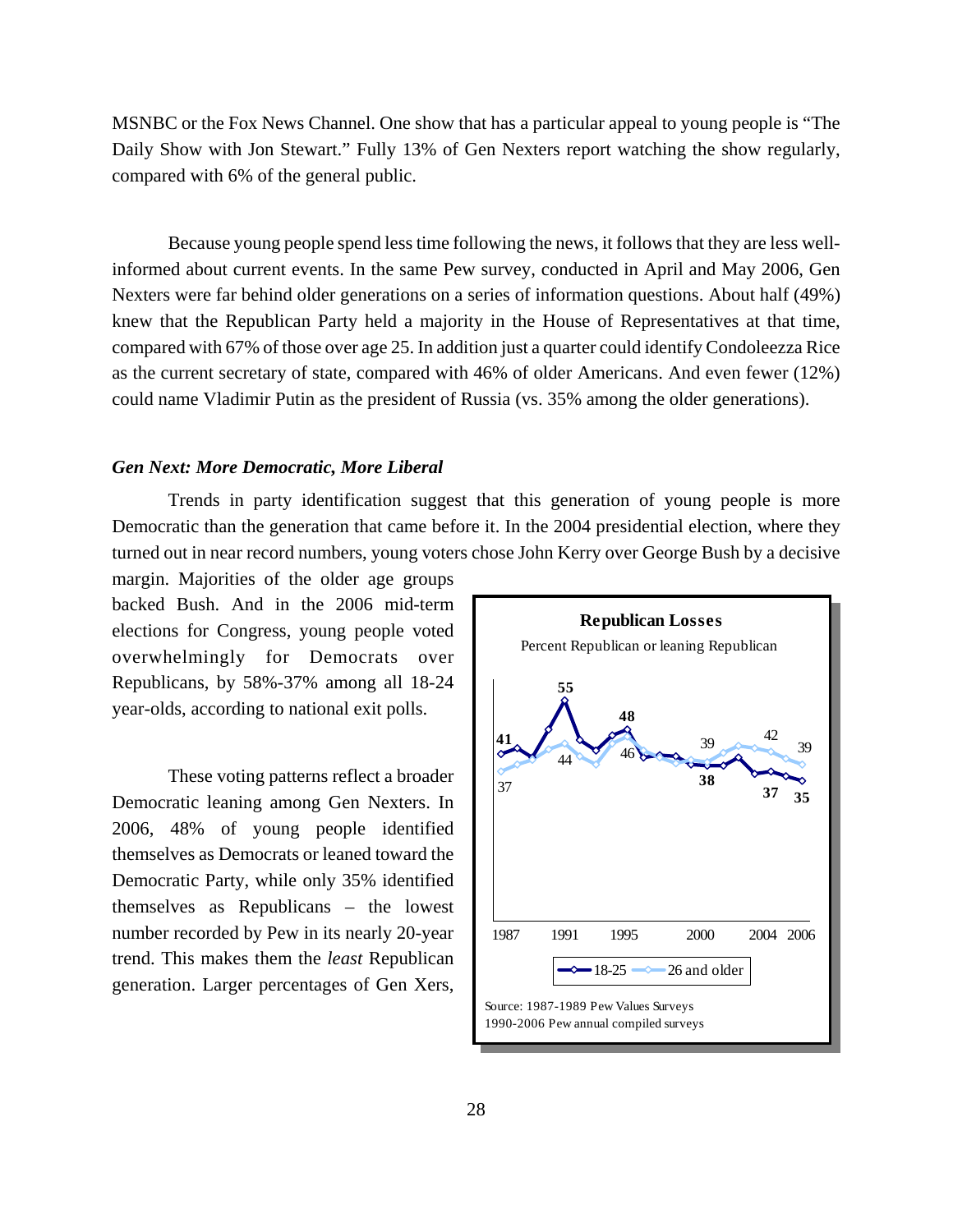Boomers and Seniors identify with the GOP.<sup>3</sup>

It is not the case that young people have always been more Democratic. In fact, in the late 1980s and early 1990s, 18-25 year-olds were more Republican than older age groups. Some political science research suggests that voters make the connection to a political party relatively early on in

their adult life and tend to stick with that party as they get older; Generation X continues to be the most Republican-leaning generation today. If Gen Nexters remain solidly Democratic and continue to become more politically engaged, this could have major consequences for electoral politics.

In addition to being more Democratic, Gen Nexters are more *liberal* than their older counterparts. When asked to describe their political views, 26% of Nexters say they are liberal; 36% describe themselves as

| <b>Youth and Ideology</b>          |                      |      |      |               |  |  |  |  |
|------------------------------------|----------------------|------|------|---------------|--|--|--|--|
| -----------Age----------           |                      |      |      |               |  |  |  |  |
| 18-25 26-40 41-60<br>$61+$         |                      |      |      |               |  |  |  |  |
| <i>Political views</i>             | $\%$                 | $\%$ | $\%$ | $\frac{0}{6}$ |  |  |  |  |
| Liberal                            | 26                   | 22   | 19   | 14            |  |  |  |  |
| Moderate                           | 36                   | 39   | 39   | 36            |  |  |  |  |
| Conservative                       | 42<br>29<br>33<br>37 |      |      |               |  |  |  |  |
| Don't know                         | 9                    | 6    | 5    | 8             |  |  |  |  |
|                                    | 100                  | 100  | 100  | 100           |  |  |  |  |
| Source: 2006 Pew compiled surveys. |                      |      |      |               |  |  |  |  |

moderate; and 29% say they are conservative. Fewer older Americans think of themselves as liberal

and more identify themselves as conservative.

#### *Gen Nexters and Bush*

Over the past three presidencies, the presidential job approval ratings offered by younger Americans have largely tracked the feelings of the general public, though young attitudes have diverged at certain points in time. During the early part of Clinton's presidency, younger Americans rated his performance slightly better than those age 26 and over; in 1993, 51% of 18-25 year olds approved of Clinton, compared with 46% of those older than 25. Clinton's approval ratings rose in his second term, but



<sup>&</sup>lt;sup>3</sup> These figures are based on compiled data from Pew polls taken throughout 2006.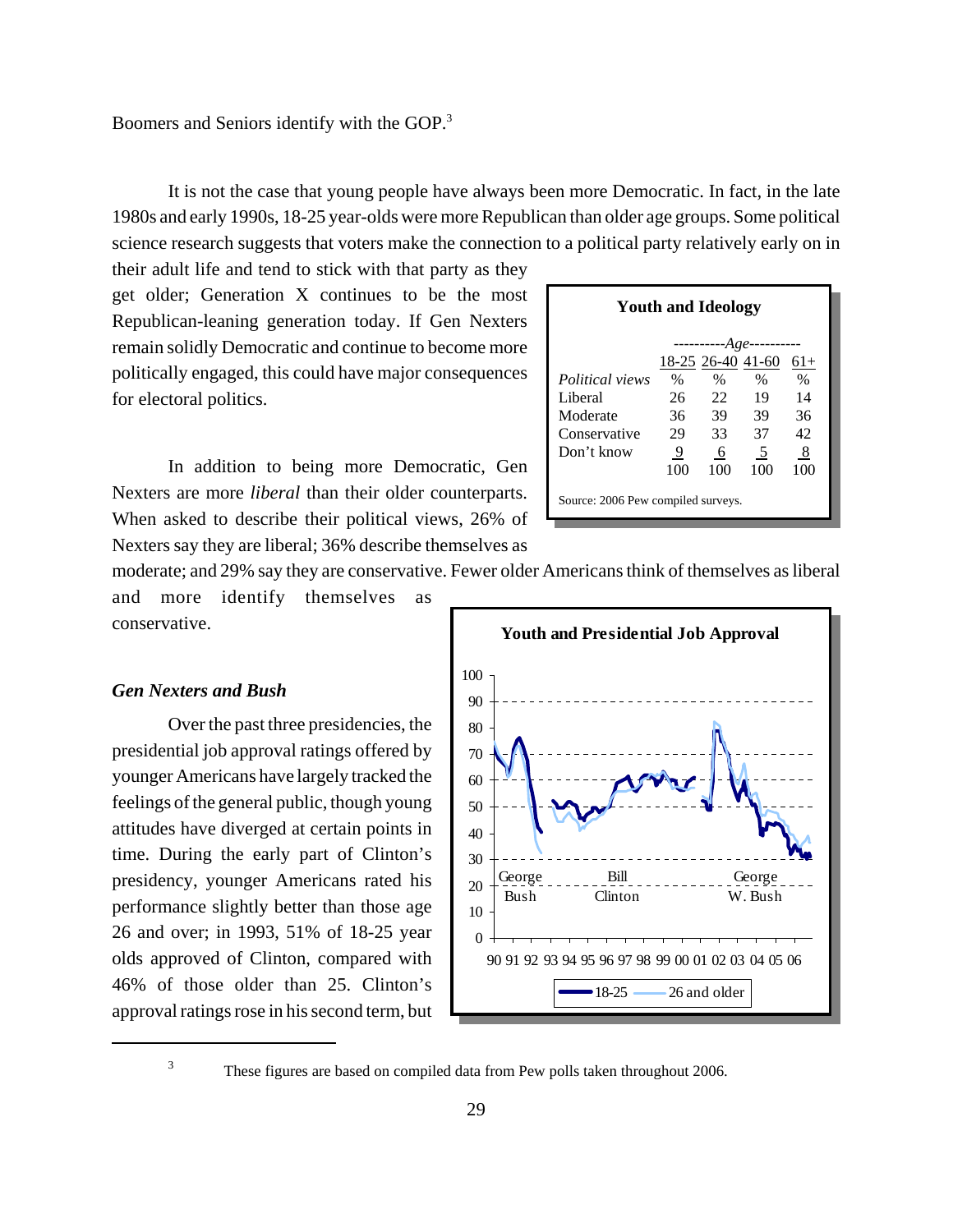the age gap largely disappeared.

Currently, there is also a small gap in how Gen-Nexters rate President Bush's performance in office. In data collected throughout 2006, Bush's job approval among 18-25 year olds stood at 32%, while 58% disapproved of his job performance. By comparison, job approval ratings among those age 26 and older were slightly higher (37%) and disapproval was slightly lower (54%).

# *Attitudes Toward Government*

Generally speaking, Generation Next has a positive view of government. However, Nexters are just as skeptical as the rest of the American public about whether elected officials really care what they think. But they are a bit less cynical about elected officials' ties to the people they represent. Only 24% of Nexters completely agree that elected officials in Washington lose touch with the people pretty quickly; this compares with 32% of those over age 25.

Gen Nexters are more pro-government than older age groups on several dimensions. They are much less likely to characterize the government as wasteful and inefficient. On balance, the general public agrees with the statement, "When something is run by the government, it is usually inefficient and wasteful" (55% agree vs. 41% disagree). A strong majority of Nexters (64%) reject this idea.

The views of the general public on this issue have shifted over time with fewer Americans now saying the federal government is inefficient and wasteful. But today's young people have a much more positive view of government in this regard than young people did a generation ago. In the late 1980s, 18-25 year-olds were evenly divided on this issue: 47% agreed that government is often inefficient and wasteful, 47% disagreed.

Gen Nexters are less supportive than older Americans of seeing

| <b>Gen Next: A More Positive View of Government</b> |             |                |                     |
|-----------------------------------------------------|-------------|----------------|---------------------|
|                                                     | 1987-88     |                | 2002-03             |
| When something is run by                            | $18-25$ 26+ |                | $18-25$ 26+         |
| the federal government it is                        | $\%$        | $\%$           | $\%$<br>$\%$        |
| usually inefficient and wasteful                    |             |                |                     |
| Agree                                               | 47          | 67             | 32<br>58            |
| Disagree                                            | 47          | 28             | 38<br>64            |
| Don't know                                          | 6           | $\overline{5}$ | $\overline{4}$<br>4 |
|                                                     | 100         | 100            | 100<br>100          |
| The federal government should                       |             |                |                     |
| run only those things that can't                    |             |                |                     |
| be run at the local level                           |             |                |                     |
| Agree                                               | 76          | 78             | 63<br>71            |
| Disagree                                            | 18          | 17             | 32<br>24            |
| Don't know                                          | 6           | 5 <sup>5</sup> | $\overline{5}$<br>5 |
|                                                     | 100         | 100            | 100<br>100          |
| Source: Pew Values Surveys.                         |             |                |                     |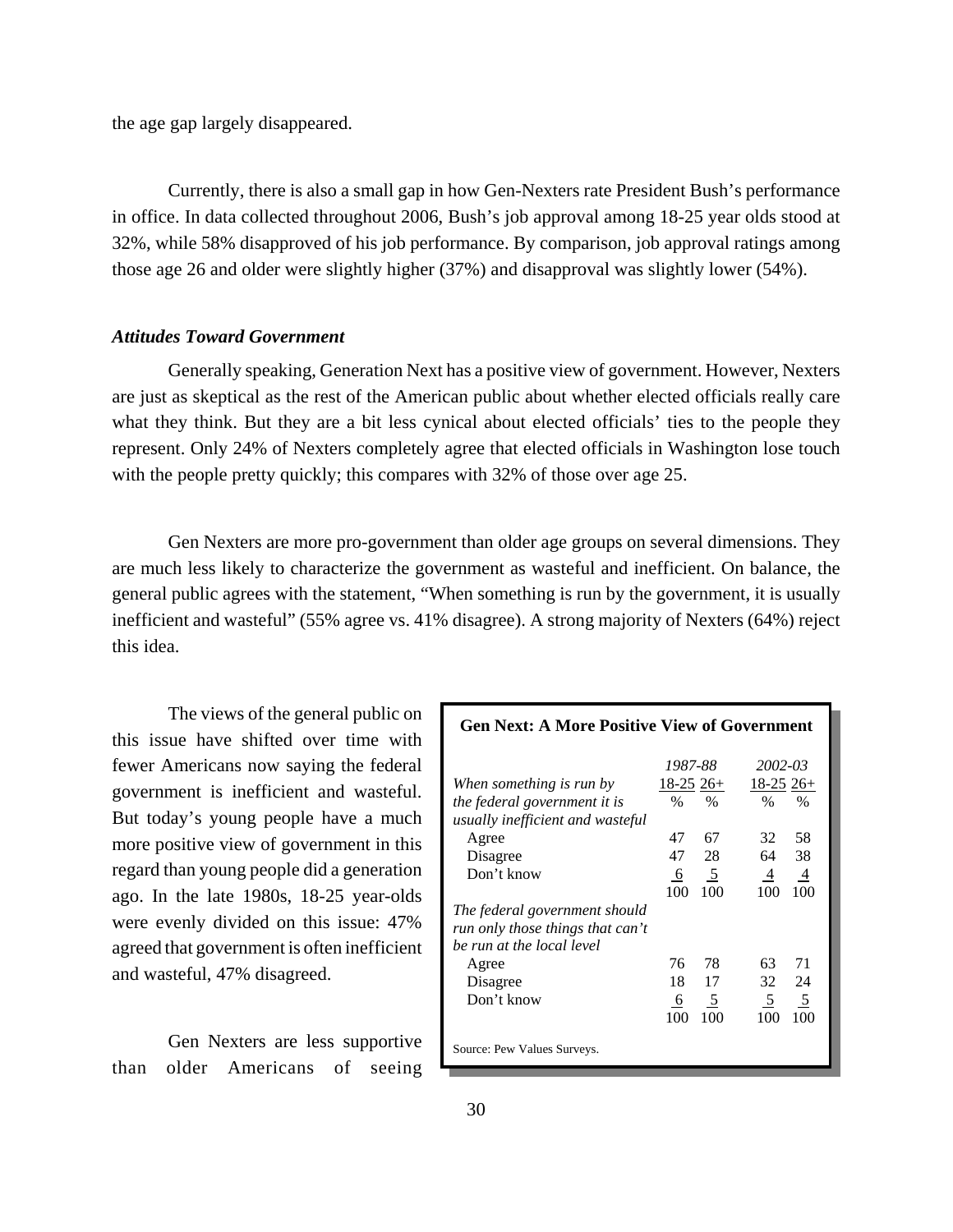government power devolved to the states. By a margin of 63%-32% young people agree the federal government should run only those things that cannot be run at the local level. Older people support this idea by a stronger 71%-24% margin.

 Both Gen Nexters and Xers are conflicted over whether or not the federal government controls too much of their daily lives – 49% in each group say the government is too controlling, while an identical percentage says it is not. Among those over age 40, a majority (59%) say the government is too controlling.

Gen Nexters have a somewhat unique set of views on leadership in Washington. They are less likely than older Americans to embrace a "throw the bums out" philosophy, and they are big advocates of compromise in governance. Only 35% of Nexters agree with the statement, "We need new people in Washington even if they are not as effective as experienced politicians,"

| <b>Gen Next: Compromise and Continuity</b><br>in Washington |                |                |                                          |                |
|-------------------------------------------------------------|----------------|----------------|------------------------------------------|----------------|
| We need new people in                                       |                |                | --Age--------<br>$18-25$ 26-40 41-60 61+ |                |
| Washington, even if they're                                 | $\%$           | $\%$           | $\%$                                     | $\frac{0}{0}$  |
| not as effective as                                         |                |                |                                          |                |
| experienced politicians                                     |                |                |                                          |                |
| Agree                                                       | 35             | 41             | 46                                       | 57             |
| Disagree                                                    | 62             | 54             | 49                                       | 36             |
| Don't now                                                   | 3              | $\overline{5}$ | $\overline{5}$                           | $\sqrt{7}$     |
|                                                             | 100            | 100            | 100                                      | 100            |
| I like political leaders who are                            |                |                |                                          |                |
| willing to make compromises                                 |                |                |                                          |                |
| in order to get the job done                                |                |                |                                          |                |
| Completely agree                                            | 38             | 29             | 26                                       | 30             |
| Somewhat agree                                              | 48             | 49             | 50                                       | 45             |
| Disagree                                                    | 11             | 18             | 20                                       | 20             |
| Don't know                                                  | $\overline{3}$ | $\overline{3}$ | $\overline{4}$                           | $\overline{5}$ |
|                                                             | 100            | 100            | 100                                      | 100            |
| Source: Pew 2002-2003 Values Surveys                        |                |                |                                          |                |

62% disagree with this statement. Older generations are more evenly split on this issue.

While most Americans agree compromise is the best way to get things done in Washington, Gen Nexters are the biggest proponents of this approach. Fully 86% of Nexters say they like political leaders who are willing to make compromises in order to get the job done, 38% *completely* agree with this sentiment.

#### *Gen Next on the Issues*

Young people today have a complex set of views on major policy issues. They tend to be more liberal on social issues, supportive of government control in many areas, also but pro-business and open to the idea of privatization in the Social Security system.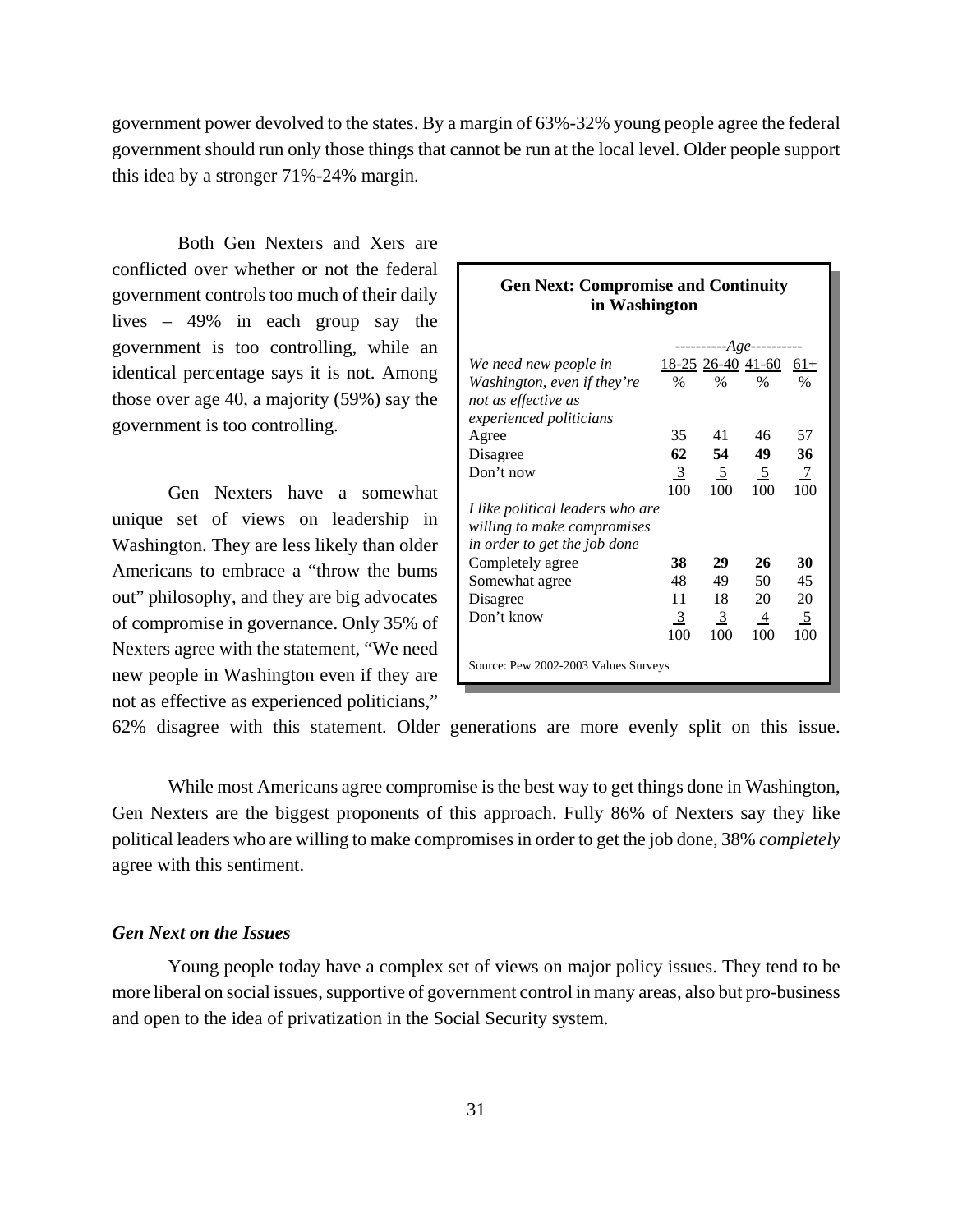In terms of their priorities, Gen Nexters do not have a unique issue agenda. When asked in September 2006 to name the most important problem facing the country today, Nexters listed Iraq as the top problem followed by terrorism and the economy. Older generations were focused on the same set of problems.

Similarly, when asked in January 2006 about which issues Bush and the new Congress should focus on in the coming year, young and old shared a common set of policy priorities. However, there were key exceptions here that offer some insight into Gen Next's approach to public policy. Young people were much less concerned than their older counterparts with strengthening the U.S. military and changing the federal tax system. In addition, they placed less emphasis on making it tougher for illegal immigrants to enter the U.S. – 32% of Nexters said this should be a top priority compared with 54% of those over age 25.

#### *The Environment*

Conceptually, the American public supports stronger environmental laws and regulations. However, there are age differences on this issue, with Gen Next being somewhat more supportive of strong environmental policies, even given the inherent tradeoffs.

Overall, 77% of Americans say this country should do whatever it takes to protect the environment. Younger Americans feel somewhat more strongly about this than do older Americans with the widest gap coming between those age 40 and younger and those over age 40. Six-in-ten Americans believe stricter environmental laws and regulations are worth the cost, while 31% say

they cost too many jobs and hurt the economy. And 62% say people should be willing to pay higher prices in order to protect the environment, while 36% disagree with this statement. On both of these measures, which raise the issue of the economic costs of environmental regulation, Nexters hold views similar to Gen Xers and Boomers. The oldest generation stands out as being the least supportive of stricter laws.

Young people may have a different orientation toward environmental issues because of

|                      |                |           | -----------Age---------- |                |
|----------------------|----------------|-----------|--------------------------|----------------|
|                      |                |           | 18-25 26-40 41-60 61+    |                |
| Biggest influence on | $\%$           | %         | $\%$                     | $\%$           |
| environmental views: |                |           |                          |                |
| Personal experience  | 19             | 22        | 26                       | 18             |
| Friends & family     | 14             | - 6       | 4                        | .5             |
| Media                | 19             | 22        | 28                       | 30             |
| Religious beliefs    | $\overline{4}$ | 6         | 8                        | 11             |
| Education            | 33             | <b>30</b> | 22                       | 24             |
| Something else       | 11.            | 14        | 11                       | 10             |
| Don't know           | $\bf{0}$       | $\ast$    | $\perp$                  | $\overline{2}$ |
|                      | 100            | 100       | 100                      | 100            |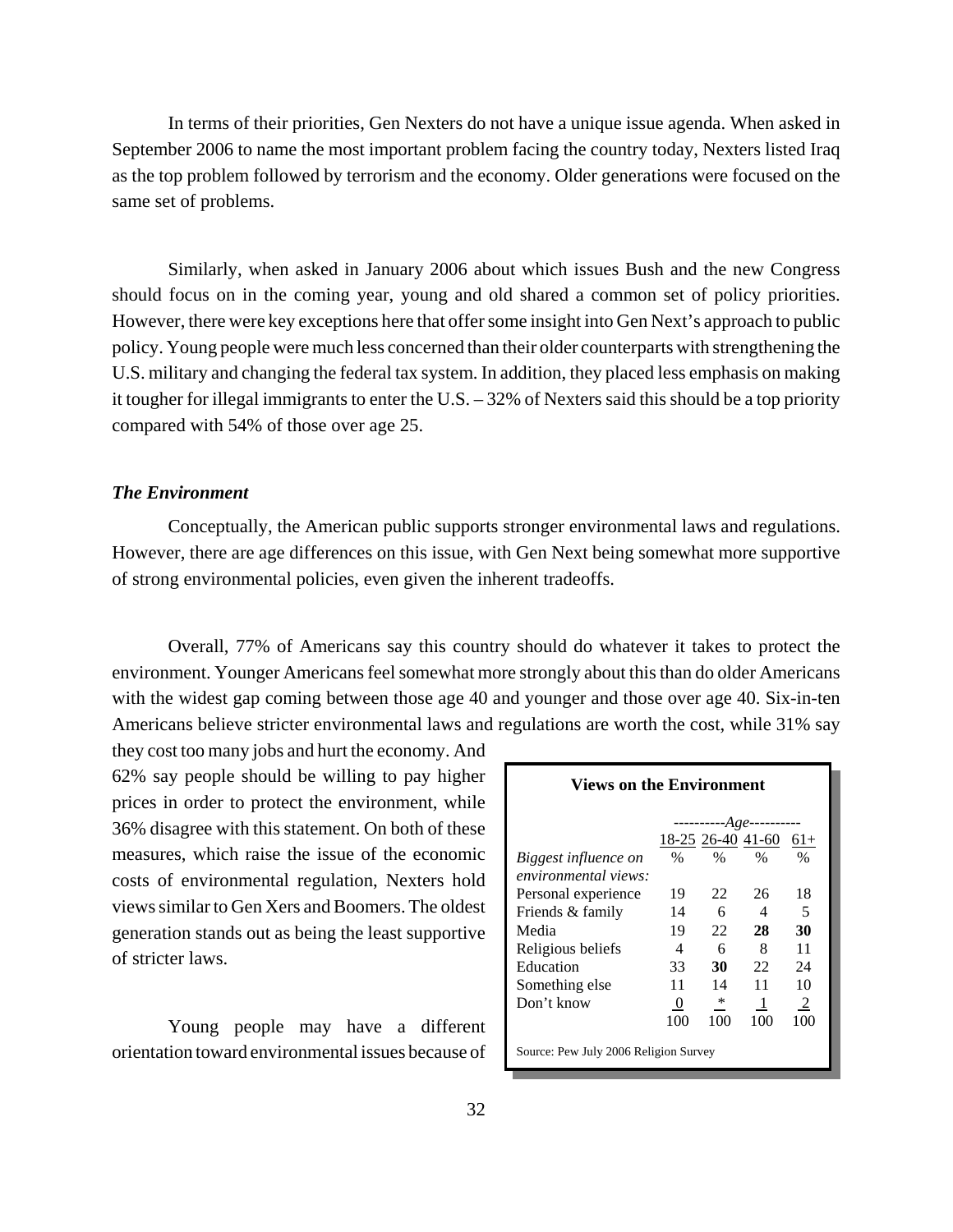the way they have been socialized and educated about the issue. When asked which factor has had the most influence on their thinking about the environment, young people point to their education as the top influence. More older Americans say they have been swayed by what they have seen or read in the media.

On the specific issue of global warming, Gen Nexters' views are similar to their older counterparts. Roughly four-in-ten Nexters (42%) say global warming is a very serious problem, almost identical to the percent of all Americans who share this view (41%). Another 33% of Nexters say global warming is a somewhat serious problem. About eight-in-ten young people (81%) say, based on what they've read and heard, there is solid evidence that the average temperature on earth has been getting warmer over the past few decades. This compares with 77% of all Americans.

#### *Immigration*

More than any other generation, Gen Nexters have grown up in an increasingly diverse country. And on some measures of tolerance toward immigrants, they have more positive views than do older people.

Gen Nexters are the most likely to believe that the growing number of newcomers from other countries strengthens American society (67%). By comparison, 30% say that the growing number of immigrants threaten traditional American customs and values.

On balance the American public is evenly divided over the impact immigrants have had on the nation: 41% say immigrants today strengthen the country because of their hard work and talents, while the same number says immigrants are a burden on the country because they take away jobs, housing

| <b>Gen Next and Immigration</b>                             |                |                |                                  |                |
|-------------------------------------------------------------|----------------|----------------|----------------------------------|----------------|
|                                                             |                |                | ----------- <i>Age----------</i> |                |
|                                                             |                |                | 18-25 26-40 41-60                | $61+$          |
| Immigrants today*                                           | %              | $\%$           | $\%$                             | $\frac{0}{0}$  |
| Strengthen the country with                                 |                |                |                                  |                |
| their hard work and talents                                 | 52             | 39             | 44                               | 30             |
| Are a burden because they take                              |                |                |                                  |                |
| jobs, housing, health care                                  | 38             | 33             | 43                               | 50             |
| Neither/Both equally                                        | 6              | 24             | 10                               | 15             |
| Don't know                                                  | $\overline{4}$ |                | $\frac{4}{5}$ $\frac{3}{5}$      | $\overline{2}$ |
|                                                             | 100            | 100            | 100                              | 100            |
| Growing number of immigrants**                              |                |                |                                  |                |
| <b>Strengthens American society</b>                         | 67 -           | 57.            | 47                               | 38             |
| Threatens our customs and values                            | 30             | 35             | 44                               | 45             |
| Neither/Both equally                                        | 1              | 3 <sup>1</sup> | $\mathcal{E}$                    | 4              |
| Don't know                                                  | $\overline{2}$ | $\overline{5}$ | $6\overline{6}$                  | 13             |
|                                                             | 100            | 100            | 100                              | 100            |
| Source: * 2006 Gen Next survey; ** Pew 2004 Typology Survey |                |                |                                  |                |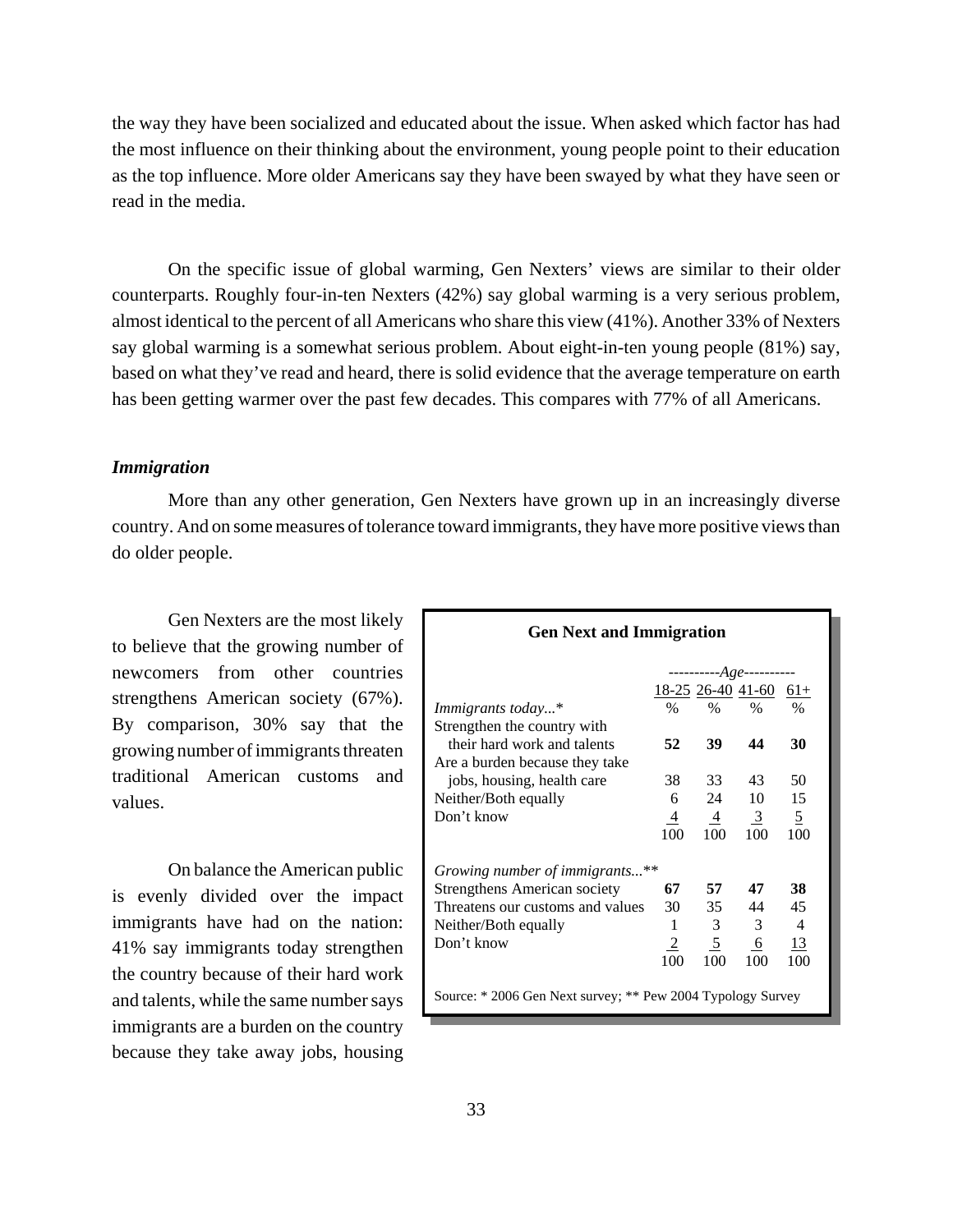and health care. Gen Nexters are much less conflicted about this issue – 52% say immigrants strengthen the country, while 38% say they are more of a burden. In this regard, they are more likely than Gen Xers, or other older generations, to say that immigrants strengthen the country.

These general attitudes toward immigration carry over to specific policy proposals as well. Gen Nexters are more likely than older generations to believe legal immigration into the U.S. should be increased: 25% say it should be increased, 37% say it should be decreased and 36% say it should be kept the same. Among those age 26 and older, only 16% say immigration should be increased, a 41% plurality says it should be decreased, and 37% say it should be kept the same.

The exit poll from the 2006 mid-term elections asked voters whether most illegal immigrants working in the U.S. should be offered a chance to apply for legal status or deported to the country from which they came. A strong majority of Nexters – 70% – said illegal immigrants should be offered a chance to stay, 30% said they should be deported. By comparison, fewer than 60% of voters ages 30 and older said illegal immigrants should be allowed to stay.

#### *Social Security Privatization*

Though it would undoubtedly affect them, young people are not particularly wellinformed about the idea of privatizing the Social Security system. When asked how much they had heard about a proposal which would allow younger workers to invest a portion of their Social Security taxes in private retirement accounts, a majority of Gen Nexters (60%) said they had heard nothing at all, only 8% said they had heard a lot. The degree to which people are informed about this issue increases with age. Nearly four-in-ten Seniors (39%) said they had heard a lot.

| <b>Privatizing Social Security</b><br>(Based on those who heard about the proposal) |      |      |                               |      |  |  |
|-------------------------------------------------------------------------------------|------|------|-------------------------------|------|--|--|
| ---------Age-------                                                                 |      |      |                               |      |  |  |
| Allowing young workers                                                              |      |      | $18-25$ $26-40$ $41-60$ $61+$ |      |  |  |
| to invest in private                                                                | $\%$ | $\%$ | $\%$                          | $\%$ |  |  |
| retirement accounts?                                                                |      |      |                               |      |  |  |
| Favor                                                                               | 74   | .59  | 55                            | 41   |  |  |
| Oppose                                                                              | 22   | 30   | 34                            | 44   |  |  |
| Don't know                                                                          | 4    | 11   | 11                            | 15   |  |  |
|                                                                                     | 100  | 100  | 100                           | 100  |  |  |
| Source: Pew 2004 Typology Survey.                                                   |      |      |                               |      |  |  |

Among the minority of young people who had heard about the issue, support for the idea of Social Security privatization was strong. Fully 74% of 18-25 year-olds who had heard at least a little about this proposal favored it, compared with 59% of Gen Xers, 55% of Boomers and 41% of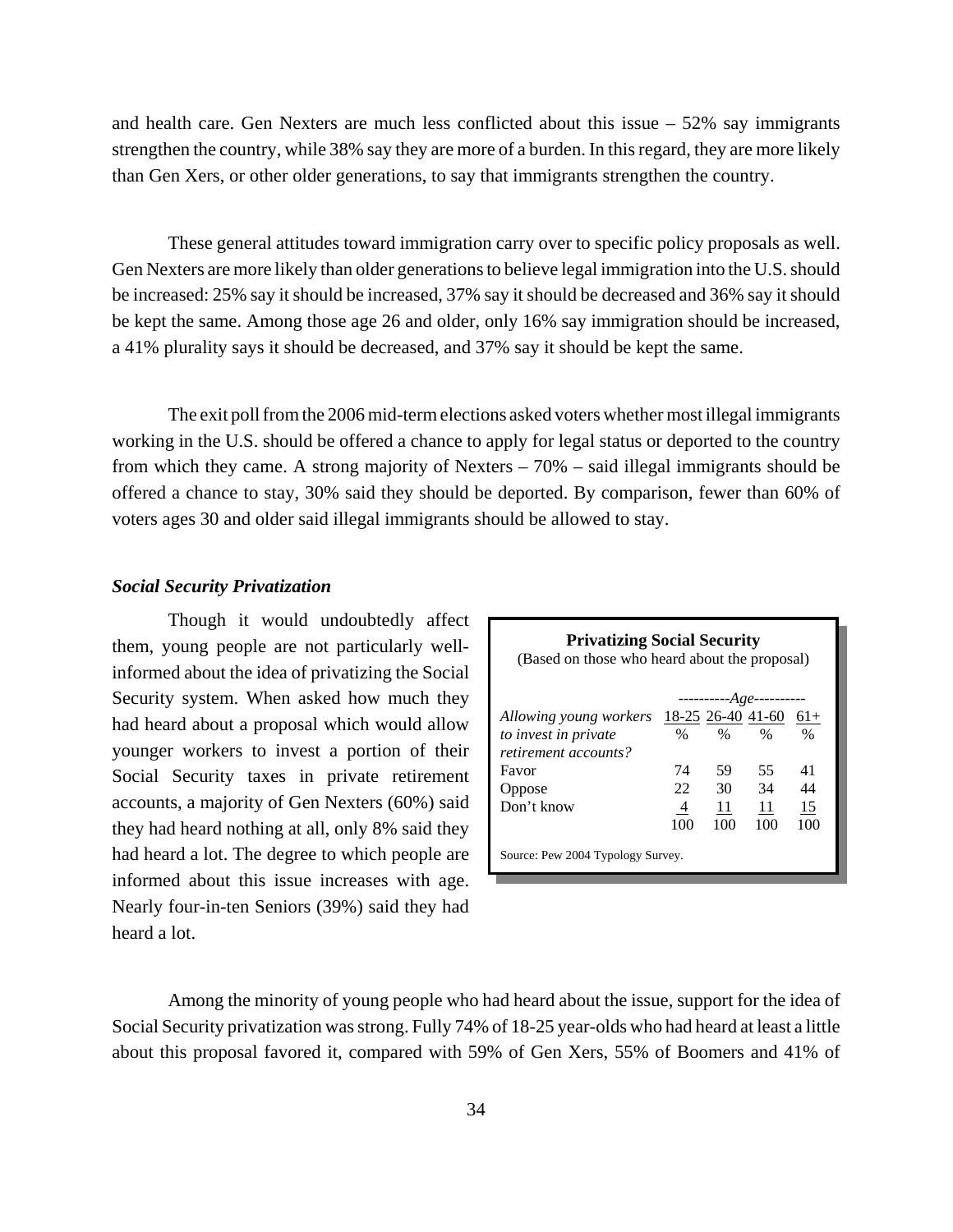Seniors. Knowledge matters more for young people than it does for older people. Gen Nexters who have not heard about the proposal are much less supportive of it, whereas among those over age 25, support for the proposal is nearly identical, regardless of how much or how little they have heard.

#### *Attitudes Toward Business*

Gen Nexters have a distinctive set of attitudes toward business – they are less critical of government regulation of business *and* less critical of business itself. On balance, young people reject the notion that government regulation of business does more harm than good by a margin of 50%- 40%. Among those over age 25, a slim majority says that government regulation does more harm than good and 40% disagree. However, when it comes to corporate profits, most young people believe that business corporations generally strike a fair balance between making profits and serving the public interest. A majority of older Americans (58%) disagree with this assertion.

| <b>Generational Divide on Business</b> |             |                  |
|----------------------------------------|-------------|------------------|
|                                        | $---Age---$ |                  |
|                                        | $18-25$ 26+ |                  |
| Government regulation of business      | $\%$        | $\%$             |
| does more harm than good               |             |                  |
| Agree                                  | 40          | 52               |
| Disagree                               | 50          | 40               |
| Don't know                             | 10          | $_{\frac{8}{2}}$ |
|                                        | 100         | 100              |
| <b>Business corporations generally</b> |             |                  |
| strike a fair balance between          |             |                  |
| <i>profits and public interest</i>     |             |                  |
| Agree                                  | 52          | 38               |
| Disagree                               | 44          | 58               |
| Don't know                             | 4           | -4               |
|                                        | 100         | 100              |
| Source: Pew 2002-2003 Values Surveys.  |             |                  |

#### *War and Peace*

Traditionally young people have been more interested in using diplomacy to solve our international problems than using military force. In spite of the turbulent times they are living through, Generation Next is no exception. Today's young people are evenly divided over whether or not the best way to ensure peace is through military strength  $-48\%$  say this is the best way to ensure peace, 49% say it is not. Older age

| <b>Peace Through Strength: Then and Now</b>                                                 |                                                          |                              |                                                          |                              |  |  |
|---------------------------------------------------------------------------------------------|----------------------------------------------------------|------------------------------|----------------------------------------------------------|------------------------------|--|--|
| Best way to ensure peace is<br>through military strength<br>Agree<br>Disagree<br>Don't know | 1987-1988<br>$18-25$ 26+<br>$\%$<br>46<br>49<br>5<br>100 | $\%$<br>59<br>36<br>5<br>100 | 2002-2003<br>$18-25$ 26+<br>$\%$<br>48<br>49<br>3<br>100 | $\%$<br>61<br>35<br>4<br>100 |  |  |
| Source: Pew Values Surveys                                                                  |                                                          |                              |                                                          |                              |  |  |

groups lean much more heavily toward using military might. In the late 1980s, the opinions of young people (most of whom are now part of Generation X) on this issue were almost identical, while older generations favored military strength. The views of Generation X have toughened over time, as they now look just like their older counterparts, agreeing that military might is the best means of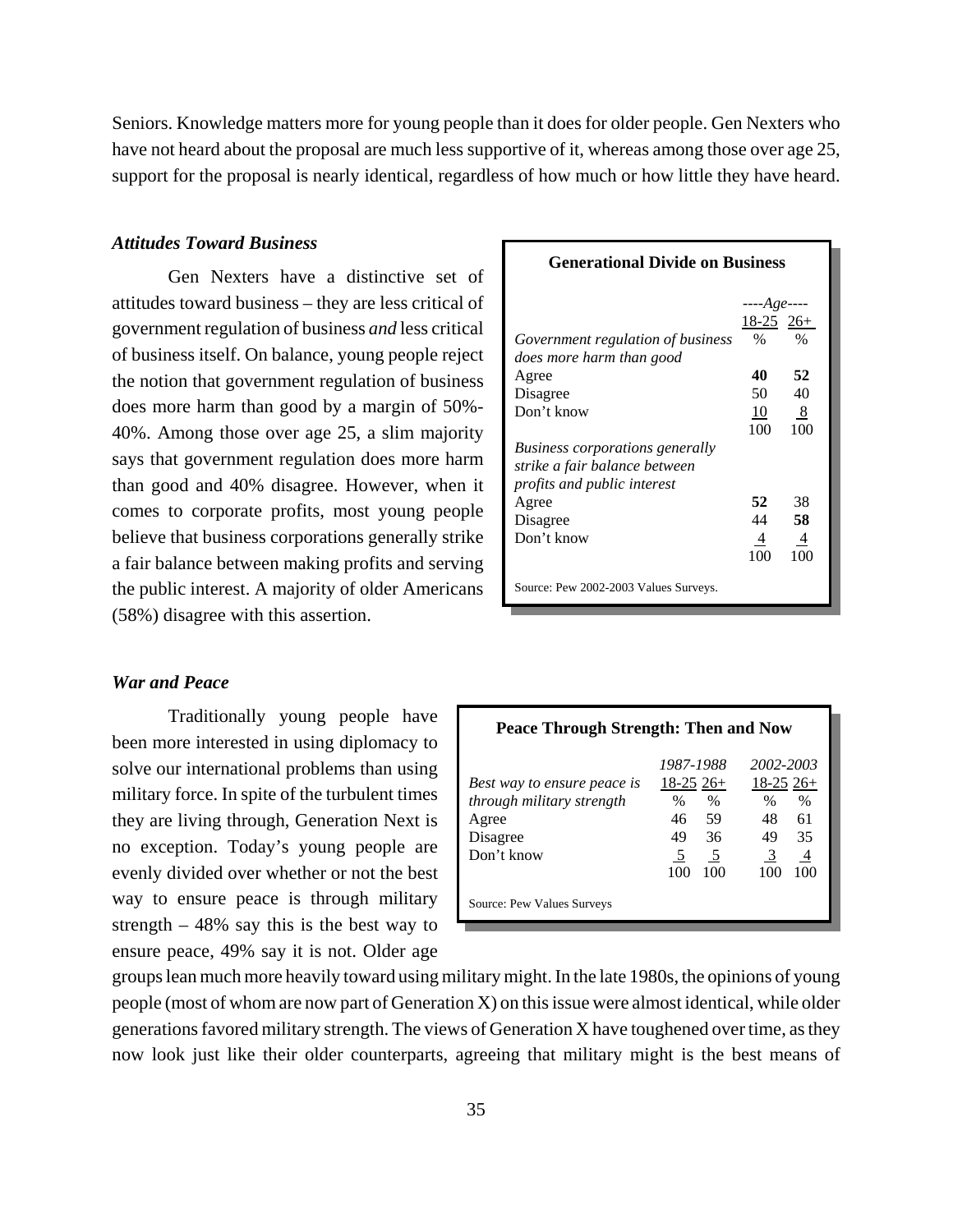achieving peace.

Generation Next is less interested than their older counterparts in increasing spending on defense. Only 13% say the U.S. should increase its spending on national defense, compared with 21% of those over age 25. More than one-quarter of Gen Nexters (28%) say defense spending should be cut back, compared with 18% of older Americans.

When asked about using military force against countries that threaten the U.S., the views of young people are similar to those of older Americans. However, when asked specifically about using force to defeat terrorism, young people are much more hesitant. Only 29% of Nexters say using overwhelming military force is the best way to defeat terrorism around the world. The vast majority (67%) say relying too much on military force to defeat terrorism creates hatred that leads to more terrorism. Older generations are more evenly divided on this issue: 41% say

| <b>How to Defeat the Terrorists</b>  |               |               |  |  |
|--------------------------------------|---------------|---------------|--|--|
|                                      | ----Age----   |               |  |  |
|                                      | $18-25$ $26+$ |               |  |  |
| Which comes closer to your views     | $\%$          | $\frac{0}{6}$ |  |  |
| Using overwhelming force is the best |               |               |  |  |
| way to defeat terrorism              | 29            | 41            |  |  |
| Relying too much on military force   |               |               |  |  |
| leads to hatred & more terrorism     | 67            | 49            |  |  |
| Neither/Both equally                 | 2             |               |  |  |
| Don't know                           | 2             | 6             |  |  |
|                                      | 100           | 100           |  |  |
| Source: Pew 2004 Typology Survey     |               |               |  |  |

using overwhelming force is the best approach for defeating terrorism, 49% say this approach ultimately leads to more terrorism. Young people also

favor a more internationalist approach to foreign policy. Fully 62% say the U.S. should take into account the interests of its allies even if it means making compromises with them. Slightly more than half of older Americans (52%) share this perspective.

### *Generation Next and 9/11*

Gen Nexters show little sign of having been indelibly marked by the events of Sept. 11, 2001. In the months following the attacks, young people were slightly less likely than older people to say they worried about another terrorist attack in the U.S. Since 2001, Gen Next has actually become even less worried about another attack, and the gap between young and old has

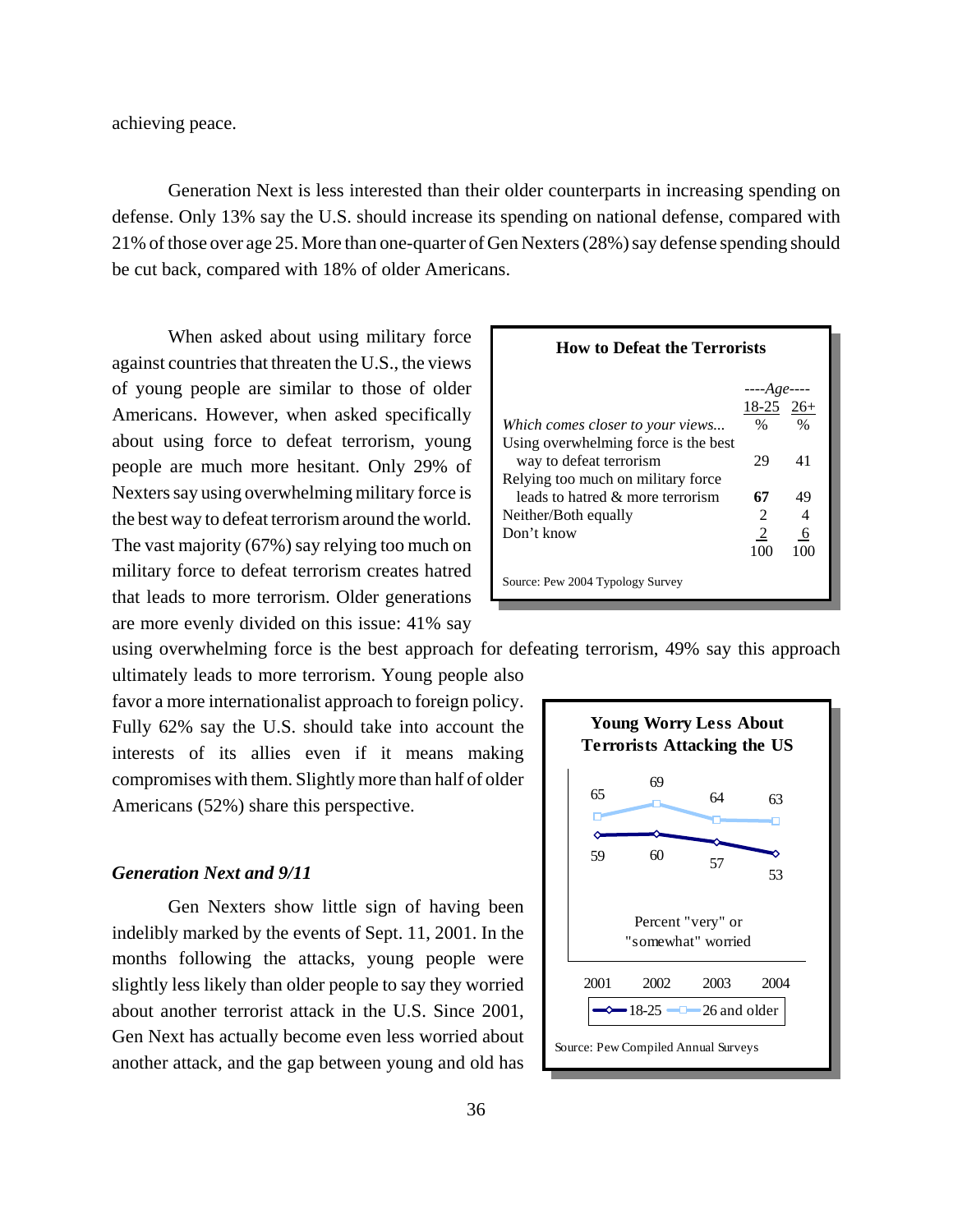increased.

Generation Next's more tolerant approach to issues involving race and immigration gives them a different perspective on the post-9/11 world. Gen Nexters are less likely than older Americans to be suspicious of people who they think are of Middle Eastern descent. Only 27% say that since Sept. 11 they are more suspicious of people perceived to be of Middle Eastern descent; this compares with 37% of those over age 25.

### *The War in Iraq*

Public support for the war in Iraq has fallen steadily among all age groups over the course of the war. During the first year of the war, between 60% and 70% of the public said the U.S. had made the right decision in using military force against Iraq. By 2004, support for the war was closer to 50%, and in 2005 and 2006 fewer than half of Americans believed the U.S. had made the right decision in going into Iraq. Throughout this three-year period, the views of young people on Iraq have tracked fairly closely with the views of older generations. The oldest generation, those over age 60, have consistently expressed the most negative opinions on Iraq.

In 2006, young people expressed the highest level of dissatisfaction among the generations with Bush's handling of the war in Iraq. In an average across surveys taken throughout the year, only 26% of 18-25 year-olds approved of the way Bush was handling the war, fully 69% disapproved. Among, those ages 26 and older, about six-in-ten (61%) disapproved of Bush's handling of the war.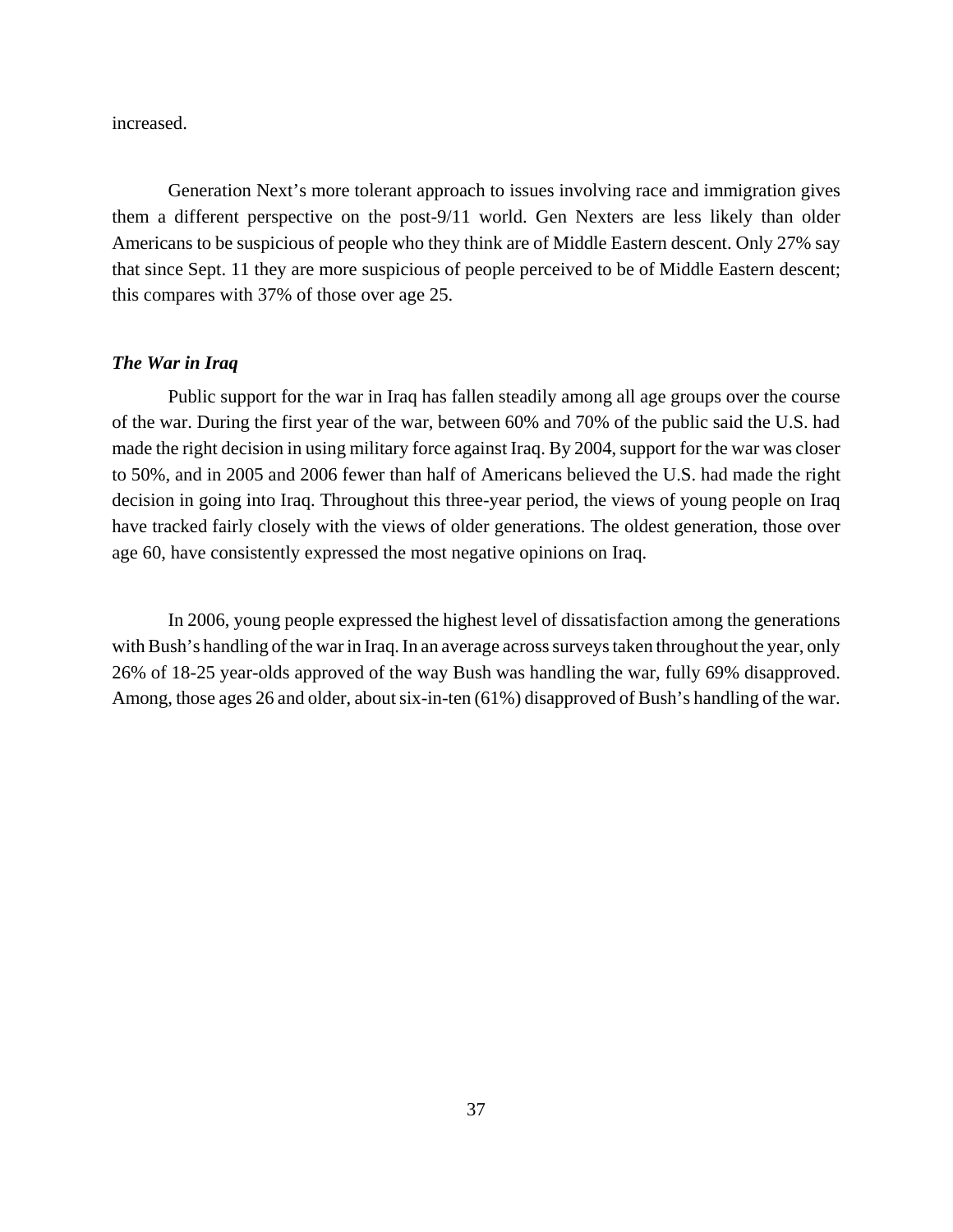# **IV. VALUES AND SOCIAL ISSUES**

#### *Views on Racial Issues*

Generation Next clearly stands out in its progressive approach to some of the major social<br>issues of the day. On issues ranging from race to homosexuality to the role of women,<br>Nexters have liberal views that reflect the c issues of the day. On issues ranging from race to homosexuality to the role of women, Nexters have liberal views that reflect the changing world in which they have come of age.

The population as a whole has become more tolerant on racial issues. In the late 1980s, only 44% of white Americans agreed with the statement, "I think it's all right for blacks and whites to date each other." By 2003, 72% agreed with this statement. Young people have consistently been more accepting of interracial dating, however, and the gap between young and old has increased over time.

In 2002-2003, 89% of white 18-25 year-olds agreed that it is okay for blacks and whites to date each other, compared with 70% among those over age 25. Furthermore, 64% of young whites *completely* agreed with this statement; just 36% of older whites did so. Among blacks, there is a similar gap between young and old – with young blacks being more accepting than older blacks of interracial dating. However, the gap has remained consistent over time, as both age groups have moved toward a more progressive view on this  $i$ ssue. $4$ 

| <b>Changing Views on Interracial Dating</b><br>(Based on white respondents only) |              |                 |  |  |  |  |
|----------------------------------------------------------------------------------|--------------|-----------------|--|--|--|--|
| It's all right for                                                               | 1987-1988    | 2002-2003       |  |  |  |  |
| blacks and whites                                                                | $18-25$ 26+  | $18 - 252 + 64$ |  |  |  |  |
| to date each other                                                               | $\%$<br>$\%$ | $\%$<br>$\%$    |  |  |  |  |
| Agree                                                                            | 42<br>56     | 89<br>70        |  |  |  |  |
| Completely agree                                                                 | - 12<br>20   | 64<br>- 36      |  |  |  |  |
| Disagree                                                                         | 38<br>53     | 10<br>26        |  |  |  |  |
| Don't know                                                                       | 5<br>6       | -1<br>4         |  |  |  |  |
|                                                                                  | 100<br>100   | 100<br>100      |  |  |  |  |
| Source: Pew Values Surveys.                                                      |              |                 |  |  |  |  |

On the issue of affirmative action, the general public still rejects the idea of giving preferential treatment to blacks and other minorities in an effort to improve their position. Among whites, only 20% agree with the statement: "We should make every possible effort to improve the position of blacks and other minorities, even if it means giving them preferential treatment." Young whites are more accepting of this concept than are older ones: 33% of Nexters support affirmative

<sup>&</sup>lt;sup>4</sup> Much of the analysis on racial issues is based on white respondents, because sample sizes become too small when broken down by race and age.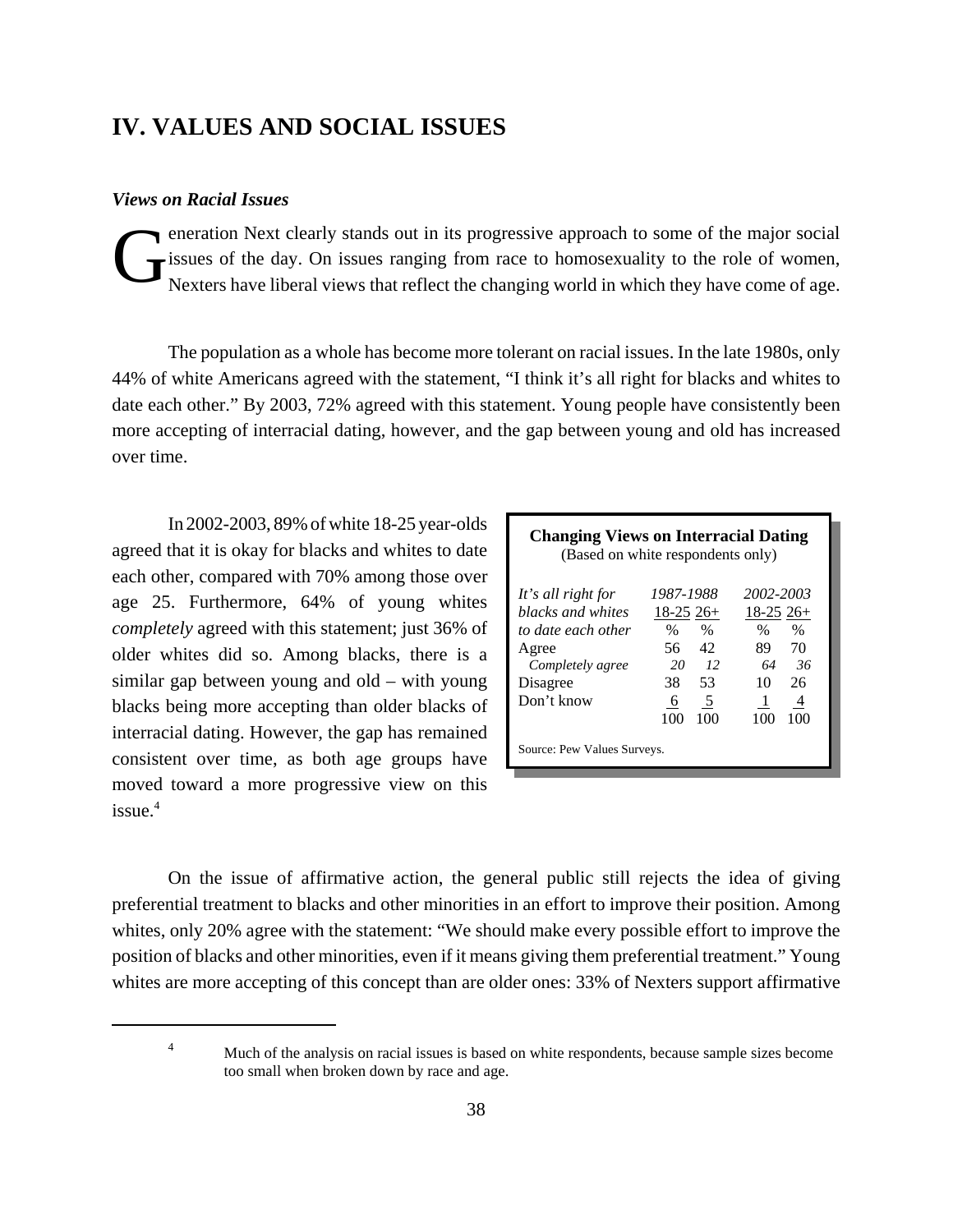action efforts compared with 19% of those over the age of 25. Just as on the issue of interracial dating, the gap between young and old has increased somewhat on this issue since the late 1980s.

As a whole, white Americans are more likely today to feel that they have a lot in common with people of other races. In fact, the vast majority reject the notion that they "don't have much in common with people of other races" (82% disagreed with this statement in 2002-03, vs. 72% in 1987-88). Young whites have moved even further along on this issue than have their older counterparts. Nearly half of today's youth (49%) *completely* disagreed with this statement – up from 24% in 1987-88. Again, this most likely reflects the increasingly multi-cultural, multi-ethnic society in which Gen Nexters have grown up.

#### *Views on Homosexuality*

Since the late 1980s, public opinion concerning the rights of homosexuals has shifted substantially. In 1987-88, a slim majority of Americans (52%) agreed that school boards ought to have the right to fire teachers who are known homosexuals, while only 42% rejected this notion. By 2002-2003, a solid majority (60%) said teachers should not be fired just because they are gay.

The generation gap on this issue was relatively small in the 1980s; young people were only slightly more supportive of gays. But by 2003, young people's views on this issue were significantly different from their older counterparts. Fully 71% of 18-25 year-olds rejected the idea that school

boards should be able to fire known homosexuals. This compared with 59% of those over the age of 25. Tolerance toward homosexuals diminishes across age groups – Gen Xers express similar opinions to Nexters, and Boomers are much more tolerant than Seniors.

Gen Nexters also are more accepting of homosexuality generally. Nearly six-in-ten (58%) say homosexuality is a way of life that should be accepted by society. This compares with 50% of those over age 25.

On balance, the public opposes allowing gays and lesbians to marry, but young people are evenly split on the issue. Nearly half of Gen Nexters (47%) favor gay marriage,

| <b>Gay Marriage and Adoption</b>                              |                |      |  |  |  |
|---------------------------------------------------------------|----------------|------|--|--|--|
|                                                               | ----Age----    |      |  |  |  |
| Allowing gays/lesbians                                        | $18-25$ $26+$  |      |  |  |  |
| to marry legally*                                             | $\%$           | $\%$ |  |  |  |
| Favor                                                         | 47             | 30   |  |  |  |
| Oppose                                                        | 46             | 64   |  |  |  |
| Don't know                                                    | 7              | -6   |  |  |  |
|                                                               | 100            | 100  |  |  |  |
| Allowing gays/lesbians                                        |                |      |  |  |  |
| to adopt children**                                           |                |      |  |  |  |
| Favor                                                         | 61             | 44   |  |  |  |
| Oppose                                                        | 35             | 50   |  |  |  |
| Don't know                                                    | $\overline{4}$ | 6    |  |  |  |
|                                                               | 100            | 100  |  |  |  |
| Sources: * Pew 2004 Typology;<br>** Pew March 2006 NII Survey |                |      |  |  |  |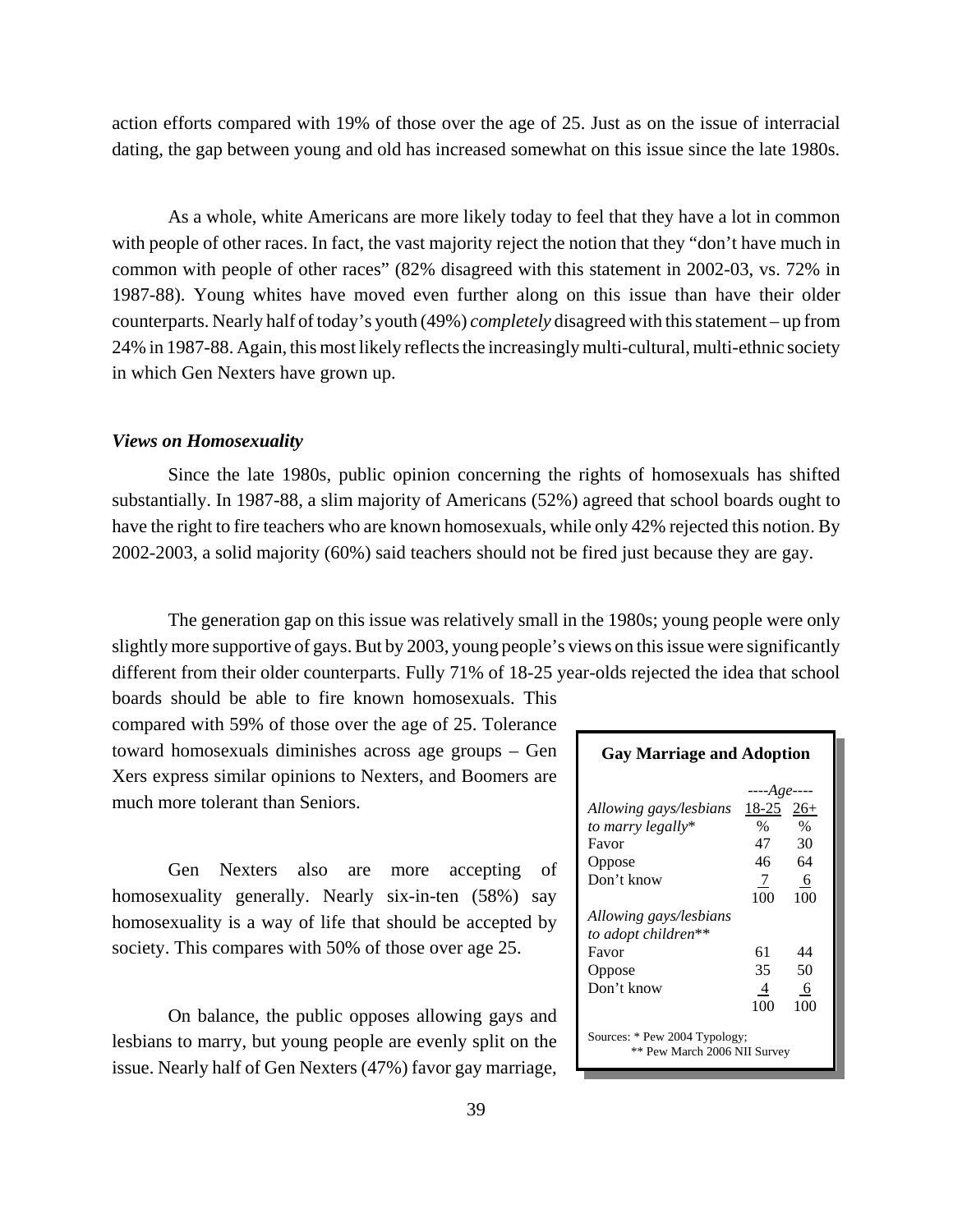and 46% are opposed to it. Among those over age 25, only 30% favor gay marriage while 64% are opposed. The public is more open to the idea of gay people adopting children, and here too young people take a more liberal position. About six-in-ten Gen Nexters (61%) favor allowing gays and lesbians to adopt, compared with 44% of those over age 25.

#### *Abortion and Stem Cell Research*

In spite of their more liberal views on other social issues, Gen Nexters do not differ from the rest of the population on the issue of abortion. As is the case with the general public, there is no consensus view among Nexters about limits on the availability of abortions.

Roughly a third of 18-25 year-olds (32%) say abortions should be generally available (vs. 35% of the public), another 19% say they should be available but under stricter limits (vs. 20% of the public). Just over three-in-ten Nexters (31%) say abortion should be against the law except in cases of rape, incest, or to save the life of the mother, while 15% say abortion should not be permitted at all. These are comparable to the views of the general public – 31% say abortion should be against the law in most cases and 11% say it should not be permitted at all. The biggest generational gap in opinion on abortion is between Boomers (ages 41-60) and Seniors (ages 61 and older).

By a margin of 59%-32% Gen Nexters favor allowing women to get the so-called morning after pill without a doctor's prescription. Older generations are more skeptical about this proposal – 46% of those over age 25 favor making the morning-after pill available and 43% oppose this.

Gen Nexters are not very aware of the debate over stem cell research. When asked in 2004 how much they had heard about the debate over whether the federal government should fund this type of research, only 36% said they had heard "a lot." Roughly half (49%) of those over age 25 had heard a lot. Nexters generally favored conducting stem cell research when presented with the tradeoff between new medical cures and destroying the potential life of human embryos. The views of young people mirror those of older generations on this issue with one exception – Seniors are somewhat more hesitant to embrace stem cell research.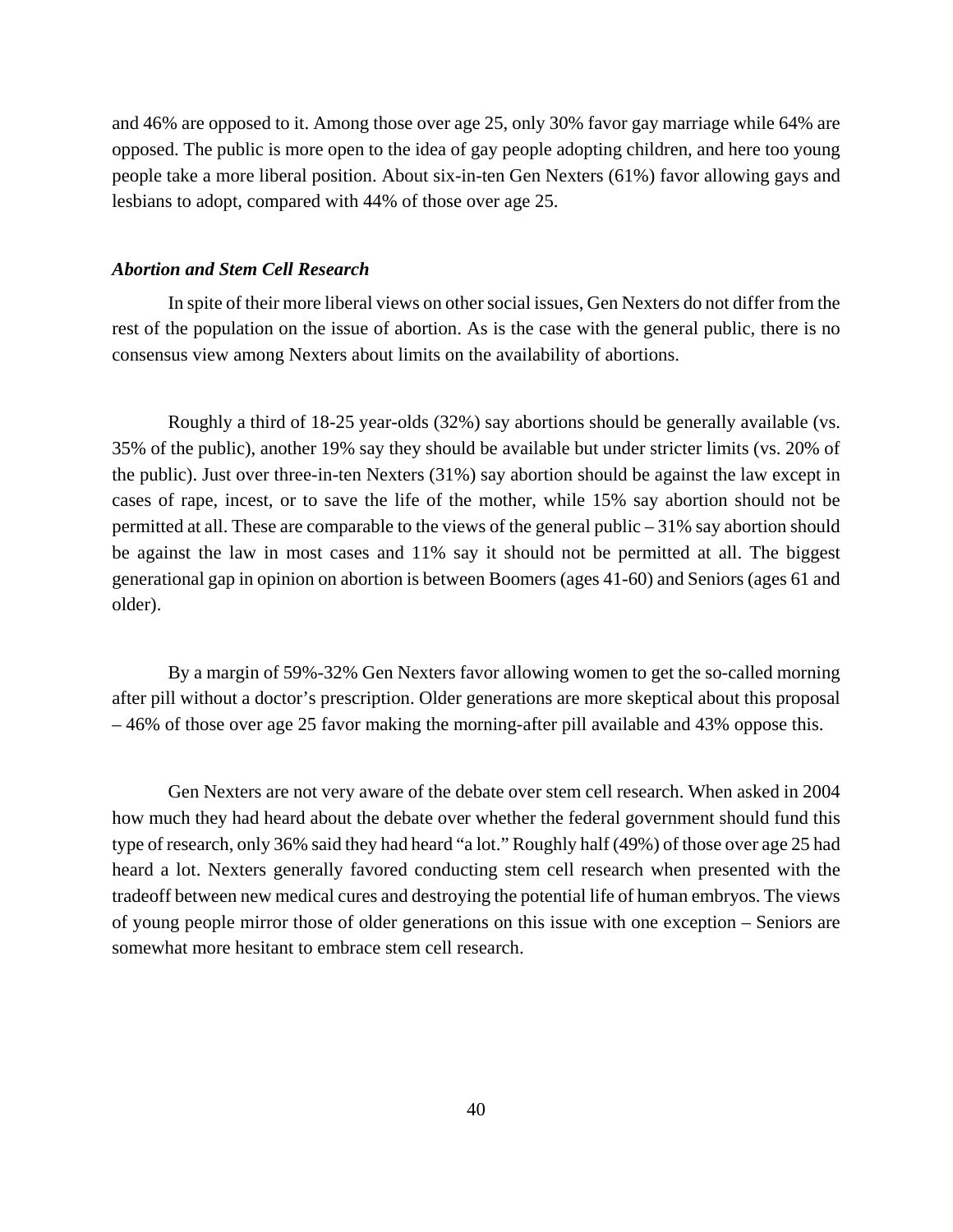# *Gen Next Less Traditional*

Very few Americans believe that women should return to their traditional roles in society. By a margin of 21%-74% the public rejects this notion. Gen Nexters disagree most vehemently: 60% *completely* disagree that women should return to their traditional roles. Gen Next women feel even more strongly about this than do young men: 67% of females in this generation and 53% of males reject the idea of women returning to their traditional roles. The sharpest generational line on this issue is between those ages 18-60 and those over the age of 60. One-third of Seniors say women *should* return to their traditional roles.

While the public embraces progress for women, many Americans still maintain that they have old-fashioned values about family and marriage. More than eight-in-ten Americans (82%) agree they have old-fashioned values, fully 48% *completely* agree. Gen Nexters are the least likely to adhere to this viewpoint – 67% agree and 31% disagree. Their values are distinct on this dimension when compared with young people a generation ago. Gen Xers were

| <b>Views on Family and Marriage</b>              |           |      |             |      |  |
|--------------------------------------------------|-----------|------|-------------|------|--|
|                                                  | 1987-1988 |      | 2002-2003   |      |  |
| <i>I</i> have old-fashioned values $18-25$ $26+$ |           |      | $18-25$ 26+ |      |  |
| about family and marriage                        | $\%$      | $\%$ | $\%$        | $\%$ |  |
| Agree                                            | 80        | 88   | 67          | 85   |  |
| Disagree                                         | 17        | 11   | 31          | 13   |  |
| Don't know                                       | 3         |      | 2           | 2    |  |
|                                                  | 100       | 100  | 100         | 100  |  |
| Source: Pew Values Surveys                       |           |      |             |      |  |

more unified in their views on this issue when they were young: 80% of 18-25 year-olds in 1987-88 said they had old-fashioned values about family and marriage, only 17% rejected this statement. Fifteen years later, their views were largely unchanged.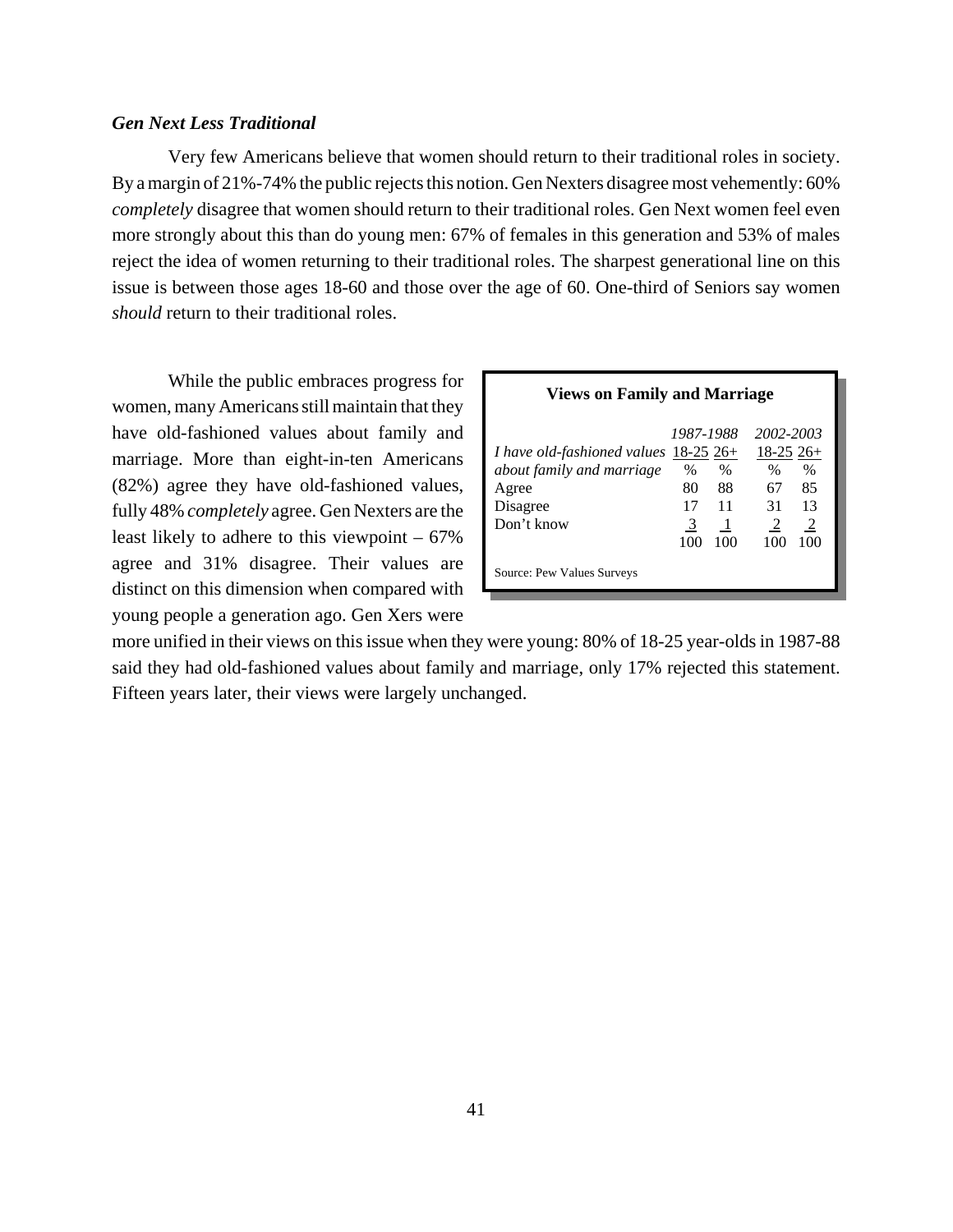#### **DATA SOURCES FOR THIS REPORT**

This report draws on several different sources of survey data, including a special survey designed for the project and conducted with a large sample of young people in the GenNext cohort. Here is a brief overview of the major data sources used in the report:

- **Gen Next Survey:** Conducted by telephone September 6-October 2, 2006 with a nationally representative sample of 1,501 adults, including 579 members of GenNext (ages 18-25); 250 of the GenNext interviews were conducted by cell phone.
- **Pew Research Center Values Surveys:** A series of 12 large national surveys conducted between 1987 and 2003. The project was initiated by the Times Mirror Center for the People and the Press in 1987 and continued by the Pew Research Center for the People and the Press since 1996. Several analyses in this report compare responses of young people ages 18-25 in the 1987-1988 surveys with the same age group in the 2002-2003 surveys. While the latter group does not conform perfectly with GenNext as defined in this report, the overlap is great enough to provide useful comparisons of young people 15 years apart.
- **Pew Research Center Annual Compiled Surveys:** The collection of all general public surveys conducted since the center's inception, provides important trend comparisons for such items as party identification and presidential approval. The very large sample sizes (e.g.,33,000 for the year 2006) allows very precise comparisons of GenNext with other age cohorts.
- **Pew Social Trends Surveys:** A series of large telephone surveys conducted in 2005 and 2006 focusing on many aspects of social life and attitudes in the U.S.
- **Exit Polls Conducted by Edison-Mitofsky Research:** Analysis of Election Day surveys conducted for the National Election Pool in 2004 and 2006.
- The report also uses findings from a wide range of individual surveys conducted by the Pew Research Center on such topics as religion and politics, news consumption, immigration, and the war in Iraq. These are referred to by month and year; documentation on these individual studies is available at the People-Press website, http://people-press.org.